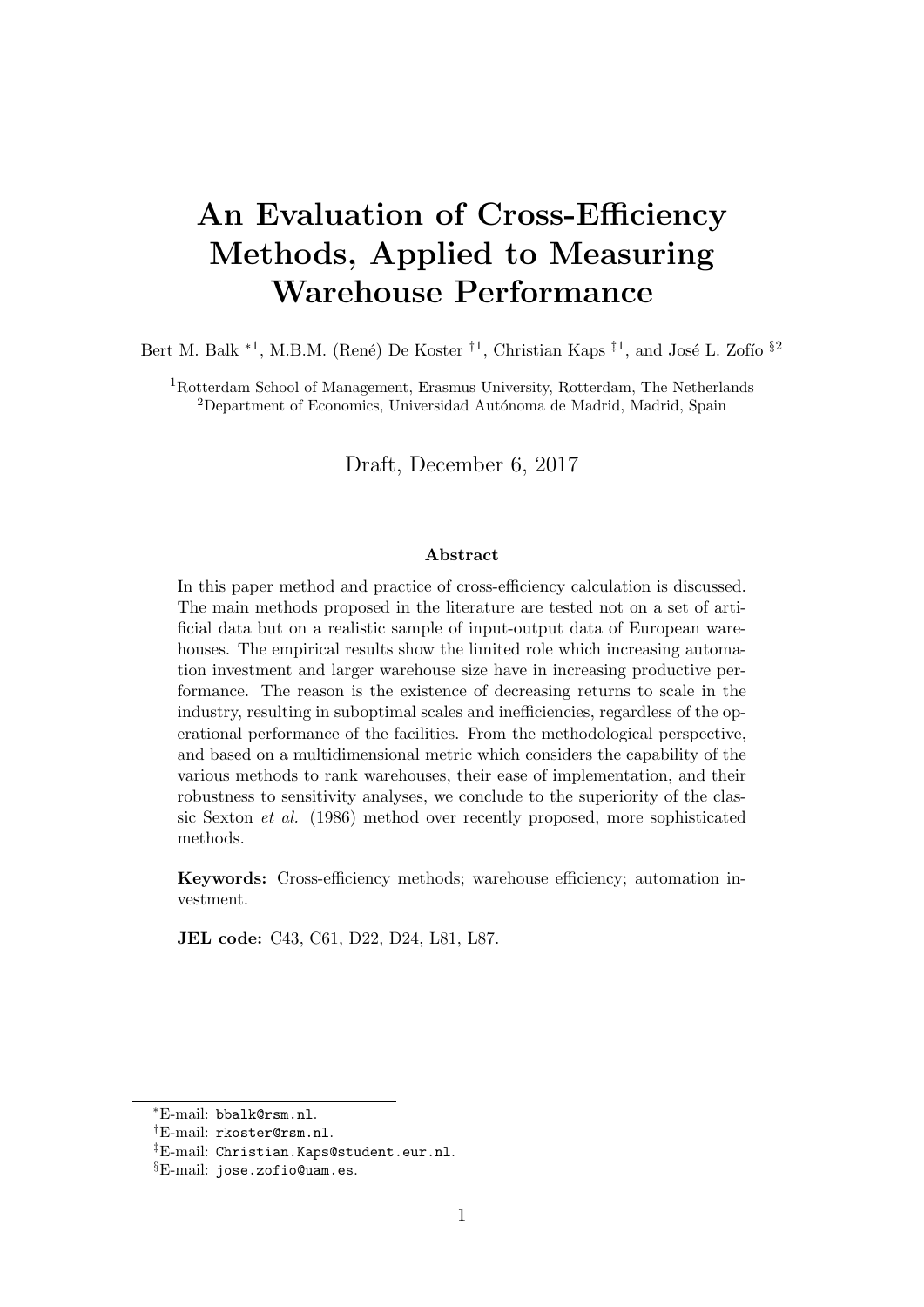# 1 Introduction

Warehouses are undergoing profound changes from technological, operational and organizational perspectives, while their success in the market depends on whether they are capable of sustaining high levels of absolute and relative competitiveness. For management, competitive warehouse operations are key for market survival. Although the warehousing and storage industry in the EU accounted for 73 billion EUR in 2015 and the sector grows faster than the EU's GDP, there is a remarkable research gap in analyzing overall efficiency based on real-life data, making it arduous for businesses to answer these questions (Eurostat 2017).

Ample research has been dedicated to solving specific warehousing problems, which Gu *et al.* (2007) categorize into: 1) warehouse design, including structure, size, dimension, and department layout, and 2) warehouse operation, including receiving, shipping, storage, and order picking. However, the number of studies concerned with the aggregate efficiency of all warehouse interlinked input and output dimensions is limited. Indeed, many publications on how to improve single operational decisions have been published, yet besides their narrow focus, they often draw on simulation results (Van der Gaast 2015), small empirical samples (Larco 2016) or readily available data that had been collected for a different original purpose and consequently might not be as reliable as desired. Examples of relevant studies focusing on specific warehousing problems are the optimal number of zones in a pick-and-sort order picking system (De Koster et al. 2012) or the effect of picker personality on picking performance (De Vries et al. 2016). Their scope, however, is almost always limited to a single aspect of a warehouse.

One way to gauge how productive a given facility is, is to perform a comprehensive assessment of warehouse efficiency, which systematically reviews the warehouse functions with the intention of improving performance. One of the methods suited for multilateral comparisons of performance is Data Envelopment Analysis (DEA) because it provides a straightforward quantitative analysis of relative performance that ranks observations according to their relative productivity and, most importantly, quantitatively identifies real life peers that can be used as 'best-practice' references. Peers whose operational patterns and organizational characteristics can be mirrored so as to increase management achievements, including qualitative assessments of workload fulfillment processes, ways to manage inventory, role of automation and information technologies.

The strength of DEA is that it provides objective measurement, while identifying patterns and trends within the industry. It exactly portrays where firms stand and what they need to do in order to meet their goals. Moreover, in the event that a firm is inefficient, and therefore needs to adjust its production process, DEA results allow firms to focus on the various dimensions of the production process and to individualize the necessary changes that need to be undertaken. For example, it may be found that to improve performance with respect to its peers, a warehouse must make an efficient use of the available space and its personnel, whose value is in excess to its competitors producing the same level of services. In the same vein, a warehouse may have invested too heavily in automation, given its number of order lines, processing errors and level of order flexibility.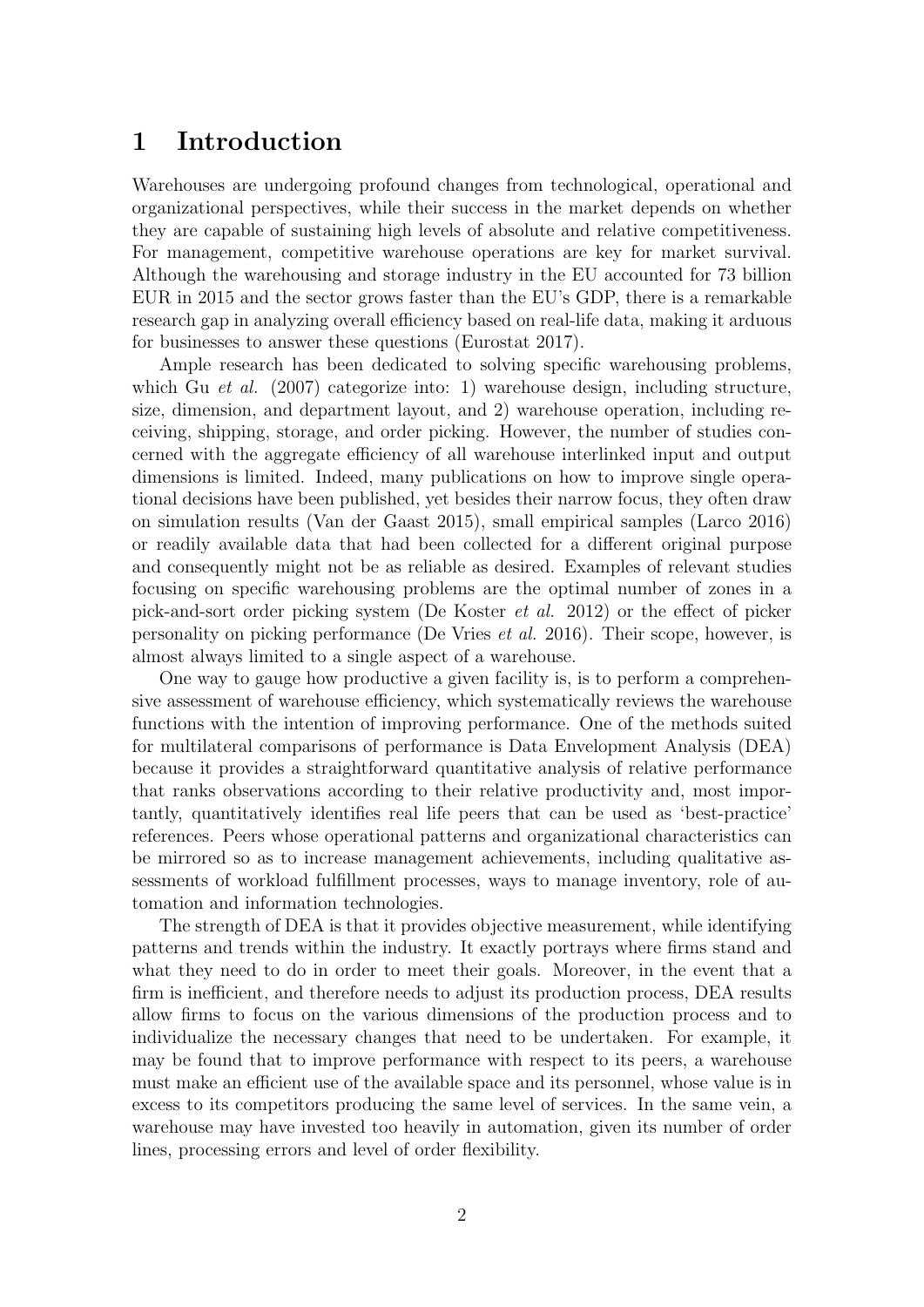Two studies from the last decade have aimed at this goal, studying warehouse efficiency from a production perspective, based on a comprehensive input-output model. These are Johnson and McGinnis (2011) on warehousing performance in the United States, and De Koster and Balk (2008) on international distribution centers. Johnson and McGinnis (2011) collected a dataset for 216 warehouses between 2001 and 2005, using 5 outputs and 4 inputs which pass the 'efficiency contribution' test of Pastor et al. (2002). These authors find that warehouse efficiency is positively correlated with long term labor, high inventory turn, low seasonality, total replenishment, and better re-ordering practices. As a precursor of the present study, De Koster and Balk (2008) used survey methods to compile a database of 65 European distribution centers, producing 5 outputs from 4 inputs. These authors find mixed results as European distribution centers appear to be significantly more efficient that their North American and Asian owned counterparts (respectively 84%, 70%, and 72% in 2000), but experience a remarkable productivity decline from 2000 to 2004 of  $-12\%$ , while their counterparts exhibit productivity growth rates of  $3\%$  and  $6\%$ . respectively.

However, though DEA is a powerful method to study productive performance, it is not without shortcomings when it comes to decision making. The most important weakness from a managerial perspective is the possibility of identifying processes which employ unrealistic quantities of inputs and outputs as efficient. This is because, in their multiplicative dual formulation, DEA methods search for the most favorable weights (shadow prices) when evaluating a production unit, frequently assigning zero values to some variables when constructing the 'virtual' aggregate input to output productivity ratio – each constructed as a linear combination of observed values.<sup>[1](#page-2-0)</sup> While the original weight flexibility behind this 'self-appraisal' is one of the most attractive aspects of the method, it often leads to unreasonable results, namely when the optimal weights are inconsistent with prior knowledge of the production process, or when some inputs or outputs are ignored in the analysis.

A second consequence of the weight flexibility is that when searching for the optimal weights, a large number of production units are deemed efficient by default. Eventually, any unit using the smallest quantity of any input, or producing the largest quantity of any output is categorized as efficient, regardless the use it makes of other inputs, and the level of production of other outputs (which are assigned zero weights). A similar reasoning goes for inefficient units whose efficiency is overstated as improbable weights are taken into account. This implies that the obtained ranking of firms misrepresents best-practice performance, as units whose 'virtual' production processes are either implausible from a managerial perspective, or infeasible from an engineering approach (e.g. warehouse service production without floor space) may be signaled as efficient. Ultimately, the flexibility of DEA may turn against the method itself by hampering its discriminatory power, a problem that is aggravated when the degrees of freedom are limited, as a result of a small number of observations relative to the number of inputs and outputs.

<span id="page-2-0"></span><sup>&</sup>lt;sup>1</sup>Moreover, as remarked by Cooper *et al.* (2011), zero optimal weights in the multiplier formulation correspond, by duality, to non-zero slacks in the primal envelopment form of the DEA model, and therefore the evaluated unit is assessed with respect to a benchmark that does not belong to the Pareto-efficient frontier.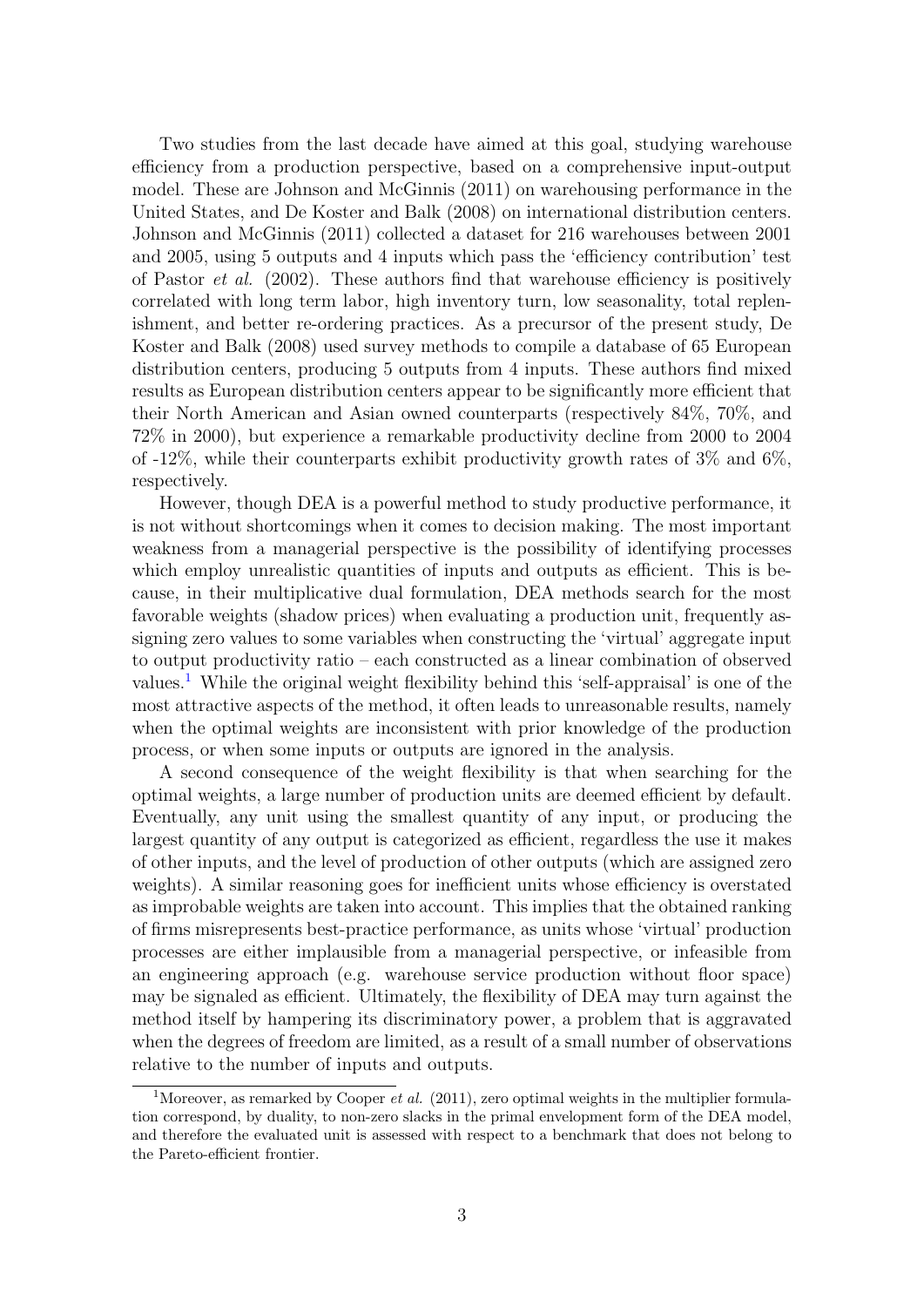For example, the previous studies by Johnson and McGinnis (2011) and De Koster and Balk (2008) found that 23% and 45% of warehouses were efficient using the standard input oriented DEA approach. This makes it difficult to draw conclusions on warehouse best practices.[2](#page-3-0)

To remedy these shortcomings there have been developed several proposals that restrict the construction of the virtual frontier, resulting in the identification of a credible set of efficient units, and thereby solving the discrimination problem. The first set of methods is characterized by the introduction of weight (shadow price) restrictions. Relative values within and between the input and output vectors are imposed in the multiplier form of the DEA problem – for a comprehensive exposition see Allen *et al.* (1997), Thanassoulis *et al.* (2004), and Cooper *et al.* (2011).<sup>[3](#page-3-1)</sup>

A second set of methods uses the DEA version of the Technique for Order Preference by Similarity to Ideal Solution (TOPSIS, Chen 2012). The technique creates virtual ideal (anti-ideal) production units with the maximum and minimum observed values of outputs and inputs, and calculates for each unit two efficiency scores, namely with respect to the ideal (optimistic) and anti-ideal (pessimistic) frontiers.[4](#page-3-2)

The two previous approaches are capable of producing more sensible rankings by relying on reasonable weights and reducing their dispersion. The first modifies the production frontier by directly imposing weight restrictions, whereas the second does this indirectly, by constructing artificial (virtual) firms. Nevertheless, both approaches have as relevant drawback the fact that the optimal weights are not

<span id="page-3-2"></span><sup>4</sup>As DEA can be considered as an optimistic assessment of best practice in favor of the evaluated unit, resulting from the unrestricted choice of weights, including the ideal unit ensures dominance, and the problem of units being efficient by default is solved. Besides being ranked as inefficient, the farther away extreme units are from the ideal benchmark, the lower their efficiency value. Complementary is the formulation of a worst practice frontier through the introduction of the antiideal firm. Here the method seeks for the minimization of a unit's efficiency with respect to that frontier. The entire method consists of a two-stage process. In the first stage the efficiency scores of the ideal and anti-ideal units, excluding them from the production possibility set, are calculated (which effectively corresponds to the 'super-efficiency' approach of Andersen and Petersen 1993). In the second stage, an optimistic model (in the spirit of the benevolent approach in the following cross-efficiency methods) maximizes the relative efficiency of the evaluated unit under the condition that the best relative efficiency of the ideal unit remains unchanged. A pessimistic (or aggressive) model minimizes the relative efficiency of the unit while keeping the worst relative efficiency of the anti-ideal unchanged. Here extreme firms can be also penalized by conforming the worst practice frontier, Shen *et al.* (2016). The two scores are then combined into a composite performance index.

<span id="page-3-0"></span><sup>2</sup>Under variable returns to scale the percentage of efficient warehouses increased to 69%. "In such case it does not make much sense to compare efficiencies anymore." (De Koster and Balk 2008, 181).

<span id="page-3-1"></span><sup>&</sup>lt;sup>3</sup>These trade-off values link inputs and outputs according to some external value judgements based on prior information (e.g. market prices) and expert opinion (e.g. engineering shadow prices such as technical coefficients), and their relative importance helps to improve the discriminatory power of the method, while reducing weight dispersion. Setting lower and upper bounds for the weights results in the so-called assurance regions introduced by Thompson *et al.* (1986). More elaborated methods such as the analytic hierarchical process (AHP) were proposed by Saaty (1980). In a first step, the experts make pairwise comparisons between each pair of inputs (or outputs) and their judgement is quantified and recorded in a matrix. The AHP process transforms this information into a normalized weight vector in which individual elements represent the importance of each input (or output) in the process of evaluation.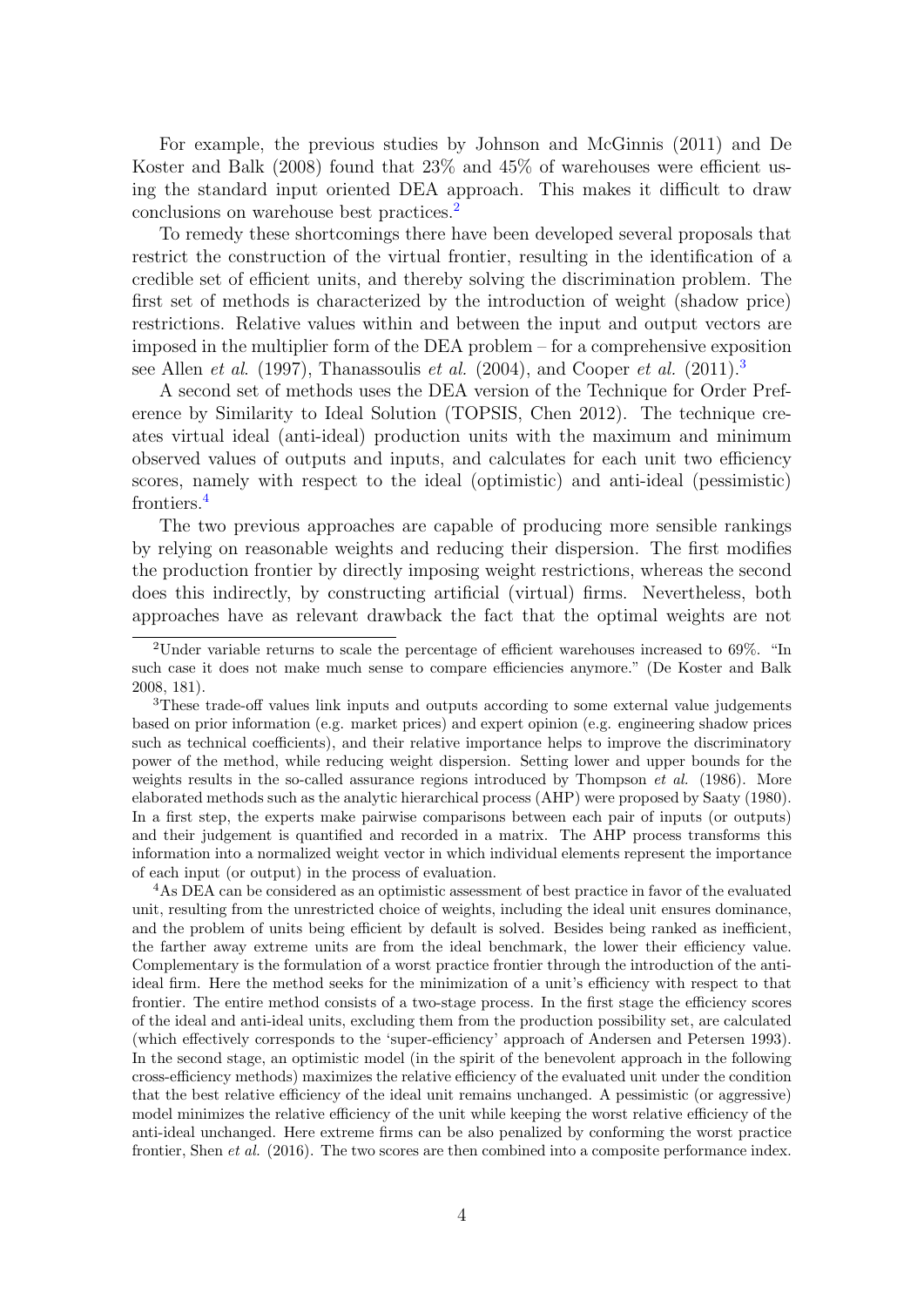unique.

That there may exist an infinite number of solutions besides the one obtained by the simplex method in the software used creates uncertainty in the evaluation process, and may lead to conflicting prescriptions from a managerial perspective (e.g. in the form of multiple rates of substitution or transformation). Thus it is relevant to have some criterion for selecting a specific set of weights among all the optimal solutions. Ideally, such a criterion should also solve the ranking arbitrariness and provide a meaningful multilateral comparison of efficiencies among the units. As the ultimate objective of DEA is to provide comparisons of performance among the observed production units, the more bilateral evaluations that are brought into the analysis the more robust the rankings will be to partial (mis)representations of the production technology, as well as to extreme or unobserved firms (as the ideal and anti-ideal units).

Cross-efficiency is a method based on multilateral comparison of efficiency yielding a consistent ranking without truncated efficiency values, thereby improving discrimination, and based on a specific well-identified criterion. Introduced by Sexton et al. (1986) and popularized by Doyle and Green (1994), cross-efficiency chooses a specific set of weights making use of a two-stage process. In the first 'self-appraisal' stage, for each production unit its standard efficiency score is computed. In the second stage, the weights are selected so as to globally maximize or minimize the efficiency scores of all the competitors in the industry (the so-called benevolent and aggressive approach, respectively), while keeping the efficiency score of the evaluated unit unchanged. The basic idea of cross-efficiency is to compare each unit with all its rivals, using all their weights rather than only its own weights. Finally, the cross-efficiency score of the unit is calculated as the (geometric) mean of all its cross-efficiencies.

These benevolent and aggressive secondary goals have been modified by other authors, as we will see in the methodological sections 2 and 3, including the multiplicative DEA approach by Cook and Zhu (2014). Wu et al. (2009a) and Liang et al. (2008) reinterpret the second-stage solution from the perspective of cooperative and non-cooperative games, respectively, while Wu et al. (2009b) exhaust this line of research by considering a bargaining game. Finally, a different strand corresponds to Wang and Chin  $(2010)$  and Ramón *et al.*  $(2010)$ , where the weights for each unit are determined without considering the impact on its rivals.

In this article we explore the relative merits of the various cross-efficiency methods by assessing the operational performance of a set of 102 warehouses in the Netherlands and Belgium, in an attempt to answer specific questions related to the factors driving operational efficiency. The analysis looks into technological characteristics, differences among product categories, ownership types, and value chain positions, as well as recent changes in the industry between 2012 and 2017. This paper then contributes to both the methodological and the applied perspective.

The methodological contribution focuses on the relative merits of the various cross-efficiency methods. Based on a simple metric for ordered preference, we provide guidance when choosing among alternative methods. The methods are evaluated by the following criteria: (a) Ability to discriminate among warehouses, and to provide consistent and credible rankings for managerial decision making; that is, proximity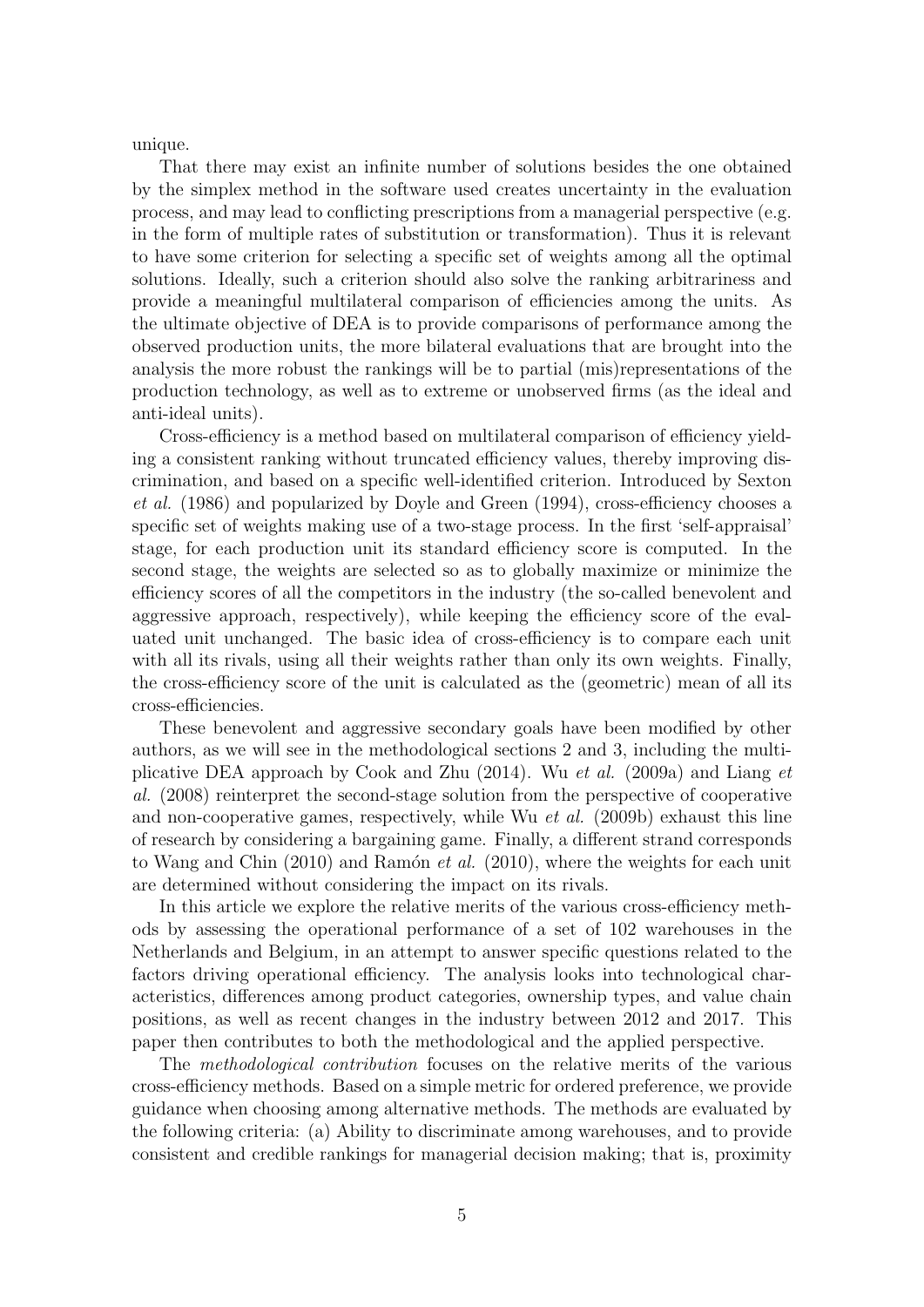across methods in terms of statistical differences across the alternative rankings. (b) Extendability to real-life in-house business applications: implementational ease and computational requirements. (c) Sensitivity of the rankings to scale changes, erroneous entries, and removal of efficient peers from the reference frontier.

From an *empirical perspective* we are interested in testing the following hypotheses: (a) Do larger warehouses perform more efficiently? (b) Which input factors drive warehouse efficiency? (c) What are the effects of recent automation trends on warehouse efficiency? (d) How has relative warehouse efficiency changed over the last five years?

The paper unfolds as follows. In Sections 2 and 3 the cross-efficiency method is introduced, along with the most important secondary goals. In Section 4 the survey procedure used to collect the database is discussed, along with the representation of the warehouse technology by choice of variables included in the analysis. In Section 5 the calculations for the selected cross-efficiency methods are presented and the methodological and empirical questions are answered. Section 6 evaluates the performance of the methods according to the previous criteria. Section 7 concludes.

# 2 The basic idea of cross-efficiency measurement

Given input-output data for a set of firms (production units), for each observation a linear DEA program generates, next to an efficiency score, unit-specific weights or shadow prices for all the inputs and outputs. These weights can be used to fill a square matrix of so-called cross-efficiency values, where each unit is appraised by each unit. Averaging those values row- or column-wise delivers an aggregate measure for comparing the efficiencies of the production units. However, as is well known, the weights may not be unique, and therefore much of the discussion is about how to select appropriate weights.<sup>[5](#page-5-0)</sup>

Let there be  $N$  inputs, the (positive) quantities of which are measured by a vector  $x \equiv (x_1, ..., x_N)$ , and M outputs, the (non-negative) quantities of which are measured by a vector  $y \equiv (y_1, ..., y_M)$ . Given K observed production units (i.e, firms), we have a set of data  $\{(x^k, y^k), k = 1, ..., K\}.$ 

Using DEA, for each firm  $k = 1, ..., K$  its radial input technical efficiency (ITE), assuming constant returns to scale (CRS), is conventionally calculated  $as<sup>6</sup>$  $as<sup>6</sup>$  $as<sup>6</sup>$ 

<span id="page-5-2"></span>
$$
ITE(x^{k}, y^{k}) = \min_{\substack{K \\ \delta, \lambda}} \{\delta \mid \sum_{k'=1}^{K} \lambda_{k'} x^{k'} \le \delta x^{k}, y^{k} \le \sum_{k'=1}^{K} \lambda_{k'} y^{k'}, \lambda_{k'} \ge 0, k' = 1, ..., K\}.
$$
\n(1)

As is well known,  $ITE(x^k, y^k)$ , with values between 0 and 1, is an inverse measure of the distance of firm k to the frontier (= the envelopment of the dataset). Such

<span id="page-5-1"></span><span id="page-5-0"></span><sup>5</sup>For an introduction to cross-efficiency see Cook and Zhu (2015) or Zhu (2014, Chapter 4).

<sup>&</sup>lt;sup>6</sup>The restriction to the input orientation and CRS is for expository convenience. For the output orientation and variable returns to scale (VRS) one is referred to Cook and Zhu (2015). Under VRS input-orientated cross-efficiencies may become negative; see Lim and Zhu (2015) for a discussion of this problem. Notice that under CRS input technical efficiency and output technical efficiency are identical.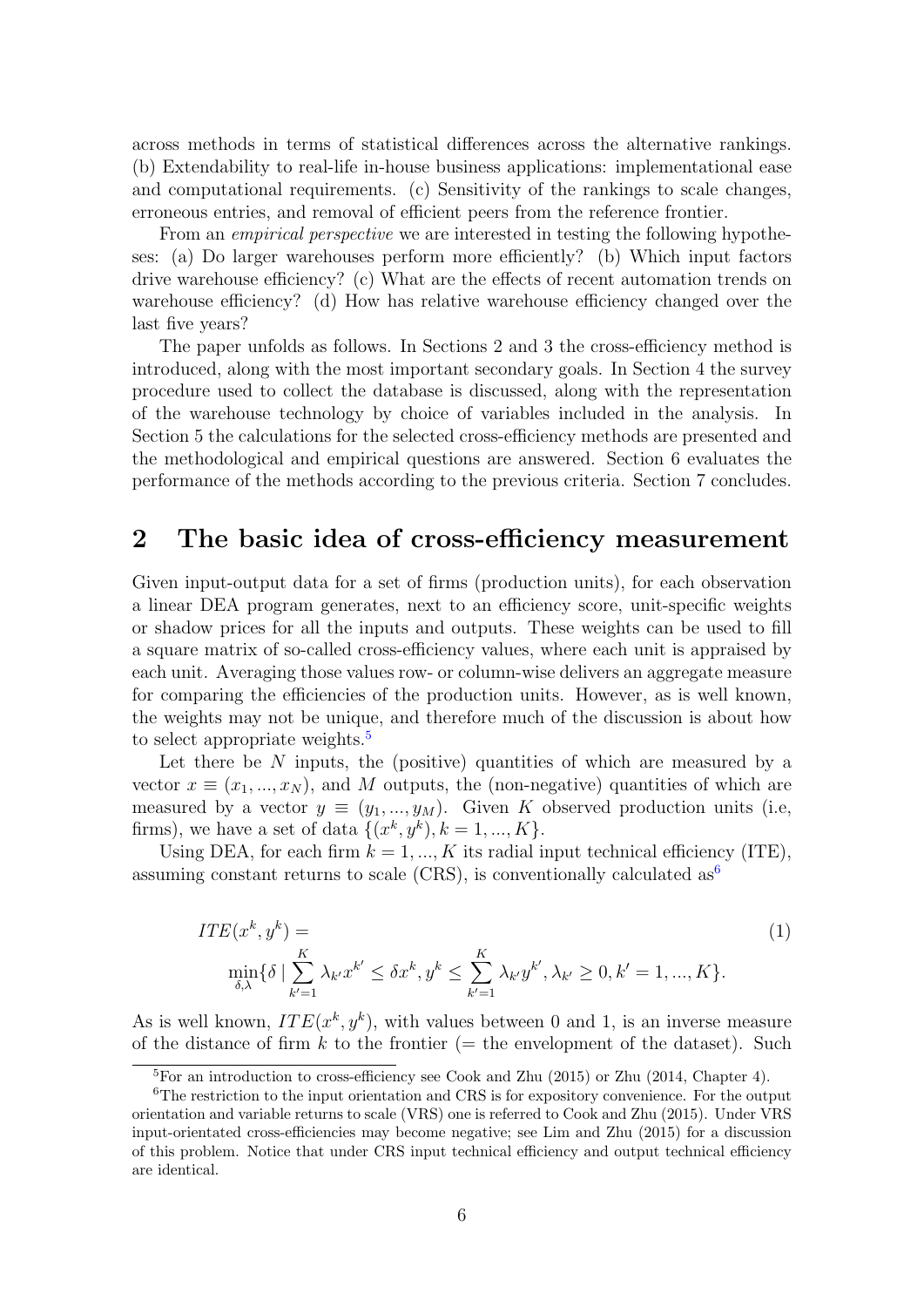technical efficiencies are therefore used to compare firms. Put otherwise, firm  $k$  is said to be more efficient than firm  $\ell$  if  $ITE(x^k, y^k) \geq ITE(x^{\ell}, y^{\ell}).$ 

Is the use of  $ITE(.)$  for comparing efficiencies warranted? To judge this we look at the dual LP problem[7](#page-6-0)

<span id="page-6-2"></span>
$$
ITE(x^{k}, y^{k}) =
$$
  
\n
$$
\max_{u,v} \{u \cdot y^{k} | u \cdot y^{k'} - v \cdot x^{k'} \le 0, v \cdot x^{k} = 1, u \ge 0, v \ge 0, k' = 1, ..., K\}
$$
  
\n
$$
= \max_{u,v} \left\{ \frac{u \cdot y^{k}}{v \cdot x^{k}} | \frac{u \cdot y^{k'}}{v \cdot x^{k'}} \le 1, u \ge 0, v \ge 0, k' = 1, ..., K \right\}
$$
  
\n
$$
= \frac{u^{k} \cdot y^{k}}{v^{k} \cdot x^{k}},
$$
\n(2)

where  $(u^k, v^k)$  is a solution of the maximization problem. It now appears that

<span id="page-6-1"></span>
$$
ITE(x^k, y^k) \geq ITE(x^\ell, y^\ell) \Leftrightarrow \frac{u^k \cdot y^k}{v^k \cdot x^k} \geq \frac{u^\ell \cdot y^\ell}{v^\ell \cdot x^\ell};\tag{3}
$$

that is, the comparison of the two firms involves not only their input and output quantities, as one would expect, but also two different vectors of weights,  $(u^k, v^k)$ and  $(u^{\ell}, v^{\ell})$ . These shadow prices are, in general, not unique. Let us, however, for the time being abstract from the nonuniqueness.

The situation depicted in expression [\(3\)](#page-6-1) is a bit embarrassing. It would make more sense to base the efficiency comparison of the two firms on the comparison of either

$$
\frac{u^k \cdot y^k}{v^k \cdot x^k}
$$
 and 
$$
\frac{u^k \cdot y^\ell}{v^k \cdot x^\ell}
$$

where the weights of  $k$  are used, or

$$
\frac{u^{\ell} \cdot y^k}{v^{\ell} \cdot x^k}
$$
 and 
$$
\frac{u^{\ell} \cdot y^{\ell}}{v^{\ell} \cdot x^{\ell}}
$$

where the weights of  $\ell$  are used. This constitutes the idea behind the concept of cross-efficiency measurement.

Thus, the cross input technical efficiency (CITE) of firm  $\ell$  with respect to firm  $k$  is defined by

<span id="page-6-3"></span>
$$
CITE(x^{\ell}, y^{\ell}|k) \equiv \frac{u^k \cdot y^{\ell}}{v^k \cdot x^{\ell}} (\ell, k = 1, ..., K),
$$
\n(4)

where  $(u^k, v^k)$  satisfies equation [\(2\)](#page-6-2). Notice that  $CITE(x^{\ell}, y^{\ell}|\ell) = ITE(x^{\ell}, y^{\ell})$  ( $\ell =$  $1, ..., K$ ). This could be called the self-appraisal score of firm  $\ell$ . The (arithmetic) mean appraisal score of firm  $\ell$  by all its colleagues is given by

<span id="page-6-0"></span><sup>&</sup>lt;sup>7</sup>This is known as the CCR model, after Charnes, Cooper and Rhodes (1978). Notation:  $u$  and  $v$  are vectors of dimension M and N respectively, and the dot denotes the inner product. From the immediate context it will be clear whether the symbols 0 and 1 designate scalars or vectors of 0s and 1s.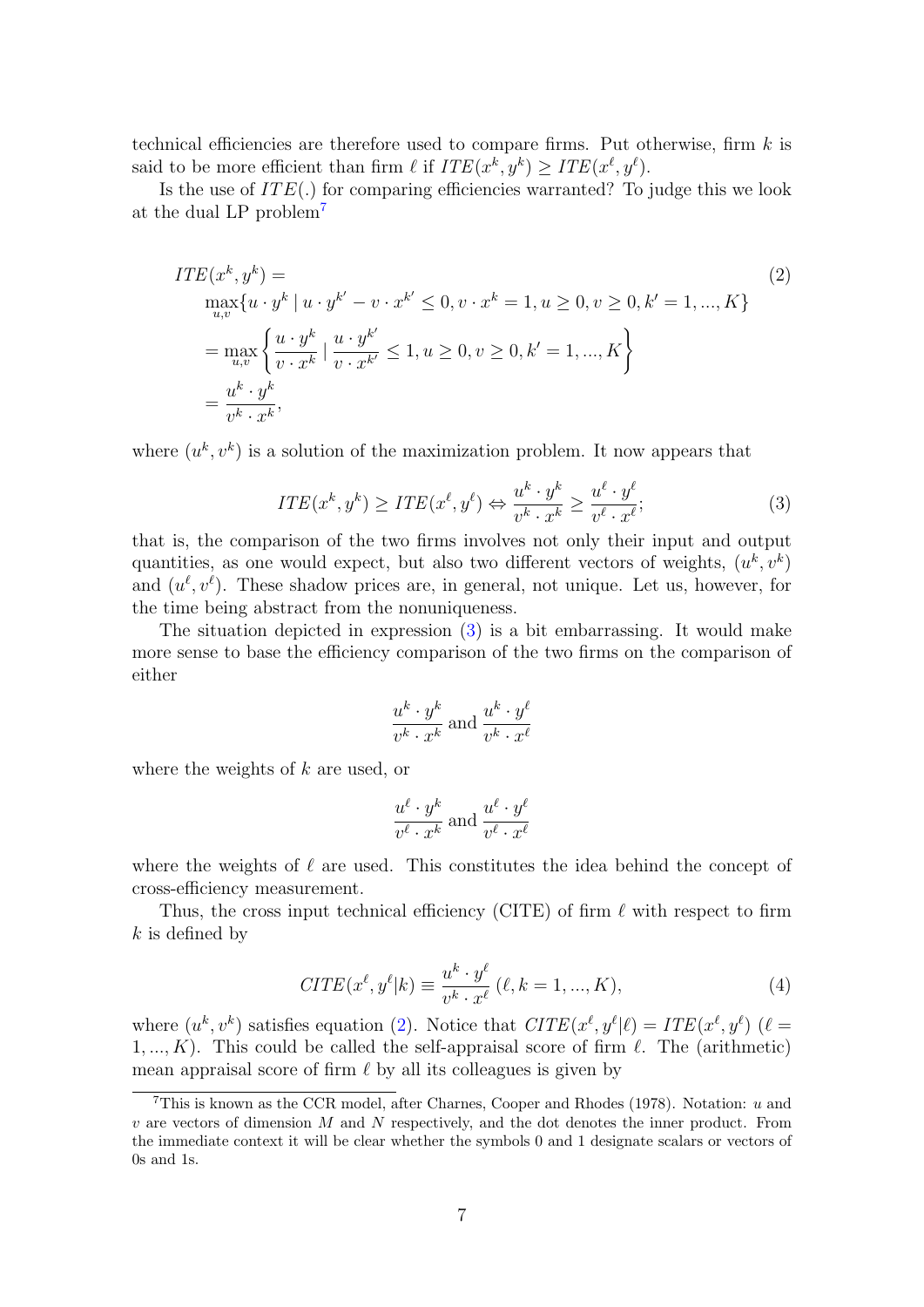$$
\sum_{k=1, k \neq \ell}^{K} CITE(x^{\ell}, y^{\ell}|k)/(K-1) (\ell = 1, ..., K).
$$

The (arithmetic) mean overall appraisal score of firm  $\ell$ , called the cross input technical efficiency (CITE) of firm  $\ell$ , is then given by

<span id="page-7-1"></span>
$$
\sum_{k=1}^{K} CITE(x^{\ell}, y^{\ell}|k) / K (\ell = 1, ..., K),
$$
\n(5)

which is a weighted mean of self-appraisal and colleague-appraisal scores, with weights  $1/K$  and  $(K - 1)/K$ , respectively.<sup>[8](#page-7-0)</sup> Firm  $\ell$  is now said to be more efficient than firm  $\ell'$  if  $\sum_{k=1}^K CITE(x^{\ell}, y^{\ell}|k)/K \geq \sum_{k=1}^K CITE(x^{\ell'}, y^{\ell'}|k)/K$ , or

$$
\frac{\sum_{k=1}^K \text{CITE}(x^{\ell}, y^{\ell}|k)}{\sum_{k=1}^K \text{CITE}(x^{\ell'}, y^{\ell'}|k)} \ge 1.
$$

The interpretation of the measure defined by expression [\(5\)](#page-7-1) in the single-input (or single-output) case was pointed out by Anderson, Hollingsworth and Inman (2002). When  $N = 1$  the vectors x and v become scalars and their inner product reduces to simple multiplication. Then it appears that

$$
\frac{1}{K} \sum_{k=1}^{K} CITE(x^{\ell}, y^{\ell}|k) = \frac{1}{x^{\ell}} \left( \frac{1}{K} \sum_{k=1}^{K} \frac{u^{k}}{v^{k}} \right) \cdot y^{\ell} \left( \ell = 1, ..., K \right); \tag{6}
$$

that is, the outputs of each firm are weighted by the same vector of mean (relative) shadow prices, and then the aggregate output quantity is divided by the scalar input quantity. This is a measure of productivity.

In the general case, however, the interpretation is not so straightforward. As mentioned, the inverse of  $CITE(x^{\ell}, y^{\ell}|\ell)$  measures the distance of firm  $\ell$  to the technological frontier as given by the envelopment of the data. Such a nice interpretation is lacking for  $CITE(x^{\ell}, y^{\ell}|k)$  for  $k \neq \ell$ . Thus, what precisely are we averaging in expression [\(5\)](#page-7-1), and is the arithmetic mean the only option?

All the appraisers are using different, incommensurable, measuring rods. In expression [\(5\)](#page-7-1) the arithmetic mean serves as merging function. One could ask whether this is the 'best' one. Let  $F(a_1, ..., a_k)$  be a (positive, real-valued) merging function; that is, a function that combines all the appraisal scores into a summary score. The following properties seem required:

- Agreement:  $F(a, ..., a) = a$ .
- Symmetry:  $F(a_1, ..., a_K) = F(a_{\pi(1)}, ..., a_{\pi(K)})$  for any permutation  $\pi$  of  $\{1, ..., K\}$ .

We further notice that the scores of each appraiser  $k = 1, ..., K$  constitute a (different) ratio scale, because each ratio  $CITE(x^{\ell}, y^{\ell}|k)/CITE(x^{\ell}', y^{\ell}'|k)$  for  $\ell, \ell' =$  $1, ..., K$  admits a meaningful interpretation, namely as a productivity index (= ratio

<span id="page-7-0"></span><sup>8</sup>Lu and Lo (2007) show remarkable differences between self-appraisal and mean colleagueappraisal scores.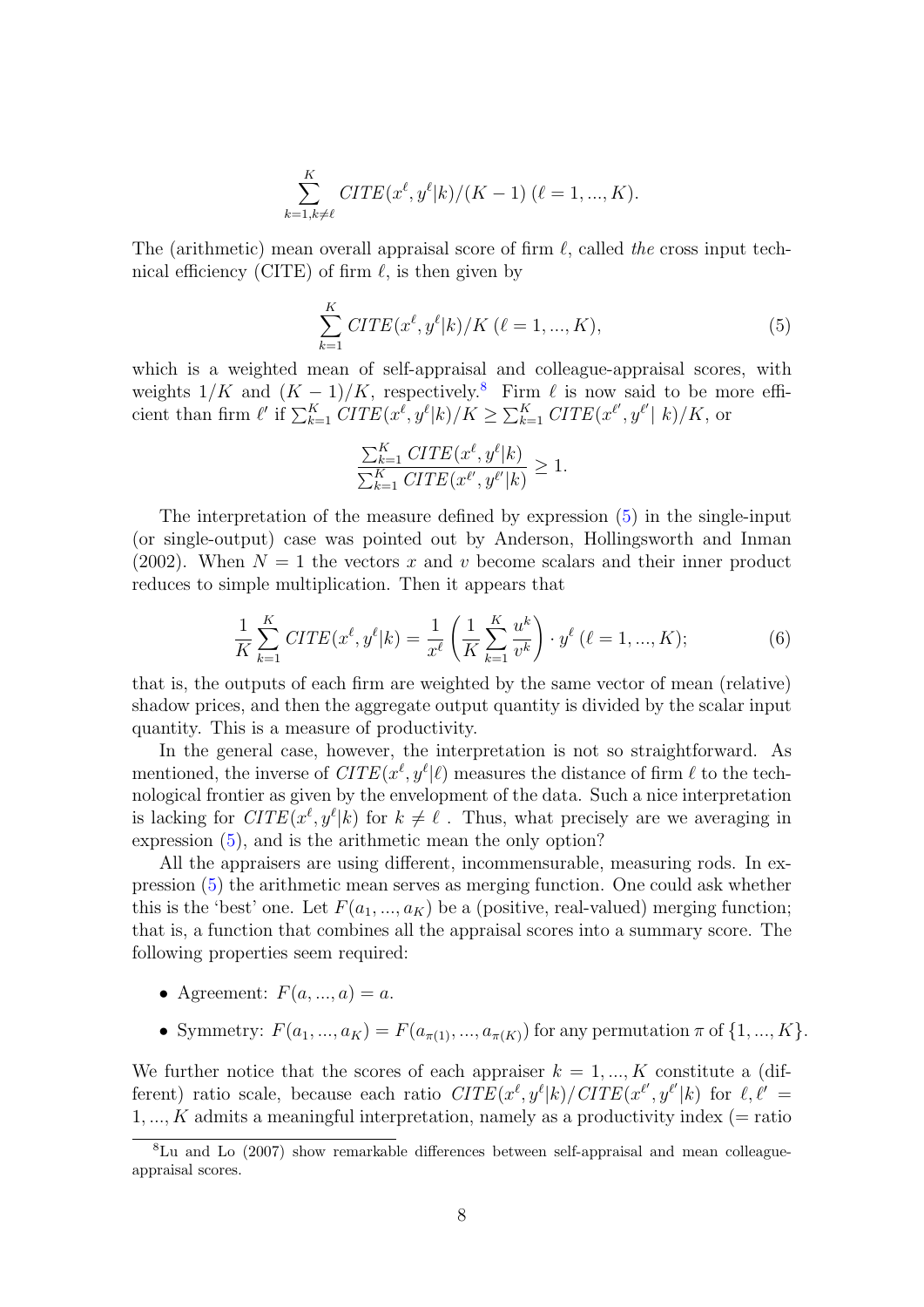of output quantity index over input quantity index) of firm  $\ell$  relative to  $\ell'$ . Then Aczél and Roberts (1989, Corollary 3.1) show that each ratio of merged scores

$$
\frac{F(CITE(x^{\ell}, y^{\ell}|1), ..., CITE(x^{\ell}, y^{\ell}|K))}{F(CITE(x^{\ell'}, y^{\ell'}|1), ..., CITE(x^{\ell'}, y^{\ell'}|K))} (\ell, \ell' = 1, ..., K).
$$

is meaningful if and only if  $F(.)$  is the geometric mean. Thus, instead of expression [\(5\)](#page-7-1) one should use

$$
\prod_{k=1}^{K} (CITE(x^{\ell}, y^{\ell}|k))^{1/K}.
$$
\n
$$
(7)
$$

Then firm  $\ell$  is more efficient than firm  $\ell'$  if  $\prod_{k=1}^K (CITE(x^{\ell}, y^{\ell}|k))^{1/K} \geq$  $\prod_{k=1}^{K} (CITE(x^{\ell'}, y^{\ell'}|k))^{1/K}$ , or

$$
\prod_{k=1}^K \left( \frac{CITE(x^{\ell}, y^{\ell}|k)}{CITE(x^{\ell'}, y^{\ell'}|k)} \right)^{1/K} \ge 1.
$$

At the left-hand side of this inequality we see an unweighted geometric mean of (Lowe-type) productivity indices.  $9$ 

It is interesting to compare this to what happens when the arithmetic mean [\(5\)](#page-7-1) is used. The ratio of arithmetic mean overall scores can be expressed in two ways, as

$$
\sum_{k=1}^{K} CITE(x^{\ell}, y^{\ell}|k) \n= \sum_{k=1}^{K} CITE(x^{\ell'}, y^{\ell'}|k) \n= \sum_{k=1}^{K} \left( \frac{CITE(x^{\ell'}, y^{\ell'}|k)}{\sum_{k=1}^{K} CITE(x^{\ell'}, y^{\ell'}|k)} \frac{CITE(x^{\ell}, y^{\ell}|k)}{CITE(x^{\ell'}, y^{\ell'}|k)} \right) \n= \left( \sum_{k=1}^{K} \frac{CITE(x^{\ell}, y^{\ell}|k)}{\sum_{k=1}^{K} CITE(x^{\ell}, y^{\ell}|k)} \left( \frac{CITE(x^{\ell}, y^{\ell}|k)}{CITE(x^{\ell'}, y^{\ell'}|k)} \right)^{-1} \right)^{-1}.
$$

Thus, as a weighted arithmetic or harmonic mean of (Lowe-type) productivity indices. Now we know that a (weighted) arithmetic mean is greater than or equal to a (weighted) geometric mean, and a (weighted) harmonic mean is less than or equal to a (weighted) geometric mean, but the relation between weighted and unweighted means is uncertain, as being dependent on the covariance between relative efficiencies and productivity changes.

# <span id="page-8-1"></span>3 The nonuniqueness problem

As noted below expression [\(2\)](#page-6-2), the weight vectors  $(u^k, v^k)$   $(k = 1, ..., K)$  are not unique. For instance, all extreme efficient units have an infinite number of optimal weights, as do all inefficient firms belonging to or projected onto the weak

<span id="page-8-0"></span><sup>9</sup>On Lowe price and quantity indices see Balk (2008). A Lowe-type productivity index is a ratio of Lowe output and input quantity indices.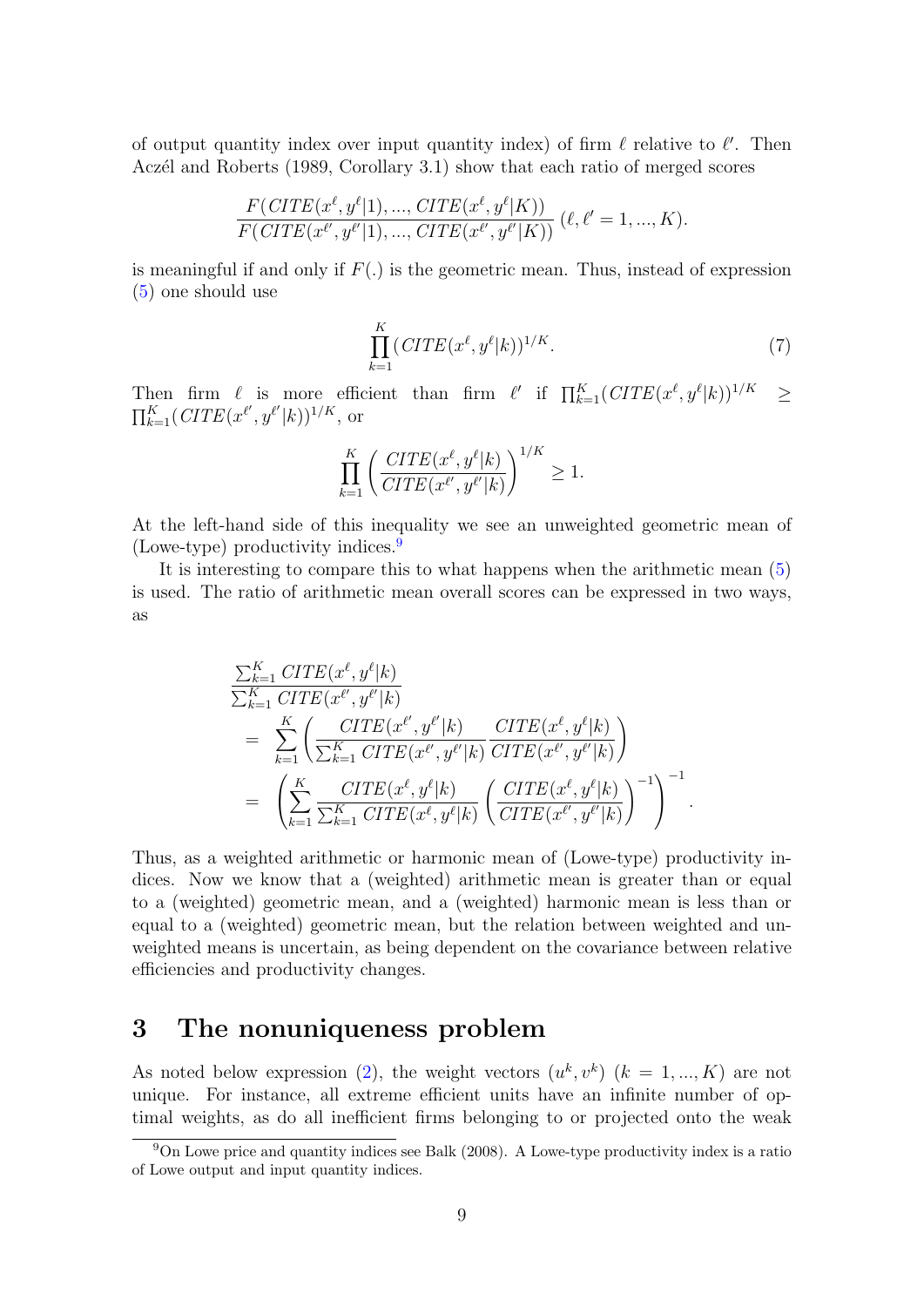efficiency frontier, for which the optimal solution involves positive slacks. Retracing the steps taken in the previous section, this means that neither the cross efficiencies  $CITE(x^{\ell}, y^{\ell}|k)$  ( $\ell, k = 1, ..., K$ ) nor their means  $\sum_{k=1}^{K} CITE(x^{\ell}, y^{\ell}|k)/K$  or  $\prod_{k=1}^{K} (CITE(x^{\ell}, y^{\ell}|k))^{1/K}$   $(\ell = 1, ..., K)$  are unique.

The literature provides us with a number of approaches to obtain (approximately) unique scores. We discuss them under three headings, roughly corresponding to their genesis in time.

### 3.1 Aggressive and benevolent approaches

The idea behind the first approach is to select from the set of all the optimal weights solving the LP problem [\(2\)](#page-6-2) those vectors which have the greatest discriminatory power. Based on Sexton, Silkman and Hogan (1986), Doyle and Green (DG) (1994, 1995) considered a number of options. The most natural is based on the  $CITE(x^{\ell}, y^{\ell}|k)$  ratio formulation in expression [\(4\)](#page-6-3):<sup>[10](#page-9-0)</sup>

<span id="page-9-1"></span>
$$
(u^{k*}, v^{k*}) \equiv \arg \min_{u^k, v^k} \left\{ \frac{1}{K-1} \sum_{k'=1, k'\neq k}^K CITE(x^{k'}, y^{k'}|k) | \ ITE(x^k, y^k) = \frac{u^k \cdot y^k}{v^k \cdot x^k} \right\}.
$$
 (8)

For each  $k = 1, ..., K$  the pair  $(u^{k*}, v^{k*})$  is then used to compute cross input technical efficiencies according to expression [\(4\)](#page-6-3).

The secondary goal set by the minimization problem in expression  $(8)$  is to obtain the greatest difference between the self-appraisal score of firm  $k$  and the mean of the appraisals by  $k$  of all its rivals. This is a highly nonlinear, fractional problem, which at the end of the previous century was still deemed unsolvable, but these days is not as we show in the empirical section.

As a feasible alternative Sexton, et al. (1986) had already considered<sup>[11](#page-9-2)</sup>

<span id="page-9-4"></span>
$$
(u^{k*}, v^{k*}) \equiv \arg\min_{u^k, v^k} \left\{ u^k \cdot \bar{y}^k - v^k \cdot \bar{x}^k \mid ITE(x^k, y^k) = \frac{u^k \cdot y^k}{v^k \cdot x^k} \right\},\tag{9}
$$

where  $(\bar{x}^k, \bar{y}^k) \equiv \sum_{k'=1, k'\neq k}^K (x^{k'}, y^{k'})$ . Thus, from all the pairs of shadow price vectors generated by the LP problem [\(2\)](#page-6-2) the pair is selected which minimizes the profit of the aggregate, k-excluded, production unit. Given the linear objective function this approach is the preferred method in cross-efficiency applications.

The outcome, however, does depend on the size distribution of the firms. This can be seen by noticing that

$$
u^{k} \cdot \bar{y}^{k} - v^{k} \cdot \bar{x}^{k} = v^{k} \cdot \bar{x}^{k} \left( CITE(\bar{x}^{k}, \bar{y}^{k} | k) - 1 \right).
$$

To overcome this problem Doyle and Green  $(1994, 1995)$  considered<sup>[12](#page-9-3)</sup>

<span id="page-9-0"></span><sup>&</sup>lt;sup>10</sup>This is option I of DG (1994) = option III of DG (1995). Notice that the options are differently numbered in the two papers.

<span id="page-9-2"></span><sup>&</sup>lt;sup>11</sup>This is option II of DG (1994) = option I of DG (1995).

<span id="page-9-3"></span><sup>&</sup>lt;sup>12</sup>This is option III of DG (1994) = option II of DG (1995).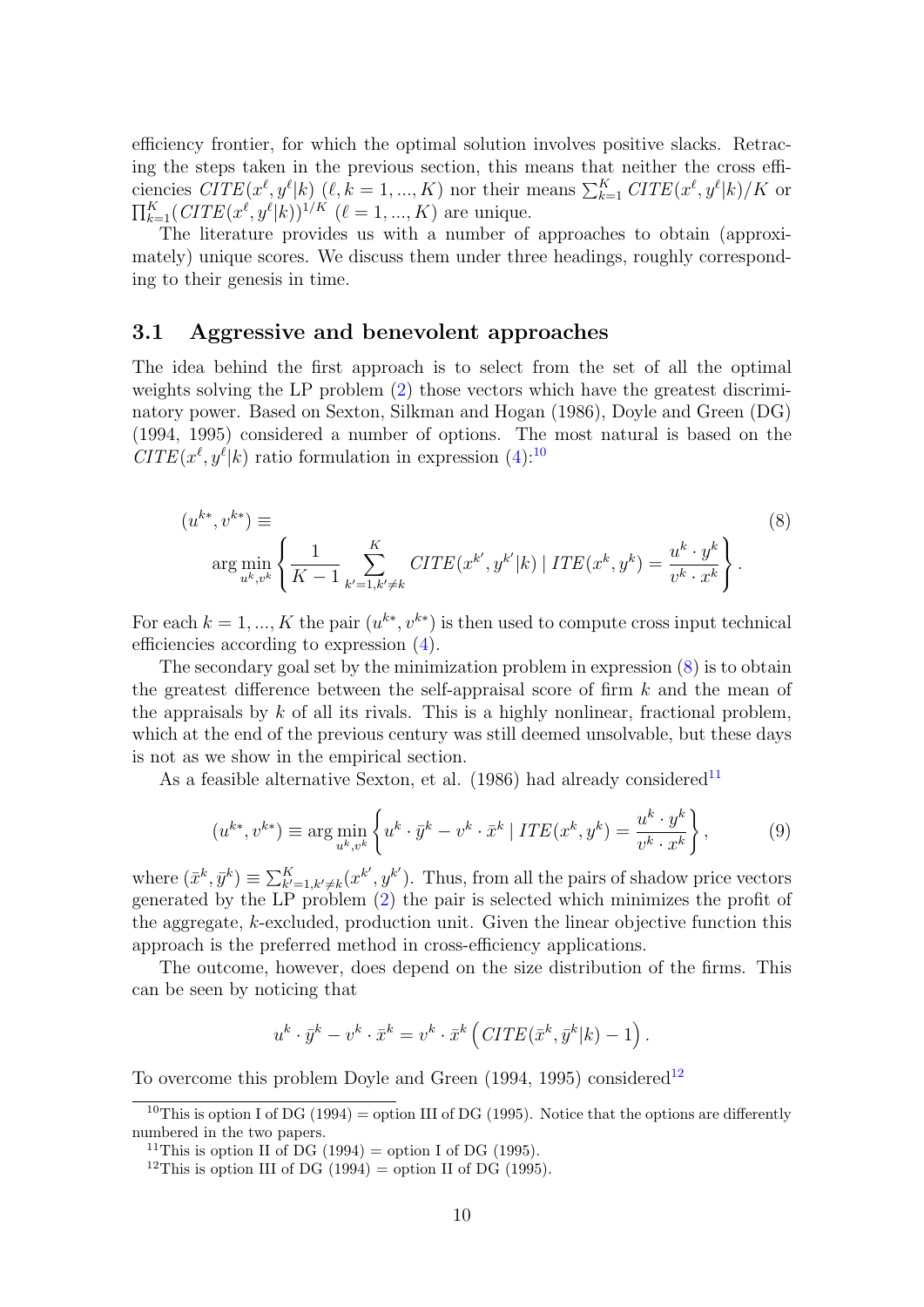<span id="page-10-0"></span>
$$
(u^{k*}, v^{k*}) \equiv \arg\min_{u^k, v^k} \left\{ CITE(\bar{x}^k, \bar{y}^k | k) | ITE(x^k, y^k) = \frac{u^k \cdot y^k}{v^k \cdot x^k} \right\}.
$$
 (10)

Here, from all the pairs of weights generated by the LP problem [\(2\)](#page-6-2) the pair is selected which minimizes the cross efficiency of the aggregate, k-excluded, production unit. Put otherwise, the mean of ratios in problem [\(8\)](#page-9-1) is replaced by the ratio of means in problem [\(10\)](#page-10-0).

Because of the minimization operator in the above expressions the methods were classified as 'aggressive'. Replacing the min by the max operator turns the 'aggressive' methods into 'benevolent' ones.

### 3.2 The multiplicative variant

Charnes et al. (1982) introduced the multiplicative variant of the LP problem [\(2\)](#page-6-2):

<span id="page-10-1"></span>
$$
ITE'(x^k, y^k) \equiv
$$
\n
$$
\max_{u,v} \left\{ \frac{\prod_{m=1}^M (y_m^k)^{u_m}}{\prod_{n=1}^N (x_n^k)^{v_n}} \mid \frac{\prod_{m=1}^M (y_m^{k'})^{u_m}}{\prod_{n=1}^N (x_n^{k'})^{v_n}} \le 1, u \ge 1, v \ge 1, k' = 1, ..., K \right\}
$$
\n
$$
= \frac{\prod_{m=1}^M (y_m^k)^{u_m^k}}{\prod_{n=1}^N (x_n^k)^{v_n^k}},
$$
\n(11)

where  $(u^k, v^k)$  is a solution of the maximization problem. By taking logarithms, this appears to be a CRS additive DEA model.

The counterpart of expression [\(4\)](#page-6-3) then becomes

$$
CITE'(x^{\ell}, y^{\ell}|k) \equiv \frac{\prod_{m=1}^{M} (y_m^{\ell})^{u_m^k}}{\prod_{n=1}^{N} (x_n^{\ell})^{v_n^k}} (\ell, k = 1, ..., K),
$$
\n(12)

where  $(u^k, v^k)$  satisfies equation [\(11\)](#page-10-1). Cook and Zhu (2014), (2015) proposed to merge these scores by a geometric mean, and defined

<span id="page-10-2"></span>
$$
\max_{u^k, v^k} \left\{ \prod_{k=1}^K (CITE'(x^\ell, y^\ell | k))^{1/K} \mid ITE'(x^k, y^k) = \frac{\prod_{m=1}^M (y_m^k)^{u_m^k}}{\prod_{n=1}^N (x_n^k)^{v_n^k}}, k = 1, ..., K \right\}
$$
(13)

as the final efficiency score of DMU  $\ell = 1, ..., K$ . By taking logarithms, it turns out that this maximization problem is linear, though its number of constraints may be considerable (namely  $K^2$ ).

It might be seen as a problem that the function defined by expression [\(11\)](#page-10-1) is not invariant to changes in the units of measurement of the inputs and outputs. The solution provided by Charnes *et al.* (1983) is to consider a slight modification of the foregoing maximization problem, namely by inserting a scalar  $\omega$  so that

$$
ITE''(x^k, y^k) \equiv \max_{\substack{u,v,\omega\\u,v,\omega}} \left\{ e^{\omega} \frac{\prod_{m=1}^M (y_m^k)^{u_m}}{\prod_{n=1}^N (x_n^k)^{v_n}} \mid e^{\omega} \frac{\prod_{m=1}^M (y_m^{k'})^{u_m}}{\prod_{n=1}^N (x_n^{k'})^{v_n}} \le 1, u \ge 1, v \ge 1, k' = 1, ..., K \right\}
$$
\n(14)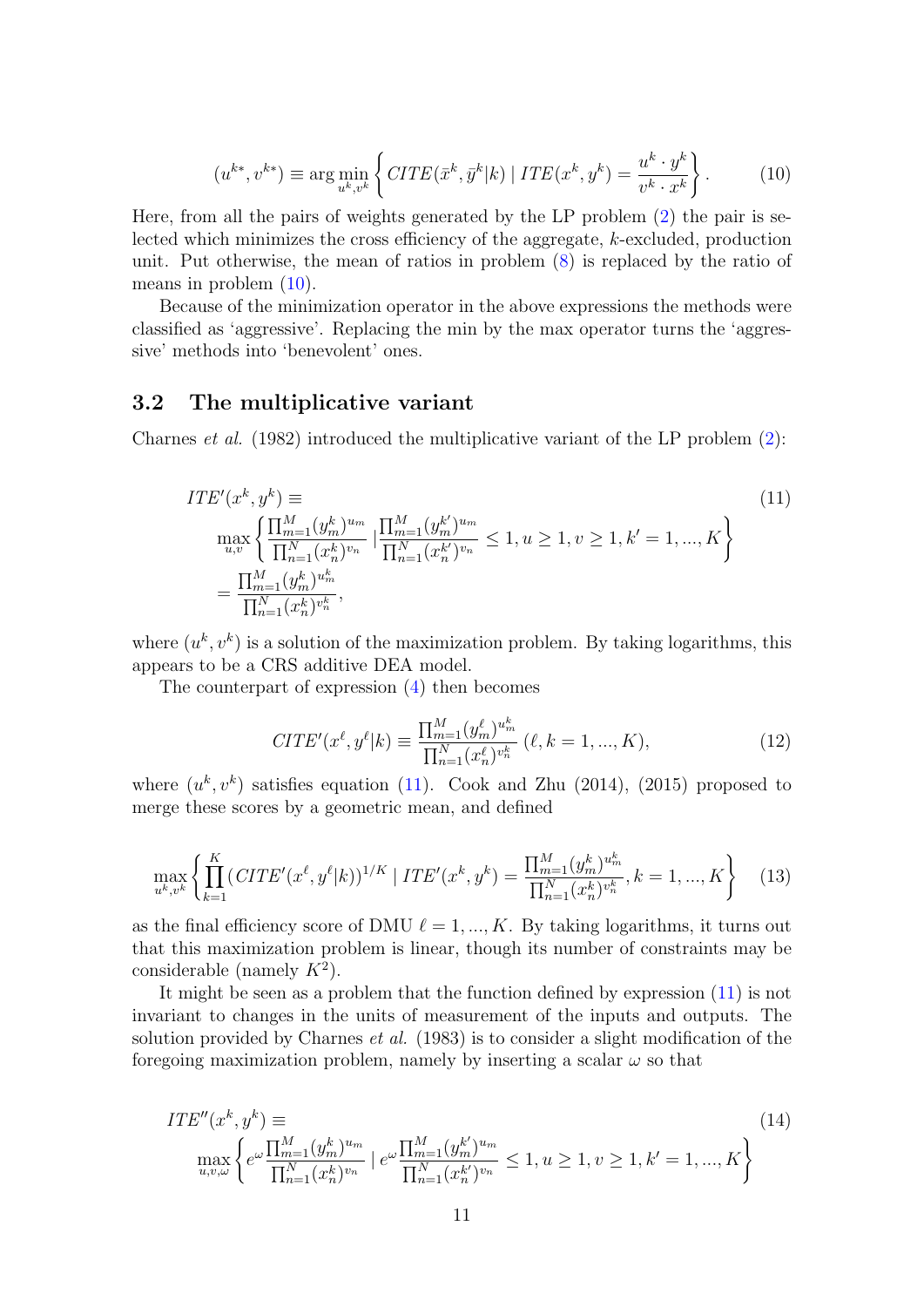$$
= e^{\omega^k} \frac{\prod_{m=1}^M (y_m^k)^{u_m^k}}{\prod_{n=1}^N (x_n^k)^{v_n^k}},
$$

where  $(u^k, v^k, \omega^k)$  is a solution of the maximization problem. By taking logarithms, this appears to be a VRS additive DEA model. Tofallis (2014) points out an additional benefit of this model: there is "no longer any fear of zero (or infinitesimal epsilon) weights."

### 3.3 The game-theoretic approach

The three Doyle and Green variants as well as the multiplicative Cook and Zhu method are essentially two-step algorithms, as appears from the definitional equations. Liang et al. (2008) took another route. These authors considered the following modification of the LP problem [\(2\)](#page-6-2):

<span id="page-11-0"></span>
$$
\max_{u,v} \left\{ \frac{u \cdot y^k}{v \cdot x^k} \mid \frac{u \cdot y^{k'}}{v \cdot x^{k'}} \le 1, \frac{u \cdot y^d}{v \cdot x^d} \ge \alpha^{dt}, u \ge 0, v \ge 0, k' = 1, ..., K \right\}
$$

$$
= \frac{u^k(\alpha^{dt}) \cdot y^k}{v^k(\alpha^{dt}) \cdot x^k},
$$
(15)

where the shadow price vectors  $(u^k(\alpha^{dt}), v^k(\alpha^{dt}))$  solve the maximization problem,  $d = 1, ..., K$ , and t is some auxiliary label. The additional constraint means that the cross input technical efficiency of firm  $d$  with respect to firm  $k$  should be above some level  $\alpha^{dt}$ . Obviously, all the weights are then functions of this level. Notice that the constraints imply that  $\alpha^{dt} \leq 1$   $(d = 1, ..., K)$ .

If the vector pair  $(u^k(\alpha^{dt}), v^k(\alpha^{dt}))$  solves the maximization problem [\(15\)](#page-11-0) then

$$
\frac{u^k(\alpha^{dt}) \cdot y^d}{v^k(\alpha^{dt}) \cdot x^d} \ge \alpha^{dt} \text{ and } \frac{u^k(\alpha^{dt}) \cdot y^{k'}}{v^k(\alpha^{dt}) \cdot x^{k'}} \le 1 \ (k'=1, ..., K).
$$

The second inequality, however, implies that  $(u^k(\alpha^{dt}), v^k(\alpha^{dt}))$  satisfies the condi-tions defining the maximization problem [\(2\)](#page-6-2) for  $ITE(x^d, y^d)$ , and thus

$$
\frac{u^k(\alpha^{dt}) \cdot y^d}{v^k(\alpha^{dt}) \cdot x^d} \leq ITE(x^d, y^d).
$$

Combining this with the first of the previous two inequalities leads to the conclusion that feasibility of the maximization problem [\(15\)](#page-11-0) implies that  $\alpha^{dt} \leq ITE(x^d, y^d)$ .

Thus, let  $\alpha^{dt} \leq ITE(x^d, y^d)$  for  $d = 1, ..., K$ . Expression [\(2\)](#page-6-2) then tells us that there exist  $(u^d, v^d)$  such that

$$
\alpha^{dt} \le \frac{u^d \cdot y^d}{v^d \cdot x^d}
$$
 and 
$$
\frac{u^d \cdot y^{k'}}{v^d \cdot x^{k'}} \le 1 \ (k' = 1, ..., K).
$$

This, however, means that  $(u^d, v^d)$  satisfies the conditions defining the maximization problem [\(15\)](#page-11-0), and hence

$$
\frac{u^k(\alpha^{dt}) \cdot y^k}{v^k(\alpha^{dt}) \cdot x^k} \ge \frac{u^d \cdot y^k}{v^d \cdot x^k} = CITE(x^k, y^k | d) \ (k = 1, ..., K),
$$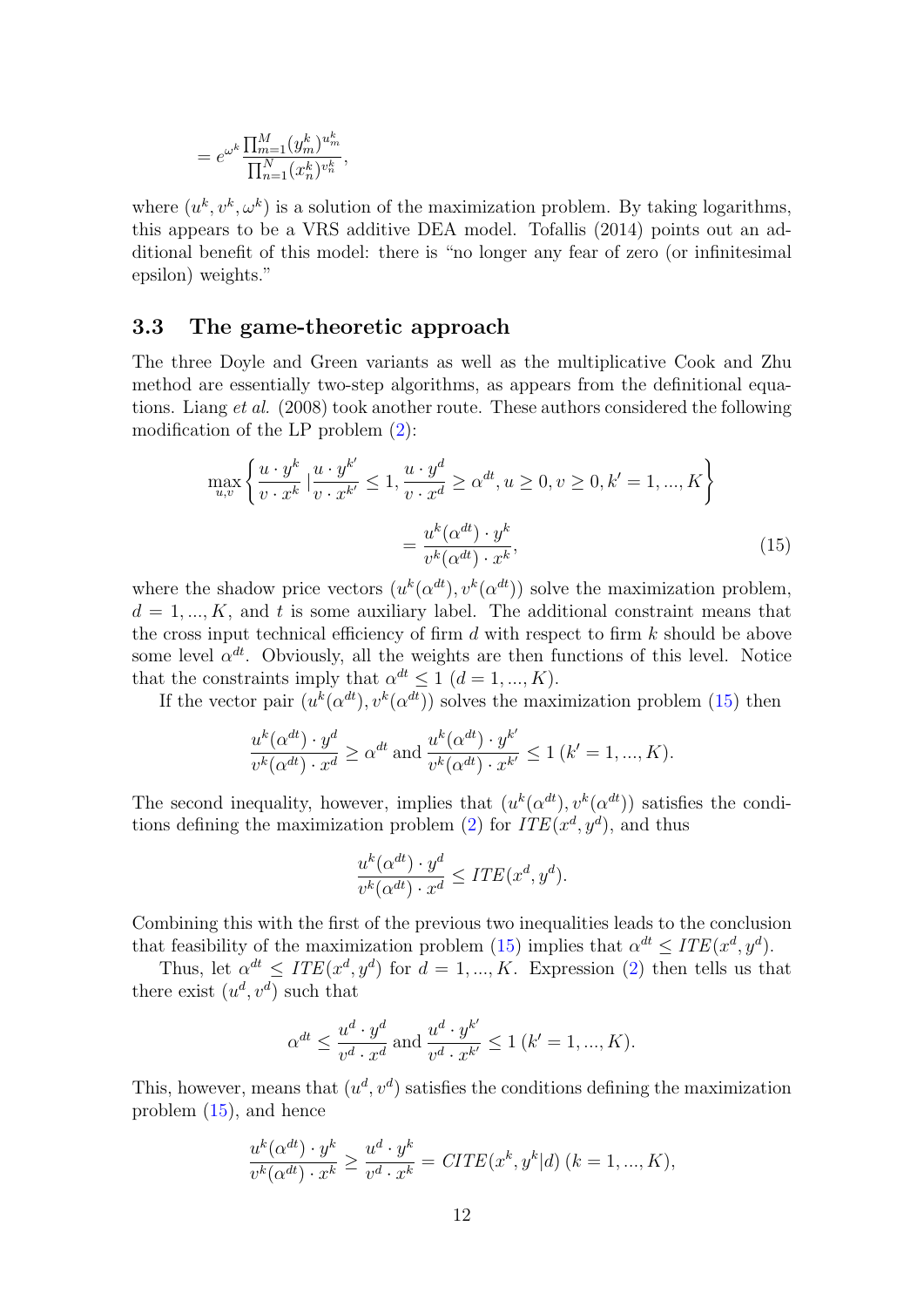where the last step rests on definition  $(4)$ . Taking the arithmetic mean over both sides of this inequality leads to

$$
\frac{1}{K} \sum_{d=1}^{K} \frac{u^{k}(\alpha^{dt}) \cdot y^{k}}{v^{k}(\alpha^{dt}) \cdot x^{k}} \ge \frac{1}{K} \sum_{d=1}^{K} CITE(x^{k}, y^{k}|d) \quad (k = 1, ..., K).
$$

Now, given a set of levels  $\{\alpha^{dt}; d = 1, ..., K\}$  it is rather natural to define for each  $k = 1, ..., K$  the next level as

<span id="page-12-0"></span>
$$
\alpha^{k,t+1} \equiv \frac{1}{K} \sum_{d=1}^{K} \frac{u^k(\alpha^{dt}) \cdot y^k}{v^k(\alpha^{dt}) \cdot x^k} \ (k = 1, ..., K); \tag{16}
$$

that is, as the mean input technical efficiency of DMU  $k$  such that the cross efficiency of each DMU d does not drop below the level  $\alpha^{dt}$ .

Basically, expression [\(16\)](#page-12-0) defines a mapping from the set  $[0, 1]^K$  to  $[0, 1]^K$ . For  $\alpha^{dt} \in \left[\sum_{k=1}^{K} CITE(x^d, y^d|k)/K,ITE(x^d, y^d)\right]$   $(d = 1, ..., K)$  Liang et al. (2008) showed that this mapping is continuous. Thus, by Brouwer's Fixed Point Theorem, there exists a vector of  $\alpha$ 's such that

$$
\alpha^{k} = \frac{1}{K} \sum_{d=1}^{K} \frac{u^{k}(\alpha^{d}) \cdot y^{k}}{v^{k}(\alpha^{d}) \cdot x^{k}} (k = 1, ..., K).
$$

Liang *et al.* (2008) also showed that the iterative system built on expression [\(16\)](#page-12-0) converges.

Initially, the levels are thereby chosen as

<span id="page-12-1"></span>
$$
\alpha^{\ell 0} = \sum_{k=1}^{K} CITE(x^{\ell}, y^{\ell}|k) / K (\ell = 1, ..., K); \qquad (17)
$$

that is, the mean cross input technical efficiencies generated by the original DEA problems [\(2\)](#page-6-2). Then the levels  $\alpha^{\ell 1}$  ( $\ell = 1, ..., K$ ) are generated by applying expression [\(16\)](#page-12-0), etcetera, until convergence is reached.

Though the final levels cannot be considered as DEA-based mean cross efficiencies, they can be considered as Nash equilibrium outcomes of a non-cooperative game in which the firms are the players. Hence the name 'Game Cross Efficiency', as coined by Liang et al. (2008). Wu et al. (2009a) developed an alternative model from the perspective of cooperative games, while Wu et al. (2009b) went further by using the perspective of a bargaining game.

## 4 Implementation and research hypotheses

### 4.1 Warehouse processes and variable selection

As anticipated in the Introduction, for DEA models to have sufficient discriminatory power and provide meaningful rankings, large degrees of freedom are necessary, with the balance between observations and variables playing a pivotal role.

As De Koster and Warffemius (2005), De Koster and Balk (2008), and Faber et al. (2013) extensively surveyed and analyzed warehouses, we rely on their choice of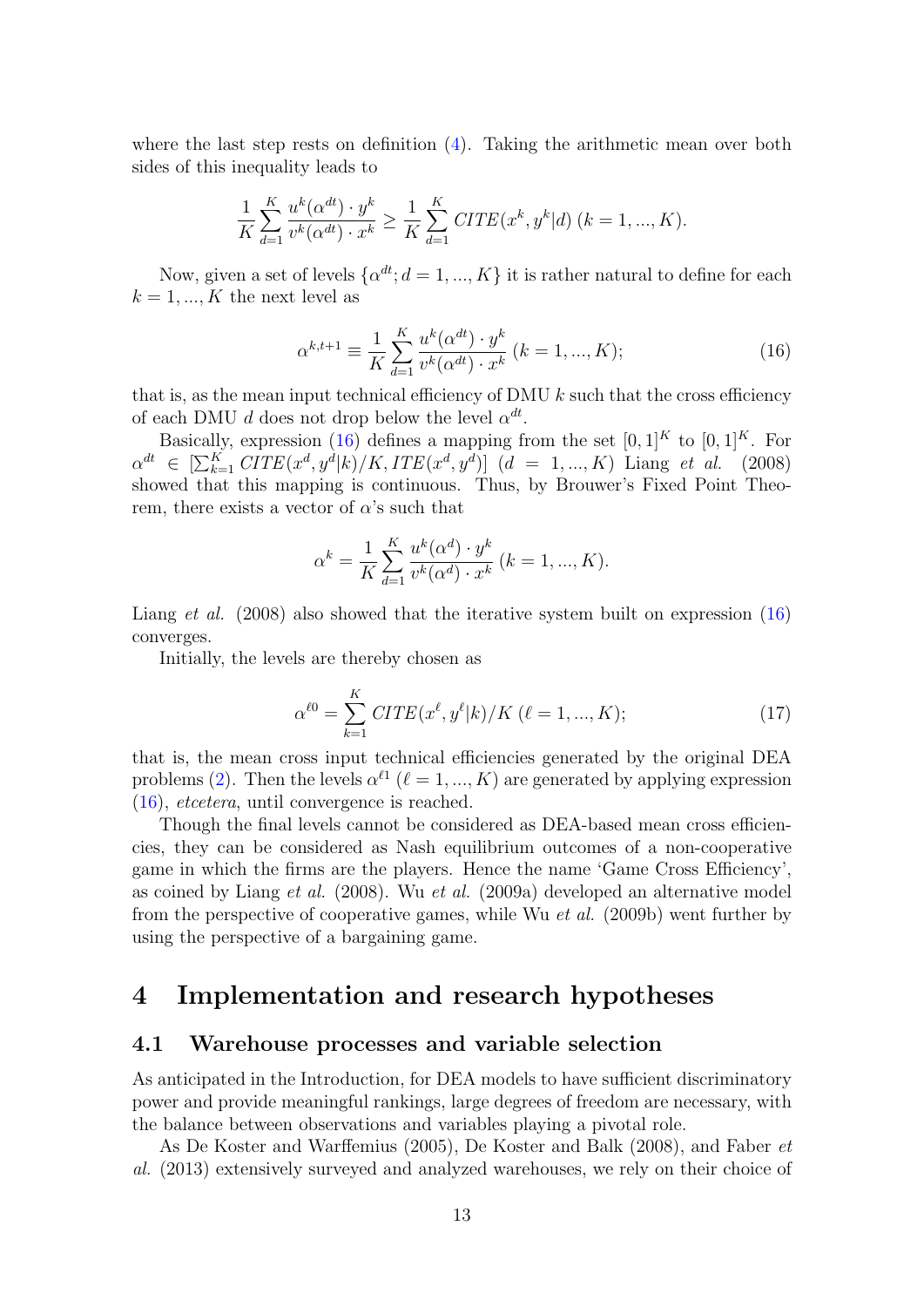input and output variables to characterize the warehouse processes.<sup>[13](#page-13-0)</sup> This choice is qualified by the new research questions we address in the present study, in particular those related to the effect that increasing investments in new hardware and software automation processes, coupled with larger warehouse sizes, have on efficiency and cross-efficiency evaluations.

Following Johnson and McGinnis (2011), we apply newly available tests aimed at determining whether there exists any redundancy, and perform the specification test proposed by Pastor et al. (2002), based on the so-called 'efficiency contribution measure'. While De Koster and Balk (2008) favored the use of four inputs and five outputs, Faber et al. (2013) reduced the output dimension by combining the formerly separate outputs of *value-added logistics* and *special processes* into one construct, as in the previous study value-added logistics by itself did not significantly impact efficiency.

On these grounds, and referring the reader to the above mentioned publications for a discussion of the merits of these variables and constructs and their operational impact, our preferred DEA model consists of the following input and outputs variables collected in 2012 and 2017.

### 4.1.1 Four input factors

- 1. Warehouse size in  $m^2$  (Floor space): Measured on a ratio scale, capturing the floor space of the warehouse, including mezzanine floor.
- 2. Number of Full Time Equivalent employees (FTEs): Measured on a ratio scale, including employees and temporary workers  $(1 \text{fte} = 1700 \text{ hours}).$
- 3. Number of Stock Keeping Units (SKUs): Measured on a ratio scale as the average number of unique articles that are simultaneously stored in the warehouse, in 2012 and 2017 each.
- 4. Level of automation (Automation): Measured on an ordinal scale, as the sum of an ordinal score for hardware automation and an ordinal score for software automation. Hardware automation is calculated based on how many out of 14 common automation technologies are employed in a warehouse. For the temporal comparison, each warehouse also answered which automation additions it had made during the last 5 years. The 2017 automation score is then calculated as the sum of the 2012 score plus all additions. Next to hardware automation, software automation is measured on a six-point ordinal scale, through a question about the warehouse's usage of information systems.[14](#page-13-1)

### 4.1.2 Four output factors

1. Number of order lines (Order lines): Measured on a ratio scale. Refers to average order lines shipped per day during 2012 and 2017, respectively.

<span id="page-13-1"></span><span id="page-13-0"></span> $13$ Hackman et al. (2001) Johnson and McGinnis (2011) used similar variables.

<sup>&</sup>lt;sup>14</sup>The possible answers were: (1) No information system; (2) a standard ERP warehouse module; (3) a standard ERP warehouse module with more than 20% customization; (4) a standard WMS package; (5) a standard WMS package with more than 20% customization, or (6) a tailormade/customized system.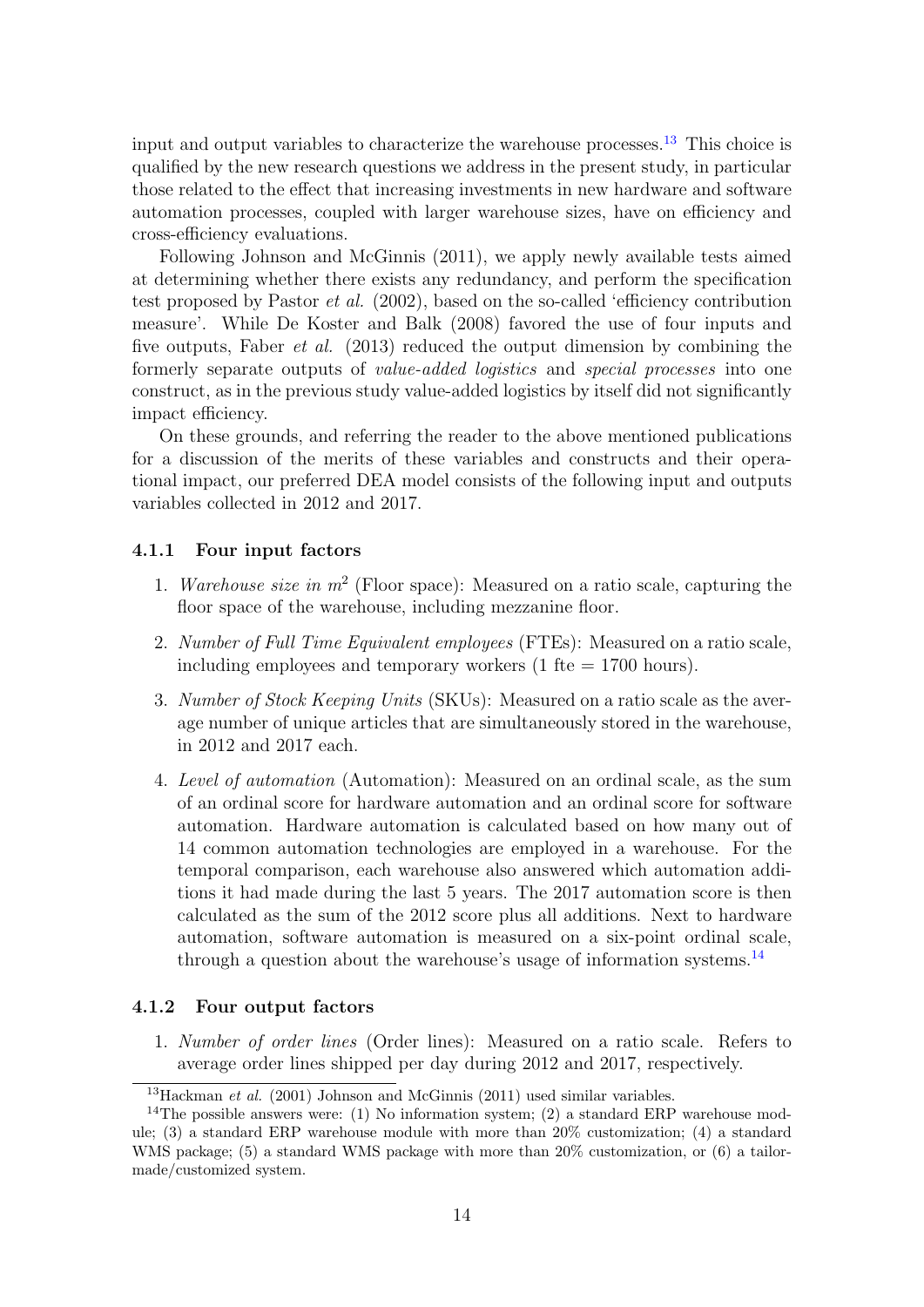- 2. Error-free order line percentage(Error free  $\%$ ): Measured on an nine-point ordinal scale, with the following values: (1) Not tracked  $(2)$  <90%; (3) 90-95%; (4) 95-97%; (5) 97-98%; (6) 98-99%; (7) 99.0-99.5%; (8) 99.5-99.9% and  $(9) >99.9\%$ . Not tracking this metric (or not having the data available) is penalized, as the error-free percentage is a very important quality criterion in warehousing and not observing it renders most internal quality control efforts irrelevant. By providing staggered levels of error-free order lines, this model can differentiate between a wide array of error-free percentages.
- 3. *Order flexibility*: Measured on a 30-point ordinal scale. Each respondent was asked whether his/her warehouse could cope with a total of six internal and external changes (1) much worse; (2) worse; (3) equal; (4) better or (5) much better than its competition.[15](#page-14-0)
- 4. Special processes: Measured on a 10-point ordinal scale, where respondents selected from a list of ten special value-added processes possibly be executed by the warehouse. The number of selections in each year was used as the score.

### <span id="page-14-1"></span>4.2 Research hypotheses

Based on the previous characterization of warehouse production structure and organization, and recent trends related to automation levels, production scale, and (product) specialization, the research hypotheses addressed are the following.

• *Hypothesis 1a and 1b*: (Automation intensity in levels and rates of change, respectively): Despite the characterization of automation as productive input, its correlation with warehouse efficiency is expected to be positive. As warehouses are investing heavily in both IT hardware and software, this should be reflected in more automated facilities exhibiting higher performance levels. Instead of levels hypothesis 1b considers rates of change between 2012 and 2017 as it is generally acknowledged that the benefits of investing in IT may be realized after a temporal lag.

Hypotheses 1a and 1b provide an efficiency explanation to the observed increase of warehouse automation investments in recent years, which is being conceived as a change in paradigm by authors such as Wang et al. (2010). A similar proposition was made by Hamberg and Verriet (2012), who believed that as the technical hurdles for some of the most complex problems in warehousing would be overcome (by unstructured automatic item picking, autonomous vehicle roaming), a transformation toward automated warehousing would likely occur.

• Hypothesis 2 and 3 (Size in SKUs and FTEs, respectively): Based on previous findings in the literature, size measured from the input perspective (by SKUs or FTEs) and productive efficiency are negatively correlated. As there has

<span id="page-14-0"></span><sup>&</sup>lt;sup>15</sup>When "not applicable" had been selected, the respective question was taken out of consideration for that warehouse and its score re-scaled. Re-scaling was achieved by eliminating the "not applicable" questions from a DMU's score and multiplying the remaining score by 6 divided by the number of questions that were applicable.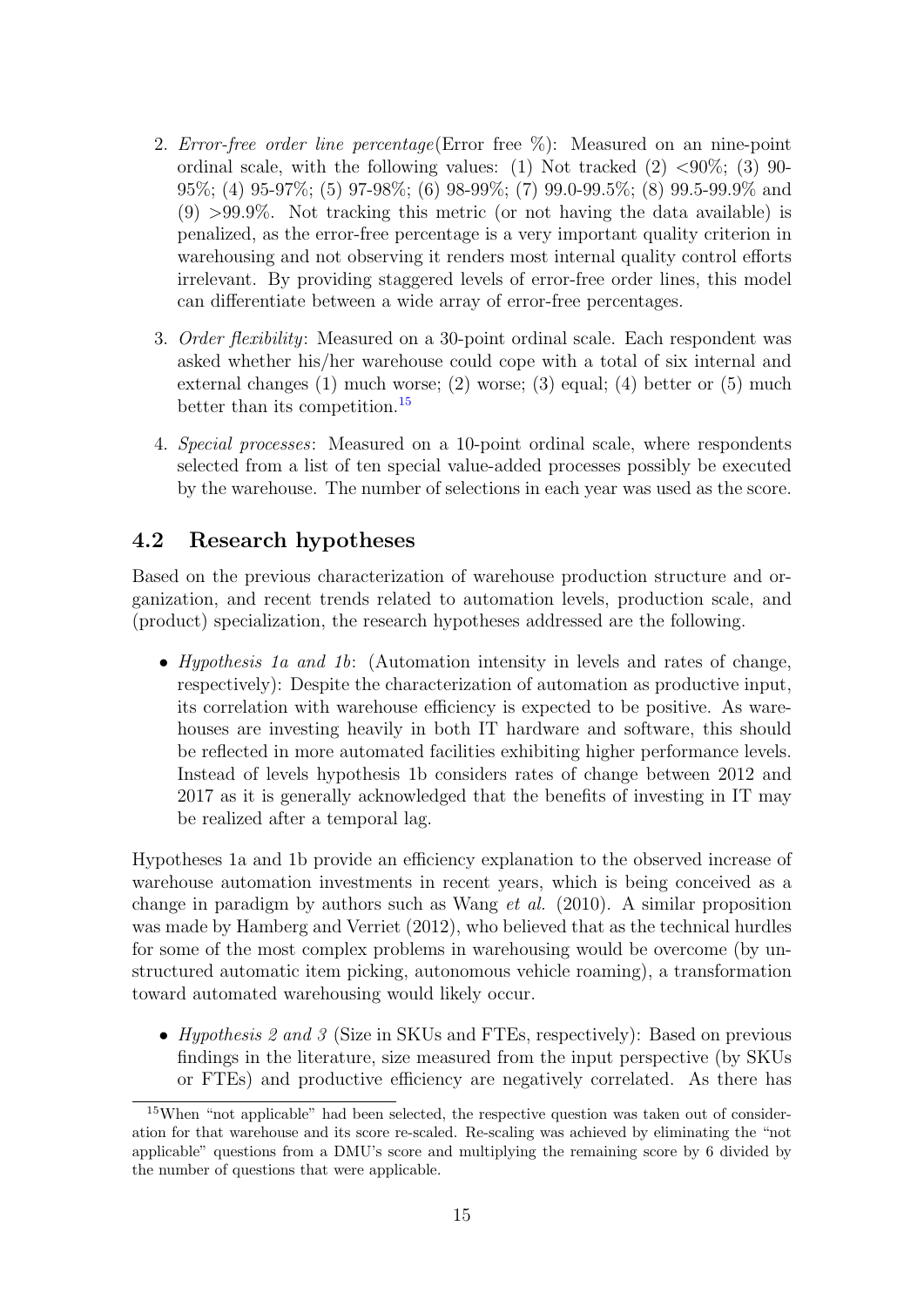been an increase in the average number of SKUs and FTEs in the industry over the last years, we presume that there might be a reversal in this relationship as facilities are expanding their scale of operations. Also, given the importance of employment from a social standpoint, it is relevant to explore its relationship (complementarity or substitutability) with other inputs like capital (floor space) and automation.

Size related input factors such as the number of SKUs, the number of FTEs, or floor space play a role in performance assessment related to the (sub-) optimality of the chosen production scales, and a warehouse's ability to attain the most productive scale size. As Hackman *et al.* (2001) and De Koster and Balk (2008) independently found small warehouses (measured in FTEs) to be more efficient, we hypothesize that there might be a reverse relationship.

Moreover, extending these and previous contributions, we decompose technical efficiency into operational (VRS) and scale efficiency. Facilities may grow in size to accommodate increasing demand, but the industry may contemporarily exhibit decreasing returns to scale. Then, as long as scale inefficiency is kept to a minimum, managers cannot be held responsible for lower productivity levels; i.e., those corresponding to the efficiency scores under constant returns to scale.<sup>[16](#page-15-0)</sup> This technological qualification may help understand why firms undertake plant extensions – or directly build larger facilities from scratch, even if the technology is subject to decreasing returns to scale. In the case of decreasing returns, large individual warehouses serving as hubs are penalized.

As there is a constant shift towards facilities with larger footprint (floor space), it is legitimate to conjecture that these are designed to reap the (suspected) benefits of economies of scale, as not all size-related input factors are likely correlating negatively with efficiency. A report from Onstein *et al.* (2016) found that especially in the Netherlands "the growing demand for very large DCs" is a dominant phenomenon, most prominently for e-commerce logistics activities.

• Hypothesis 4a and 4b (Floor space  $(m^2)$  in levels and rates of change, respectively): It is expected that floor space is positively correlated with both scale and operational (VRS) efficiencies, situating the largest facilities at the top of the cross-efficiency rankings, in accordance with a technology characterized by non-decreasing returns to scale. Also, from a temporal perspective, and driven by the increase in floor space size, one may assume that the relative change in the available floor space correlates positively with the relative change in the warehouses' productive efficiency and cross-efficiency rank.

Figure 1 shows how the various hypotheses are related.

<span id="page-15-0"></span> $16$ It is worth noting that the hypothesis is not built on the general assumption of decreasing returns of scale, as a newly added SKU is not inherently less efficiently handled than an existing one. Also, two FTEs may pick twice the number of order lines of one FTE (as would be the case when constant returns to scale prevails). The assumption of lower efficiency for higher SKUs is based on the fact that more SKUs may make it more difficult to have standardized processes, or to keep high turnovers of products, and will lower workers' familiarity with each product. Likewise, more FTEs may lead to a lower degree of identification with the company, lower social pressure, more formalized rules and less specific talent being hired.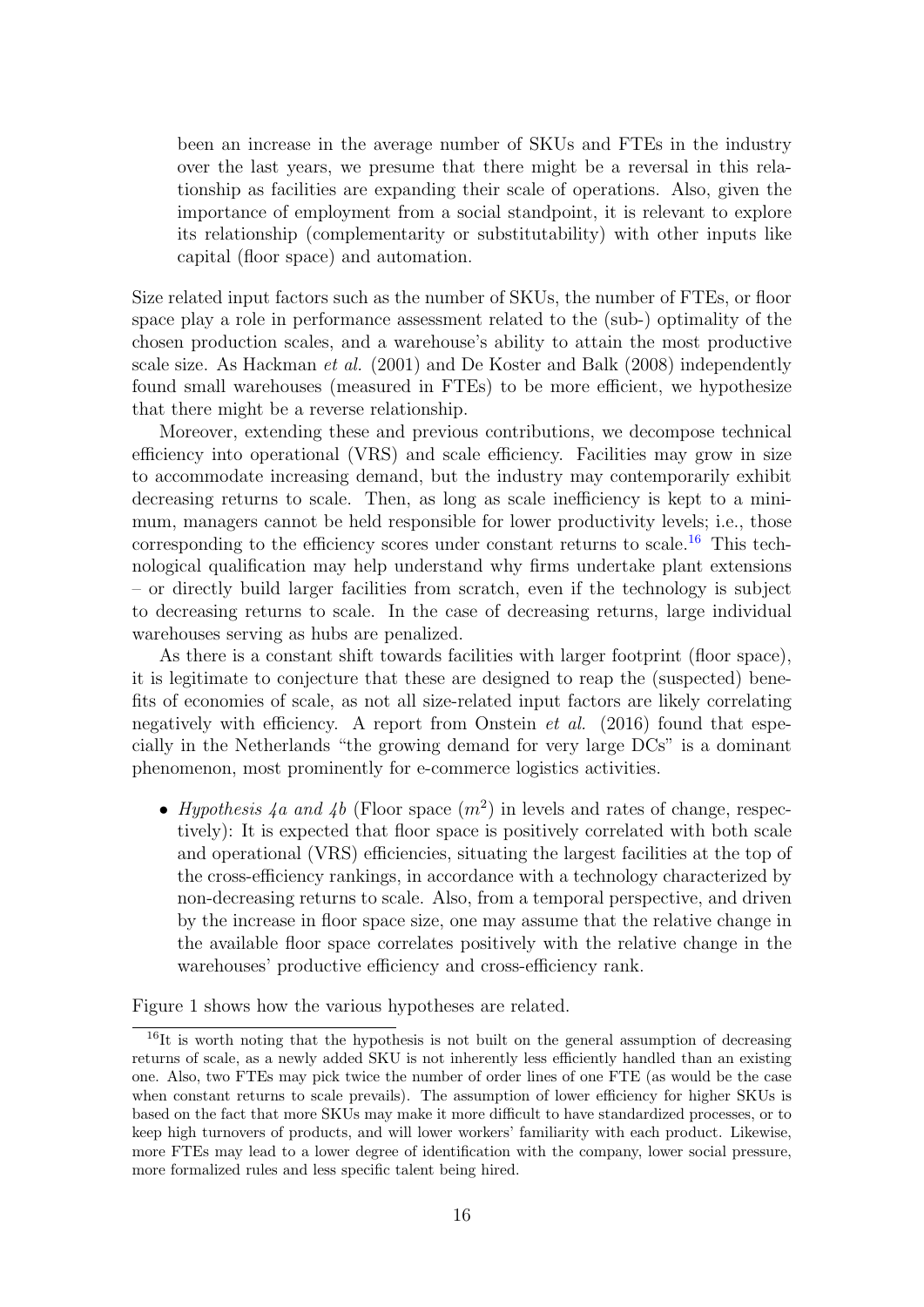

Figure 1: The hypotheses.

### 4.3 Survey methods and data

The database used in the study is the result of a comprehensive on-line reach-outand response collection process. The mailing lists of two warehouse associations, evofenedex and TLN, which collaborated in the reach-out process and supported the study as interested stakeholders, and a large third company with multiple distribution centers, as well as contact data of previous research in the warehousing sector by the authors, were used to gather respondents. Additionally, extensive personal outreach via Linkedin, RSM's supply chain alumni network, and online search was conducted. Each contacted individual was introduced to the subject of the study and incentivized by offering an individual report of their facility's perfor-mance compared to the competition.<sup>[17](#page-16-0)</sup> To define the questionnaire, several drafts were pilot-tested by a small group of logistics professionals; they commented on the questions, perceived ambiguities, and assessed the time needed to complete it.[18](#page-16-1) The final questionnaires were administered in March-May 2017 through Qualtrics, an online survey platform, where the survey was accessible in Dutch and English. Through the browser-based interface respondents entered the data related to the warehouse inputs and outputs, as well as their attributes: product category, value chain position, ownership, etcetera.

All in all, 1,827 individuals (warehouse, logistics, and supply chain managers) were contacted, which resulted in 214 submissions, of which 131 were completely filled out and useful.<sup>[19](#page-16-2)</sup> The response rates are  $11.7\%$  (all respondents) and  $7.2\%$  (useful respondents), which is lower than the response rates Muilerman (2001) identified for studies in the logistics sector. However, that study was published before the ad-

<span id="page-16-0"></span><sup>&</sup>lt;sup>17</sup>The online material consisting of the introductory letter, questionnaire, and sample report are available upon request and will be accessible as online appendices.

<span id="page-16-1"></span>supply-chain-focused websites <logistiek.nl>, <logistiekProfs.nl> and<br>totaal.nl each published articles about the study. The total view count how<logistiektotaal.nl> each published articles about the study. ever cannot be established.

<span id="page-16-2"></span><sup>&</sup>lt;sup>19</sup>The three most often cited reasons to decline were that managers are 1) too busy, 2) not allowed to share the required data, 3) not interested in external benchmarking. The first reason accounted for over 90%.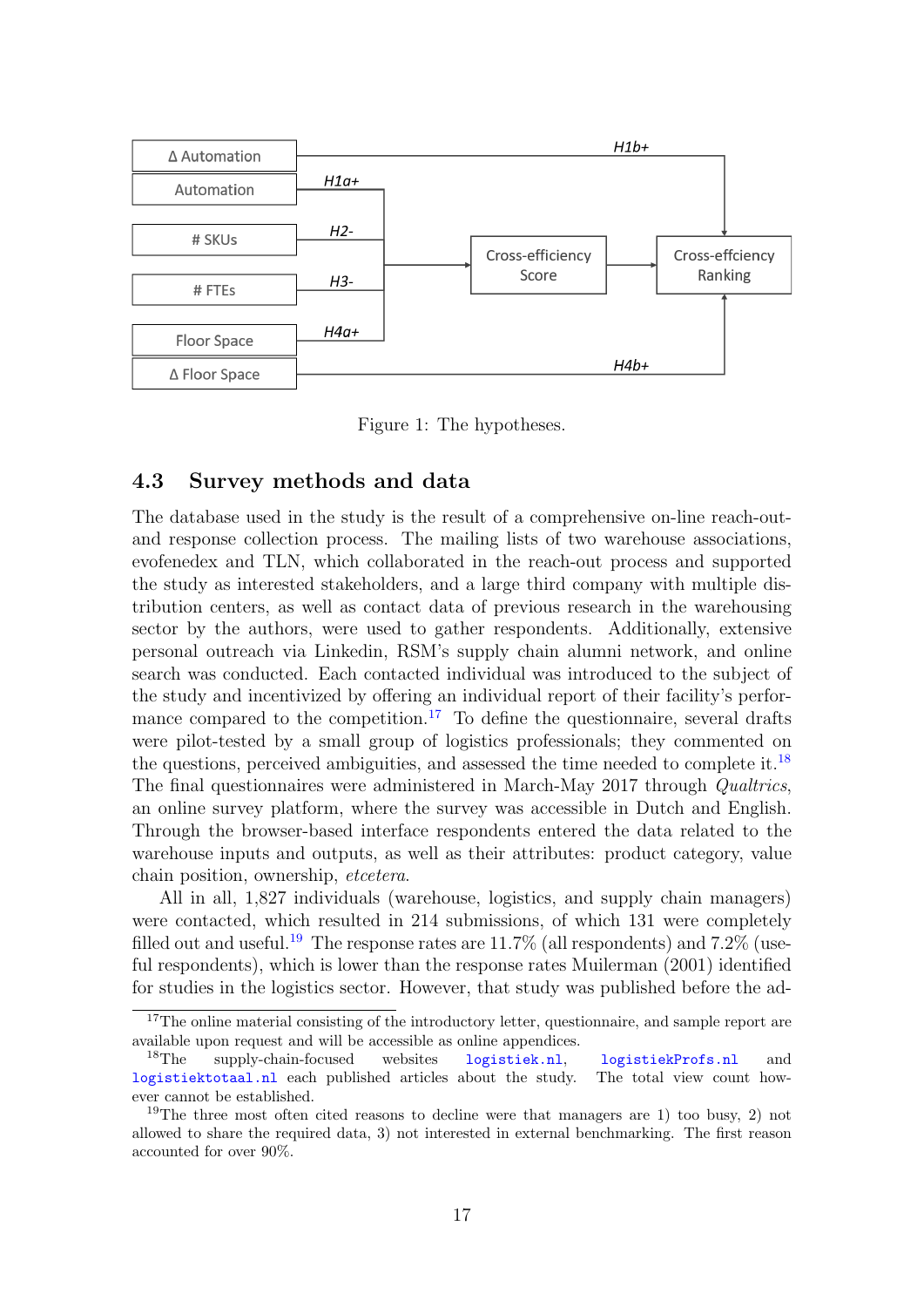vent of the internet and is therefore not directly comparable to online-administered surveys as in this study. Sauermann and Roach (2013) find in their study that the low costs of surveying with online tools have led to "oversurveying", thereby reducing the achievable response rates below earlier levels.

### 4.3.1 Final data set and clusters distinguished

Of the 131 complete surveys, 102 were used for the analysis. The remaining 29 surveys were eliminated because these warehouses employed less than 5 FTEs, making them extreme observations and therefore hardly comparable to full-size ware-houses.<sup>[20](#page-17-0)</sup> By nationality, 82 warehouses are located in the Netherlands, 17 in Belgium and 3 in Germany. The warehouses store 12 different product categories (all 13 selectable categories, except Military/defense), employ over 6,000 FTEs and store 2.2 million SKUs on over 1.8 million square meters, of which 25% are Cold-storage. The initial data set of respondents contains warehouses from all industries, all positions in the value-chain and all ownership types.

By product category, General logistics accounts for 26% of the respondents, followed by Consumer goods", 20%, Food and groceries, 19%, and Retail (non food),  $14\%$ <sup>[21](#page-17-1)</sup> This diversity has varying effects on the comparability of warehouses, and shows the need for clustering warehouses into sets capable of providing insights on efficiency patterns across sectors. Because of the limited number of observations per industry, no universal applicability for these analyses can be claimed. Nevertheless, this drill-down and the intermediate juxtaposition of homogeneous warehouses was the most requested feature by participating managers. Taking into consideration the recommendations for the minimum number of observations in a DEA analysis, only clusters formed with approximately 20 or more observations provide meaningful efficiency analyses and cross-efficiency rankings. This strikes a balance between sufficient discrimination of units and homogeneity of observations when performing sectoral analyses.

On these grounds, the following three clusters representing a combination of two product categories with comparable operations were defined: 1) Engineering plus Construction (21 warehouses); 2) Consumer goods (20 warehouses); and 3) Groceries and Food (19 warehouses). For each cluster of warehouses we perform a separate cross-efficiency analysis. We expect that the dispersion of cross-efficiencies in the entire set is larger than in the clusters, where competitive pressure plays a role.

<span id="page-17-0"></span><sup>&</sup>lt;sup>20</sup>The previously discussed discriminatory power of DEA is empirically addressed in several guidelines offered in the literature about the required minimum number of observations (Avkiran 2006). Our final number of warehouses ensures that the dataset fulfills the aggressive rule-of-thumb of Dyson *et al.* (2001) – the minimum number of observations must be equal to the number of inputs multiplied by the number of outputs times two, or 32 in our case. Golany and Roll (1989) only recommend twice the total number of input and output variables, or 16 in our case. This issue will be revisited in the discussion of clusters.

<span id="page-17-1"></span> $21$ Each respondent was allowed to select up to two product categories that best classified the warehouse's products. The 102 warehouses selected 145 categories, with General logistics, Consumer goods and Groceries and food stated most often, classifying half of the warehouses. Although General logistics exhibits the highest category share, it is also the category which was most often co-selected together with another product category.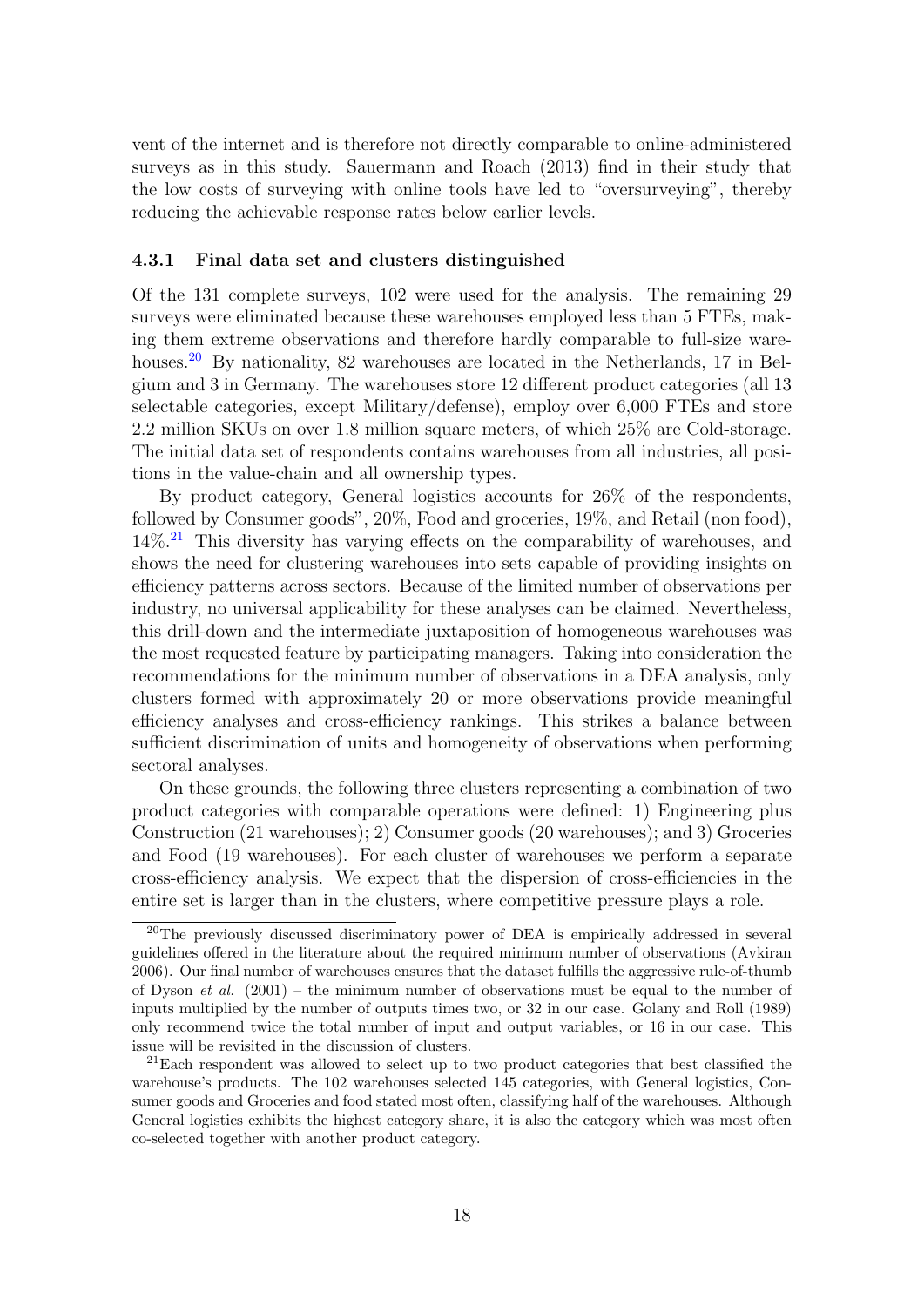With respect to ownership, 57% of the warehouses are owned and operated Inhouse,  $33\%$  is operated by a Third party logistics provider (3PL) in a warehouse facility offering services to multiple customers, and only 10% of the warehouses are dedicated to a single company and operated through a provider. 60% of the warehouses are Wholesale warehouses, shipping to B2B partners, and 26% are Production warehouses. Facilities are considered production warehouses, if the production of the products stored happens on the same premises. This includes raw materials and components as well as finished products for further distribution. 14% of the warehouses are Retail facilities with direct end-customer contact. It is assumed that a warehouse's position within the value chain has a large impact on the achievable efficiency, see Emmett (2005).

For a matrix overview of the two dimensions, see Table [1.](#page-18-0)

|            | In-House | $3PL-$<br>Dedicated Multiple | $3PL-$ | Sum |
|------------|----------|------------------------------|--------|-----|
| Production | 19       |                              |        | 27  |
| Wholesale  | 31       | 6                            | 24     | 61  |
| Retail     | 8        |                              | 2      | 14  |
| Sum        | 58       | 10                           | 34     | 102 |

<span id="page-18-0"></span>Table 1: Value chain position and operations provider of the warehouses in the sample.

### 4.3.2 Size breakdowns and returns to scale

To study the nature of returns to scale and the underlying scale efficiency performance it is necessary to have a picture of the dataset in terms of size distribution. Size can be measured from the input or the output perspective. As shown by Banker and Thrall (1992), however, both perspectives are involved as returns to scale is determined by the sum of the multipliers in the primal DEA program under constant returns to scale, or the sign of the scale parameter in the dual multiplier formulation.

A graphical representation of two size distributions can be found in Figures [2](#page-19-0) and [3.](#page-19-1) In both cases the mean size has grown over the past 5 years. For SKUs and order lines, the relative differences in size became larger across the sample, which is explainable through their different nature. For instance, an aircraft sparepart warehouse, maintaining stock of all parts over 40 years, versus a fresh-fruit importer, where no item is stored for longer than 24 hours. The SKU range moved from 100-250,000 in 2012 to 100-400,000 in 2017, and the range of order lines from 25-55,000 in 2012 to 54-55,000 in 2017. Also, the range of FTEs increased from 5- 312 in 2012 to 5-350 in 2017, and the range of floor space (in m<sup>2</sup> ) from 400-275,000 in 2012 to 500-275,000 in 2017.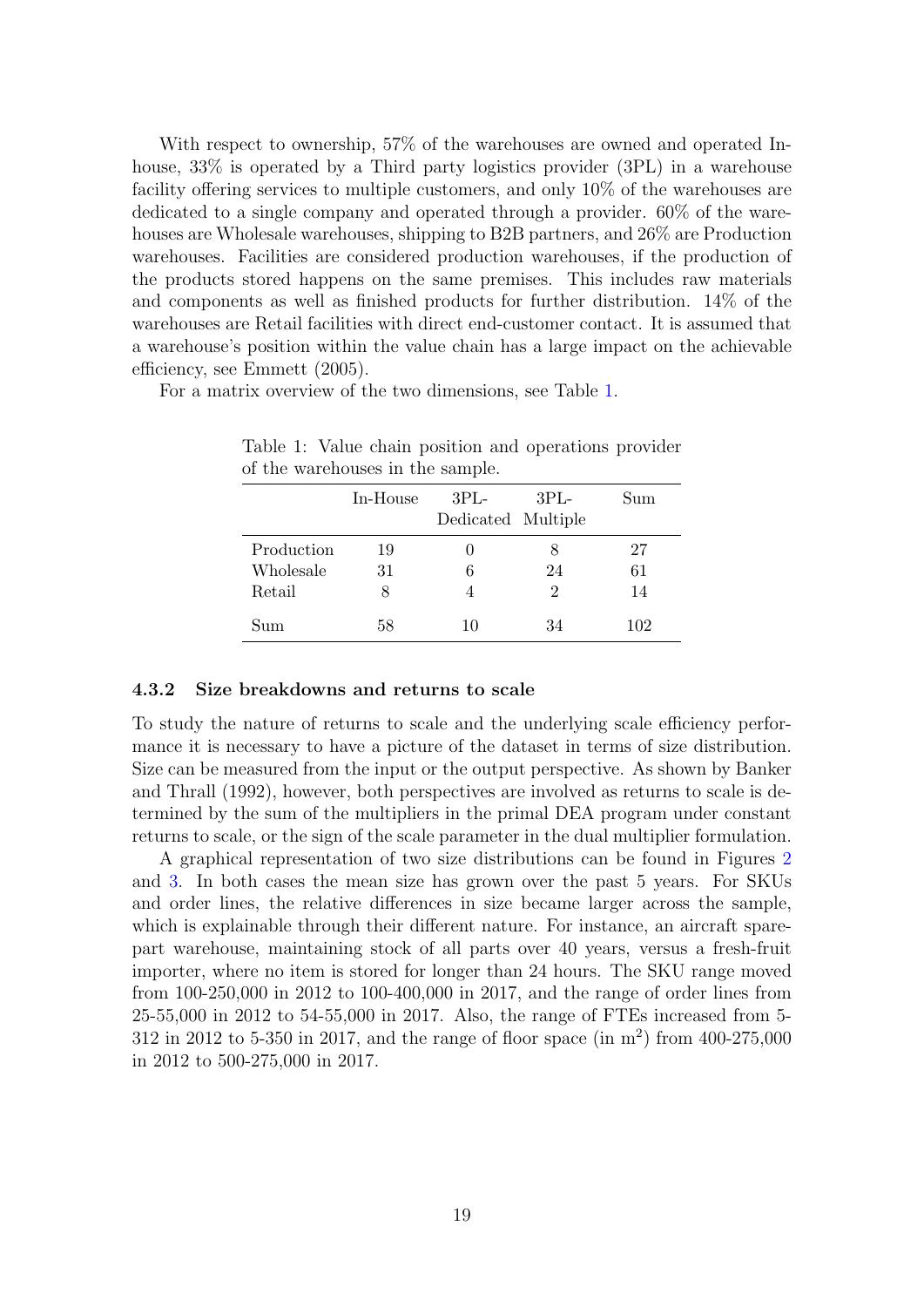

Figure 2: Number of SKUs across the warehouse sample in 2012 and 2017.

<span id="page-19-0"></span>

<span id="page-19-1"></span>Figure 3: Number of FTEs across the warehouse sample in 2012 and 2017.

### 4.3.3 Trends and relevance

Tables [2](#page-20-0) and [3](#page-20-1) present the descriptive statistics for input and outputs in 2017, respectively. In the last row of both tables the percentage change from 2012 to 2017 is shown. There is a clear increase in the scale of operations as the average number of SKUs has grown by more than 10%, floor space and automation by almost 40%. These trends show that an increase in size goes hand-in-hand with both hardware and software improvements, and the substitution of labor by capital (e.g., robotics).

The increase in size is also observed at the output side. To the extent that on average output quantities have increased more than input quantities it can be concluded that the industry has increased its productivity. Notice that order lines as well as the percentage of error free order lines have increased by almost 40%. We return to these size changes when determining the nature of returns to scale and scale efficiency.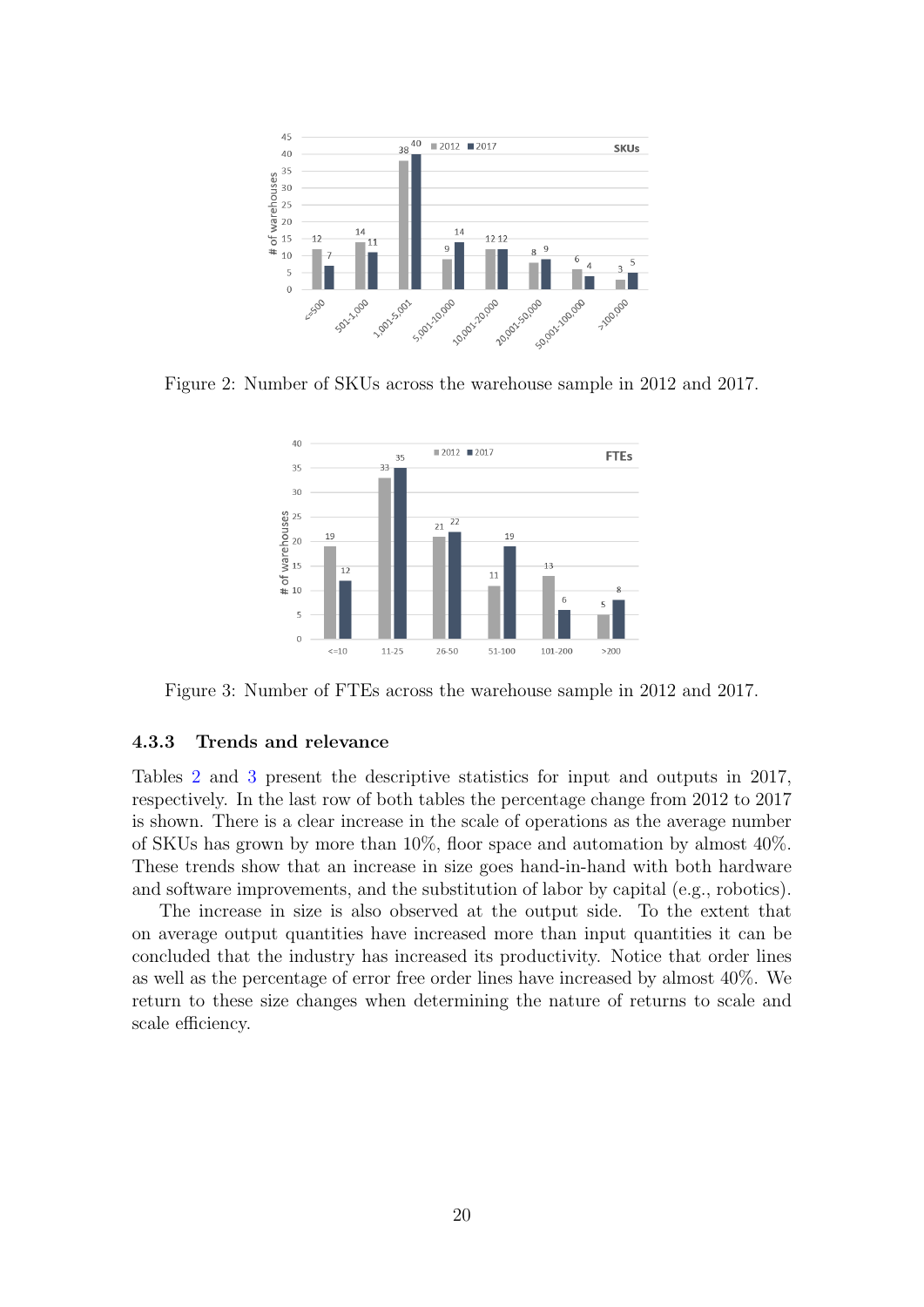|                      | <b>FTEs</b> | Floor space $(m^2)$ | <b>SKUs</b> | Automation score |
|----------------------|-------------|---------------------|-------------|------------------|
| Minimum              | 5           | 500                 | 100         |                  |
| Median               | 30          | 9,250               | 4,600       | 6                |
| Average              | 59          | 18,244              | 21,088      |                  |
| Maximum              | 350         | 275,000             | 400,000     | 16               |
| Standard dev.        | 74          | 32,414              | 57,393      | 3                |
| $\Delta(\%)$ 2017/12 | 14.2        | 37.2                | 11.8        | 38.1             |

<span id="page-20-0"></span>Table 2: Descriptive statistics of inputs, 2017.

<span id="page-20-1"></span>Table 3: Descriptive statistics of outputs, 2017.

|                      | Order lines |      |      | Special process Error free $%$ Order flexibility |
|----------------------|-------------|------|------|--------------------------------------------------|
| Minimum              | 54          |      |      | 12                                               |
| Median               | 1,200       | 6    |      | 22                                               |
| Average              | 4,931       | 6    |      | 21                                               |
| Maximum              | 55,000      | 10   | 9    | 30                                               |
| Standard dev.        | 9,815       |      |      |                                                  |
| $\Delta(\%)$ 2017/12 | 34.2        | 24.5 | 39.6 | 18.2                                             |

The relevance of all the input and output variables has been tested by the efficiency contribution measure (ECM) of Pastor *et al.* (2002). Departing from the solutions to DEA program [\(2\)](#page-6-2), calculated with all the inputs and outputs, a second round of technical efficiency scores is calculated by dropping one input or output at a time. If these scores shrink less than 10% for 90% of the observations, then the information provided by the removed variable is redundant, and can safely be deleted from the model. The iterative test stops when no additional variable can be removed without losing a significant amount of information. All the variables included in the model passed the ECM test and none had to be removed. $^{22}$  $^{22}$  $^{22}$ 

# 5 Calculations

This section first explores the technological characteristics of warehouse operations so as to determine the role that returns to scale play. Thereafter the results of the various cross-efficiency methods will be discussed.

### <span id="page-20-3"></span>5.1 Returns to scale and scale efficiency

### 5.1.1 Identifying returns to scale

By applying DEA model [\(2\)](#page-6-2), 35 warehouses appear to be technically efficient in 2012 and 26 in 2017. The drop in the number of efficient firms is linked to a decrease in

<span id="page-20-2"></span><sup>22</sup>Detailed test results are available upon request.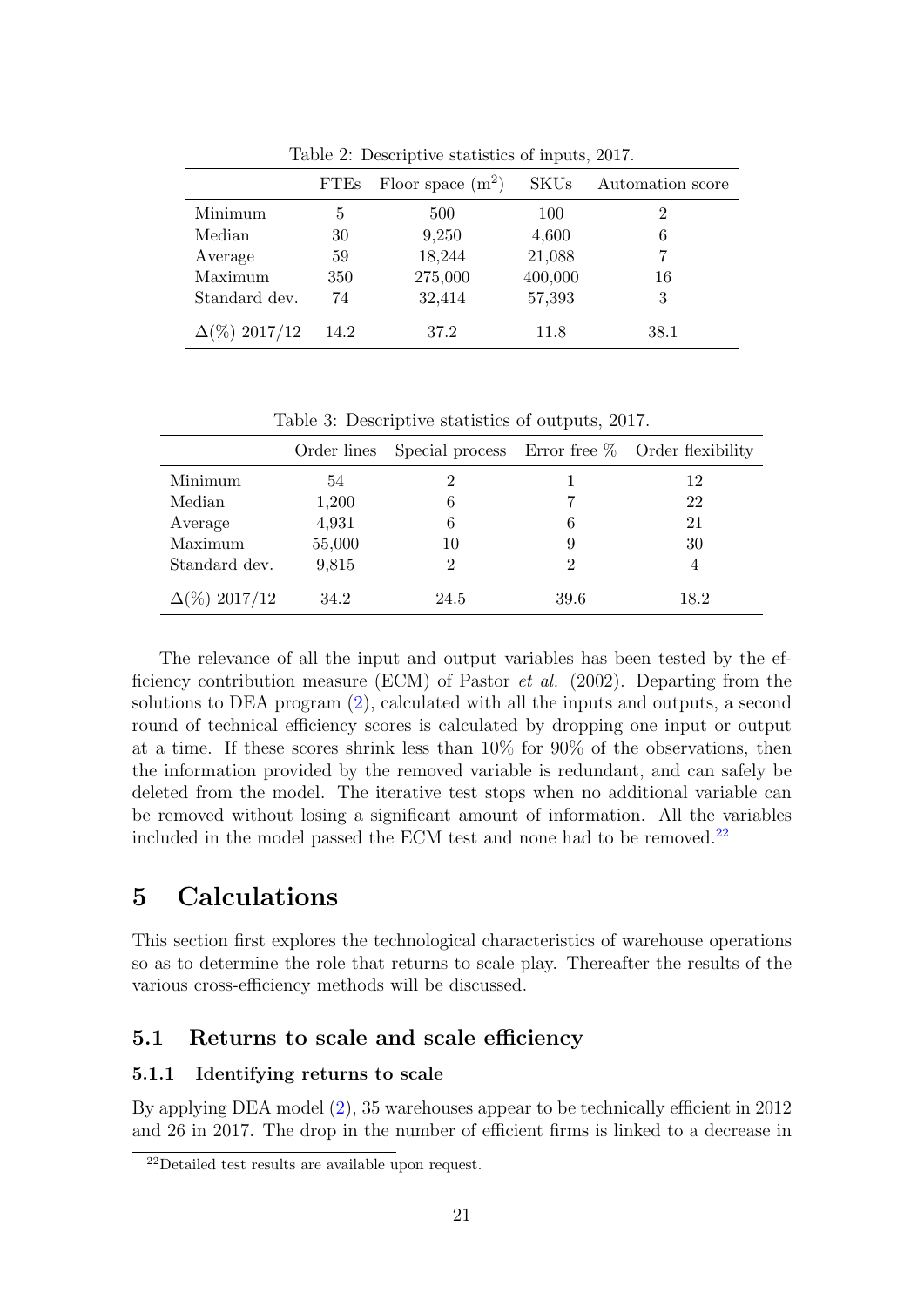the industry's average efficiency scores from 0.751 in 2012 to 0.681 in 2017 (with a standard deviation of 0.25 in both cases). Of the 26 efficient warehouses in 2017, 11 act as peers for 10 or more rivals (e.g., WH#73 for 51 inefficient counterparts which is almost half of the sample, WH#33 for 48, and WH#20 for 37), while others can be considered as extreme or "maverick" observations since they do not constitute a reference for any counterpart (e.g.,  $WH#6$  or  $WH#25$ ). This lets one infer that the efficient operations most often selected as peers are more representative for likely efficiency improvement strategies in the form of input and output changes. Indeed, any firm not efficient under constant returns to scale (CRS) is scale inefficient, the nature and severity of which can be discerned by

(i) studying the nature of returns to scale, increasing (IRS) or decreasing (DRS), at their benchmark frontier; and

(ii) solving the variable-returns-to-scale (VRS) counterpart to program [\(1\)](#page-5-2), followed by their scale efficiency value defined as the ratio of DEA-CRS to DEA-VRS scores.

As to (i), it should be understood that the concept of returns to scale is unambiguous only at frontier points. Following Banker and Thrall (1992), we start from solving the primal envelopment form [\(1\)](#page-5-2). For a certain firm k let  $ITE(x^k, y^k) = \delta^{k*}$ and let the associated lambdas be  $\lambda^*_{k'}$  ( $k' = 1, ..., K$ ). Positive values indicate peers for firm  $k$ . The (radial) projection of firm  $k$  on the frontier is given by  $(\sum_{k'=1}^K \lambda_{k'}^* x^{k'}, \sum_{k'=1}^K \lambda_{k'}^* y^{k'}).$ 

The returns to scale at this point on the production frontier can then be determined in the following way:  $23$ 

(i) If  $\sum_{k'=1}^{K} \lambda_{k'}^{*} = 1$  for at least one optimal solution, then CRS prevails.

(ii) If  $\sum_{k'=1}^{K} \lambda_{k'}^{*} > 1$  for all optimal solutions, then DRS prevails.

(iii) If  $\sum_{k'=1}^K \lambda_{k'}^* < 1$  for all optimal solutions, then IRS prevails.

Fortunately, there is no need to go through all the solutions, as shown by Banker, Chang and Cooper (1996). Suppose that we obtained  $\sum_{k'=1}^{K} \lambda_{k'}^{*} > 1$ . The next program then checks whether there exist alternative solutions compatible with the same efficiency level, but where the sum of lambdas equals 1 (and CRS, rather than DRS, prevails as in (i) above). Notice that the objective function adjusts the sum of lambdas by accounting for eventual slacks  $(s^-, s^+)$  through the infinitesimal weight  $\epsilon$ . Thus, the solution with the largest total slack is obtained.

<span id="page-21-1"></span>
$$
\min_{\lambda, s^-, s^+} \{ \sum_{k'=1}^K \lambda_{k'} - \epsilon \left( \sum_{n=1}^N s_n^- + \sum_{m=1}^M s_m^+ \right) \mid \sum_{k'=1}^K \lambda_{k'} x^{k'} + s^- = \delta^{k*} x^k, \tag{18}
$$
\n
$$
y^k + s^+ = \sum_{k'=1}^K \lambda_{k'} y^{k'}, \sum_{k=1}^K \lambda_{k'} \ge 1, \lambda_{k'} \ge 0, k' = 1, ..., K \}.
$$

It is clear that the original solution satisfies the conditions of the last problem. Thus, if the optimal value of the objective function appears to be larger than 1 then DRS prevails.

<span id="page-21-0"></span><sup>&</sup>lt;sup>23</sup>It is also possible to identify the nature of returns to scale from the VRS specification of the dual multiplier form [\(2\)](#page-6-2); that is, the BCC model, after Banker, Charnes and Cooper (1984).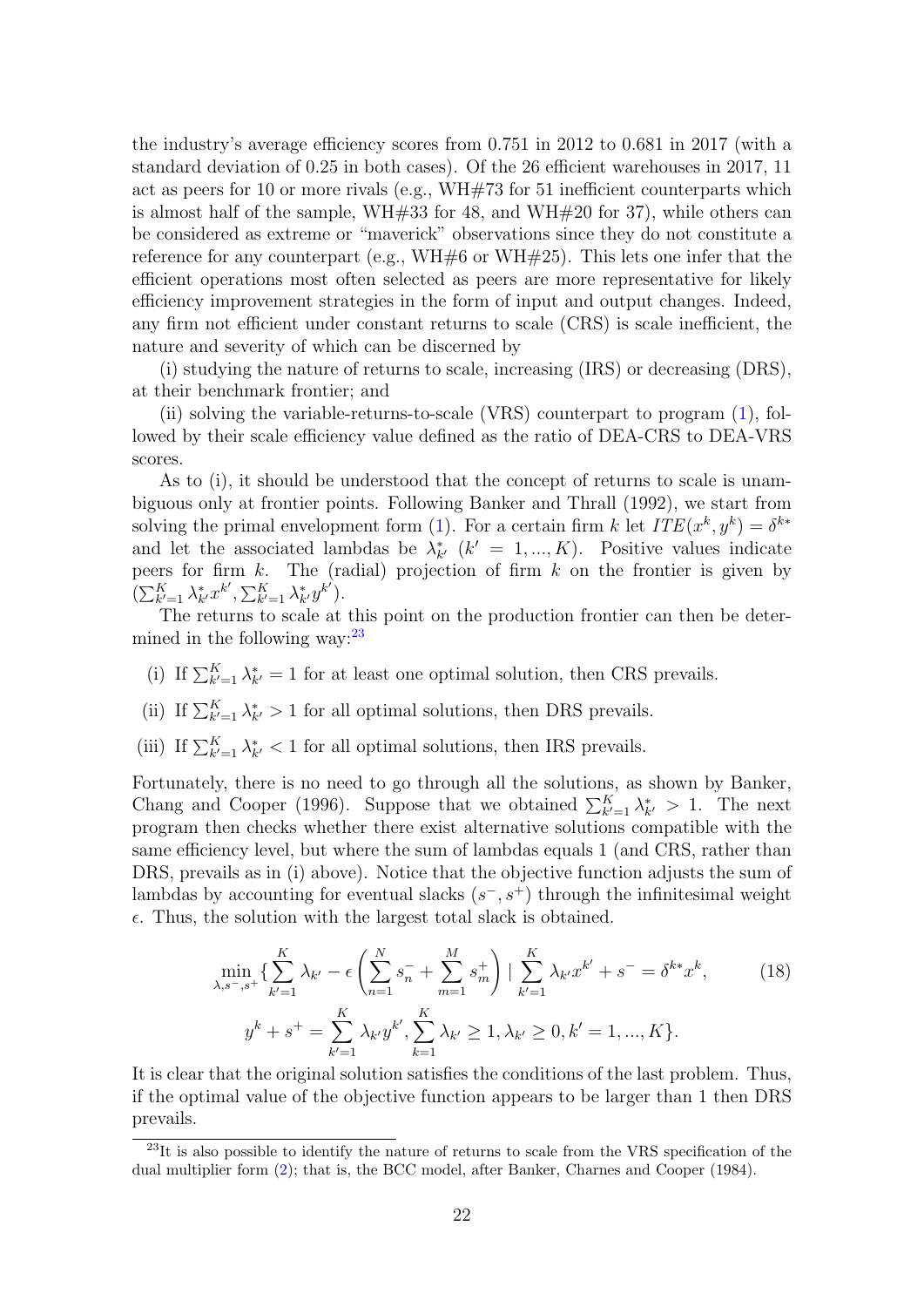If at the first stage we had obtained  $\sum_{k'=1}^K \lambda_{k'}^* < 1$ , then minimization must be replaced by maximization, the objective function in expression [\(18\)](#page-21-1) must be adjusted to

$$
\sum_{k'=1}^{K} \lambda_{k'} + \epsilon \left( \sum_{n=1}^{N} s_n^+ + \sum_{m=1}^{M} s_m^- \right), \tag{19}
$$

and the sum of lambdas must be constrained to be smaller than or equal to 1. It is clear that Pareto-efficient firms  $(\delta^{k*} = 1, (s^-, s^+) = (0, 0))$  exhibit local CRS.

Applying this analysis to our database delivers the results summarized in Table [4.](#page-22-0) Interestingly the more recent year exhibits a higher number of facilities operating in the DRS region. To convey an idea of the returns to scale in the sample, Table [5](#page-22-1) shows the operationally most efficient range of inputs for warehouses; that is, the range below which only warehouses with IRS were found and above which only warehouses with DRS were found. This helps to understand at which scale of inputs, facilities tend to be most efficient, disregarding the operational strategies they employ.

With a wide variety of processes it is possible to achieve optimal scale size, yet there are thresholds on floor space, assortment size as well as the level of automation. For FTEs, the smallest and largest facilities were nearly all within the optimal range.

| Table 4: Warehouse returns to scale. |
|--------------------------------------|
|--------------------------------------|

<span id="page-22-0"></span>

|            | 2012 | 2017 |
|------------|------|------|
| IRS        | 25   | 22   |
| <b>DRS</b> | 42   | 54   |
| CRS        | 35   | 26   |
| Total      | 102  | 102  |

<span id="page-22-1"></span>

|             |       | 2012    | 2017  |         |  |
|-------------|-------|---------|-------|---------|--|
|             | Min   | Max     | Min   | Max     |  |
| <b>FTEs</b> | x     | 115     | 10    | 243     |  |
| Floor space | 1,500 | 26,000  | 1,260 | 275,000 |  |
| <b>SKUs</b> | 700   | 250,000 | 850   | 17,600  |  |
| Automation  | З     | 10      |       | 14      |  |

Table 5: Range of optimal input scales for 2012 and 2017.

### 5.1.2 Decreasing returns to scale for large warehouses

It is relevant to investigate what type of returns to scale prevail the data set by warehouse size, and whether size increasing trends can explain the observed shift in RTS over time. Previously, studies found large warehouses to be less efficient than small warehouses (De Koster and Balk, 2008), but it is critical to distinguish between two factors that may drive this efficiency gap. First, DRS could be at play,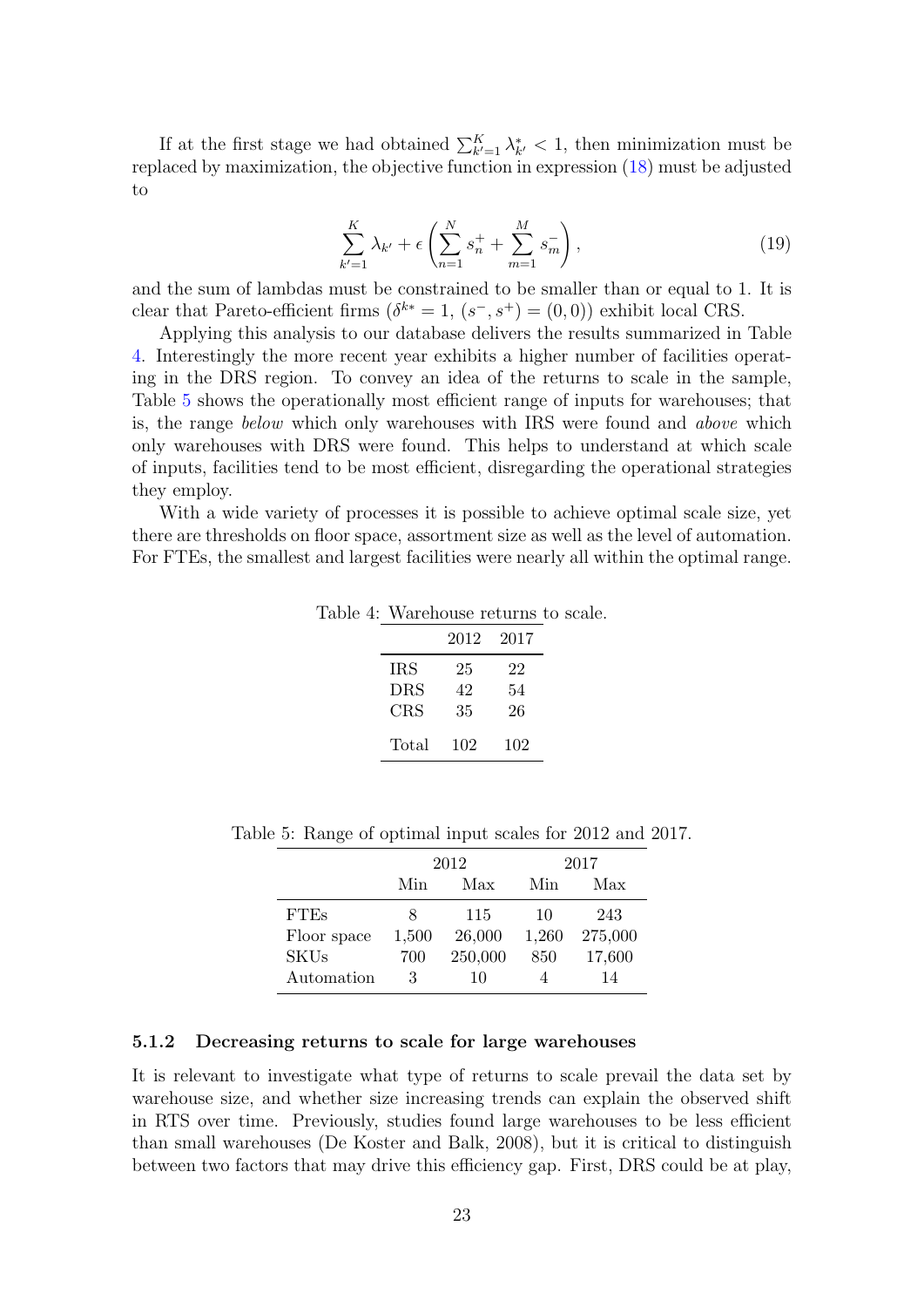which would make it impossible for larger warehouses to become efficient by simply reducing operational – technical – inefficiency, as achieving an optimal scale would involve changing the relative size of the facility. Second, operational inefficiencies could be the reason that large warehouses are less efficient.

A visual inspection of returns to scale obtained through Banker and Thrall's (1992) method for alternative magnitudes of FTEs, floor space and SKUs, as plotted in Figure [4,](#page-23-0) clearly shows decreasing returns for larger warehouses.



<span id="page-23-0"></span>Figure 4: Returns to scale compared to input size.

All IRS warehouses are found in the vicinity of the origin, while all larger facilities exhibit DRS. One warehouse, with a relatively large FTE headcount and moderate floor space as well as few SKUs is an exception. In the interest of distinguishability, the axes were cut off at 150 FTEs,  $50,000$  m<sup>2</sup> and  $80,000$  SKUs, which excludes 15 warehouses, 7 of which with DRS and 4 with IRS. Out of the 4 IRS warehouses, 3 employ a very similar input and output mix, with high FTE counts, but relatively low other inputs, all with an efficiency score of less than 0.5. Aside from this particular mix of inputs and outputs, all other combinations are subject to DRS, which confirms the intuition by scholars in the field.

### 5.1.3 Scale efficiency

Scale inefficiency measures the inefficiency not attributable to inefficient input usage, but to sub-optimal plant size. Scale efficiency of a warehouse is defined as its DEA-CRS efficiency score – calculated by solving problem  $(1)$  – divided by its DEA-VRS efficiency score – calculated by solving the the same problem but including as additional constraint  $\sum_{k'=1}^{K} \lambda_{k'} = 1$ . As under VRS each facility is evaluated against its most favorable scale, VRS-based inefficiency can be attributed to pure operational aspects. The DEA-VRS score is also said to measure pure (input orientated) technical efficiency.

Under VRS, 46 warehouses are considered efficient in 2017 and 51 in 2012; with average efficiency scores of 0.78 in 2017 (standard deviation of 0.24) and 0.82 in 2012 (0.23). As under VRS more warehouses are efficient, there are more dominant peers. Because of this, the absolute number of times an observation acts as a peer in the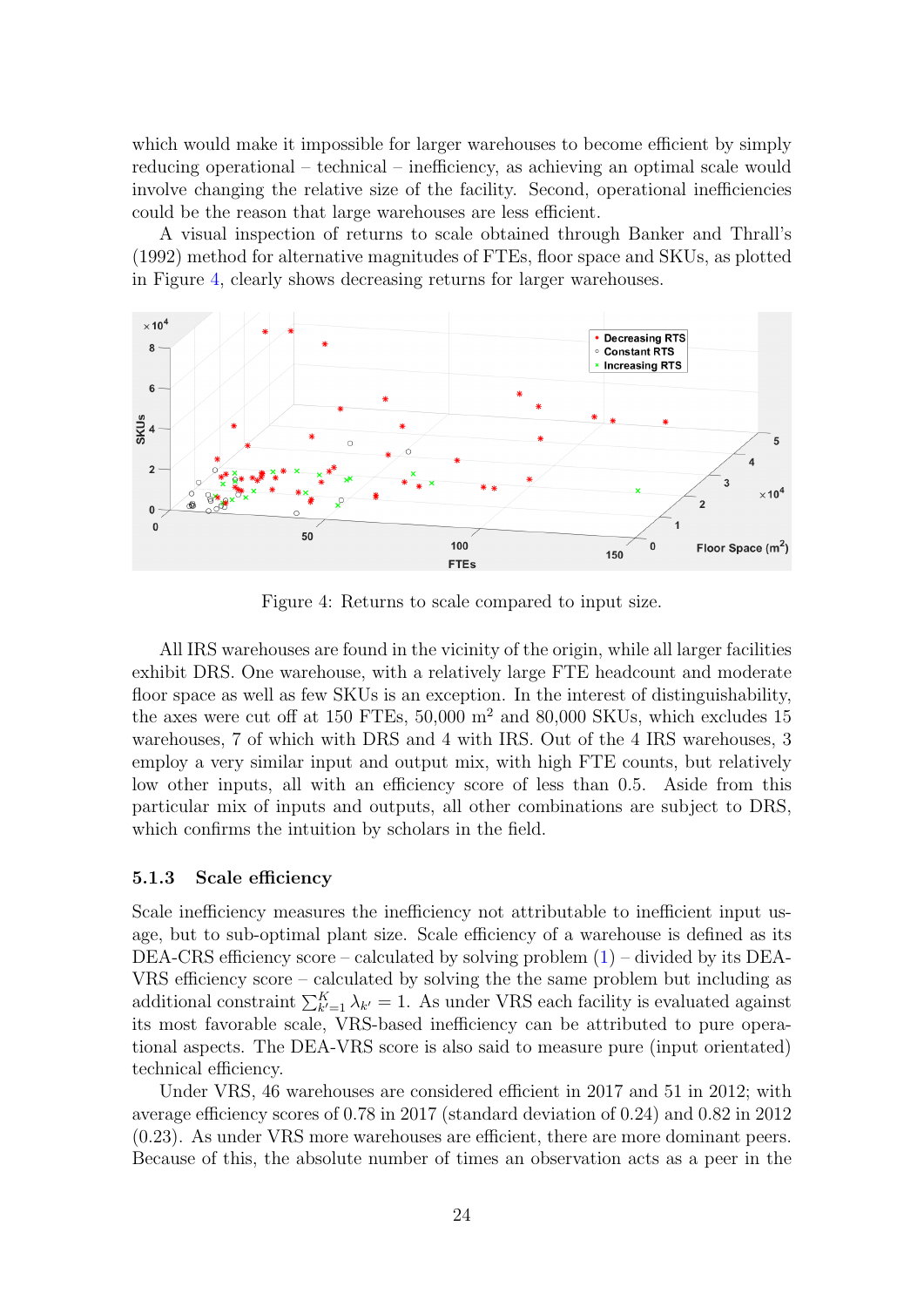VRS case, compared to CRS, is reduced. Nevertheless there is consistency in the results since almost the same set of warehouses are found to be most often selected as peers in both years; that is, in 2017 WH#73 is peer for 35 inefficient counterparts, WH#34 for 35, and WH#33 for 25, while again others can be considered as extreme observations since they do not act as a reference for any inefficient warehouse (e.g.,  $WH#26$  or WH#66).

Table [6](#page-24-0) reports that the average scale efficiency in 2017 was 0.88 with a standard deviation of 0.17 (0.92 and 0.13, respectively, in 2012). Scale inefficiency appears to be a considerable factor in the overall inefficiency of warehouses. The 0.68 technical efficiency in 2017 is caused by inefficient operations (0.78) and scale inefficiency (0.88). In 2012, both scale efficiency and operational efficiency were slightly higher  $(0.92 \text{ and } 0.82 \text{ respectively})$ . Based on this sample, the inefficiency split between operational and scale inefficiency is approximately 2:1  $((1-0.78):(1-0.88))$ , a ratio that has not been found previously in the literature. In other words, a third of the warehouses' inefficiency in this sample stems from operating at suboptimal scales.

| Table 6: DEA efficiency scores. |      |      |                                                           |      |      |      |  |
|---------------------------------|------|------|-----------------------------------------------------------|------|------|------|--|
| 2012                            |      |      |                                                           |      | 2017 |      |  |
|                                 |      |      | ITE Pure TE Scale efficiency ITE Pure TE Scale efficiency |      |      |      |  |
| Minimum                         | 0.23 | 0.24 | 0.42                                                      | 0.23 | 0.25 | 0.38 |  |
| Average                         | 0.75 | 0.82 | 0.92                                                      | 0.68 | 0.78 | 0.88 |  |
| Maximum                         | 1.00 | 1.00 | 1.00                                                      | 1.00 | 1.00 | 1.00 |  |
| Standard dev.                   | 0.24 | 0.23 | 0.13                                                      | 0.25 | 0.24 | 0.17 |  |

<span id="page-24-0"></span>

### 5.2 Cross-efficiency results by methods

### 5.2.1 Ranking distributions, normality and similarity

We now present the results of applying the cross-efficiency methods discussed in section 3. We implemented the classic Sexton et al. (1986) approach as formulated in expression  $(8)$ , the Sexton-linear surrogate approach as in expression  $(9)$ , the multiplicative approach proposed by Cook and Zhu (2014) as formulated in expression  $(13)$ , and the *game*-theoretic approach developed by Liang *et al.* (2008), here represented by expression  $(17)$ .<sup>[24](#page-24-1)</sup> All the models were run in their benevolent setting, maximizing the peer-appraisal scores, which makes results comparable and in accordance with the market intuition that competitors maximize their own efficiency given a set of weights and constraints.

While the two Sexton-based methods result in scores of the same order of magnitude per warehouse (as expected given the similarity of the models), the crossefficiency scores obtained by the multiplicative approach are significantly lower (av-

<span id="page-24-1"></span><sup>&</sup>lt;sup>24</sup>We also implemented the Sexton-*ratio* approach as defined by expression  $(10)$ , and obtained minor differences with the Sexton-linear approach of expression [\(9\)](#page-9-4). Although these results are contained in our tables and figures an explicit discussion in the text was deemed unnecessary. Also, throughout the text we make reference to the 2017 results, while their 2012 counterparts are recalled whenever necessary for temporal comparisons. All the individual results of the five methods in both years are available upon request and will be accessible in online appendices.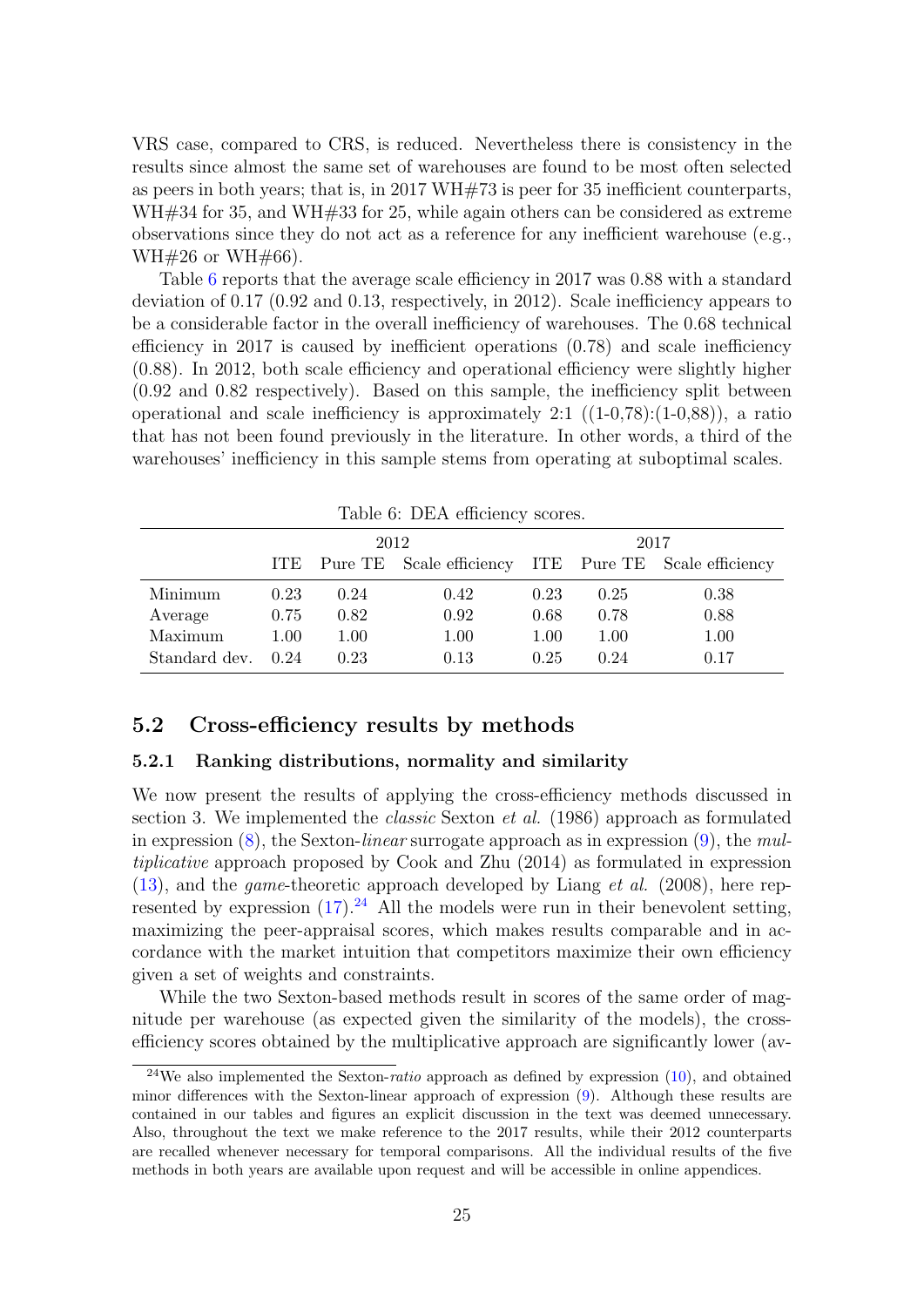erage  $= 0.360$  and  $0.362$  for the first two models and 0.026 for the multiplicative approach, with standard deviations 0.177, 0.181 and 0.111, respectively).The game theoretic approach resulted in the highest average score of 0.535 (standard deviation 0.219) and finished after 32 iterations.<sup>[25](#page-25-0)</sup> Table [7](#page-25-1) reports the descriptive statistics of the cross-efficiency scores.

|                               | $10010 + 110000$ concerney boot co, $2011$ . |                         |                         |                                  |                         |  |  |  |
|-------------------------------|----------------------------------------------|-------------------------|-------------------------|----------------------------------|-------------------------|--|--|--|
|                               | Classic                                      |                         |                         | Ratio Linear Multiplicative Game |                         |  |  |  |
| Minimum<br>Average<br>Maximum | 0.090<br>0.360<br>0.894                      | 0.087<br>0.362<br>0.890 | 0.089<br>0.363<br>0.885 | 0.000<br>0.026<br>0.911          | 0.164<br>0.535<br>1.000 |  |  |  |
| Standard dev.                 | 0.177                                        | 0.181                   | 0.177                   | 0.111                            | 0.219                   |  |  |  |

<span id="page-25-1"></span>Table 7: Cross-efficiency scores, 2017.

Using the one-sample Kolmogorov-Smirnov (KS) test, the normal distribution assumption could be rejected at  $p < 0.01$ . The score distributions can be visually inspected in Figure [5.](#page-25-2) Most scores of the multiplicative approach are below 0.01, which most likely is due to the exponential nature of the calculation, heavily emphasizing efficient observations over inefficient ones, which leads to stark score differences compared to additive DEA calculations.



<span id="page-25-2"></span>Figure 5: Cross-efficiency score distribution 2017 per method.

Next, we tested whether the four methods yield the same or different distributions from a statistical perspective. Based on the Wilcoxon signed rank test, the hypotheses that the scores are from the same distribution were rejected for all pairs

<span id="page-25-0"></span> $^{25}$ In the intermediate runs two warehouses were obtained with cross-efficiency scores of 1. This is surprising, as a cross-efficiency method is designed to break the tie among efficient firms. However, as discussed in the literature review, this method does not follow the classic cross-efficiency path. Rather, it iterates through "rounds" in which the observations find Nash-equilibria for their weights and efficiency scores until those converge over time. Because in the preliminary set, the efficient warehouses employed mutually exclusive inputs in their optimal solution (and consequently had zero weights on all inputs the other facility uses), it is conceivable to find several "efficient" observations.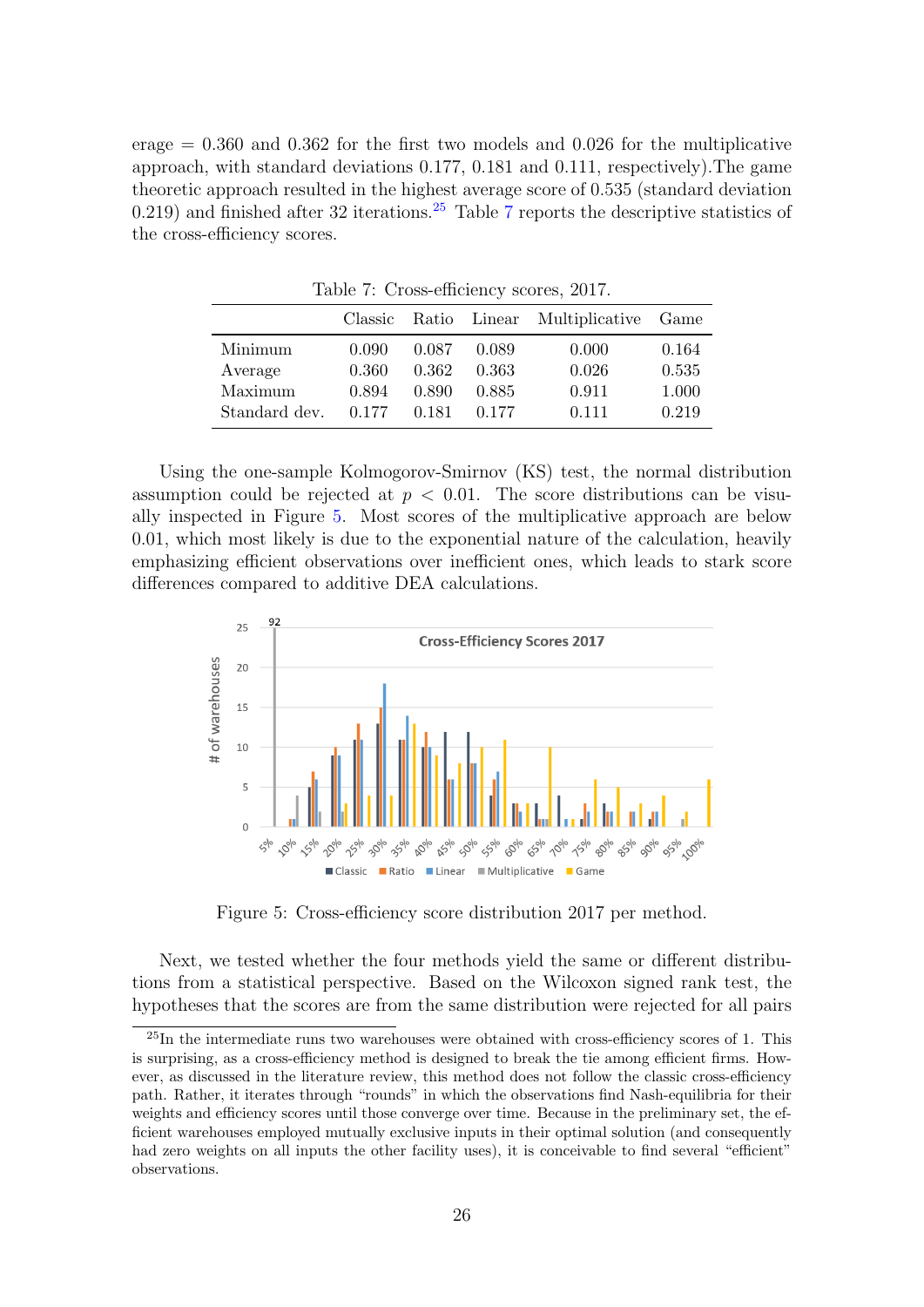in 2017, except for the more similar Sexton-classic and -ratio methods in 2012. It is then clear that the choice of method is not neutral, leading to different rankings and presentations of warehouse performance within the industry.

The most critical question is of course whether the various methods result in comparable rankings. After all, managers are less interested in their particular cross-efficiency scores, but rather how their facilities behave comparatively and who is best-in-class. To give an impression of the different rankings, Table [8](#page-26-0) reports the ranking of the Top 10 warehouses by cross-efficiency score for the five methods. Warehouses in bold signify that they are found in the Top 10 by all five methods.

<span id="page-26-0"></span>

| Rank | Classic | Ratio   | Linear  | Multiplicative | Game    |
|------|---------|---------|---------|----------------|---------|
| 1    | $\#098$ | $\#098$ | $\#098$ | $\#067$        | #049    |
| 2    | $\#050$ | #050    | #050    | #050           | #098    |
| 3    | $\#028$ | #028    | #049    | #028           | $\#050$ |
| 4    | $\#049$ | #049    | #028    | #027           | #028    |
| 5    | $\#104$ | $\#104$ | #104    | #098           | $\#104$ |
| 6    | #066    | #066    | #066    | #066           | #066    |
| 7    | $\#027$ | #027    | #067    | #104           | #027    |
| 8    | $\#067$ | $\#067$ | #027    | #006           | $\#067$ |
| 9    | #041    | #041    | #041    | #115           | #107    |
| 10   | #107    | #040    | $\#040$ | #040           | #041    |

Table 8: Top 10 warehouses, by cross-efficiency score and method, 2017.

It is noteworthy that already the Top 3 are not identical between the methods and that only 7 warehouses in 2017 and 5 in 2012 were ranked in the Top 10 by all methods. Still, the three Sexton-based methods exhibit very similar rankings, with warehouse ranks differing by usually 1-2 places. The game-theoretic approach ranks the Top 10 similar to the Sexton approaches (9 out of 10 facilities constituting the Top 10 are the same), whereas the ranking by the multiplicative approach differs considerably already in the first few warehouses.

Kendall's  $\tau$  correlations were calculated for all method pairs. The three Sexton approaches show correlations of over 0.94 in both years, indicating almost identical rankings. Similarly, the Sexton-based methods and the game-theoretic approach correlate by more than 0.82 in both years. The correlations between the multiplicative approach and the other four approaches are considerably lower, namely in the range (0.63 - 0.68). The correlation between the cross-efficiency rankings and the first-stage  $ITE$  ranking is also presented. As the latter yields 26 efficient warehouses, an additional ranking was compiled, based on super-efficiency (SE) scores following Andersen and Petersen (1993). The correlations with these two rankings follow the same pattern. The lowest corresponds to the multiplicative model (0.53), followed by the relatively low Sexton methods (0.64), and then by the moderately large game-theoretic approach.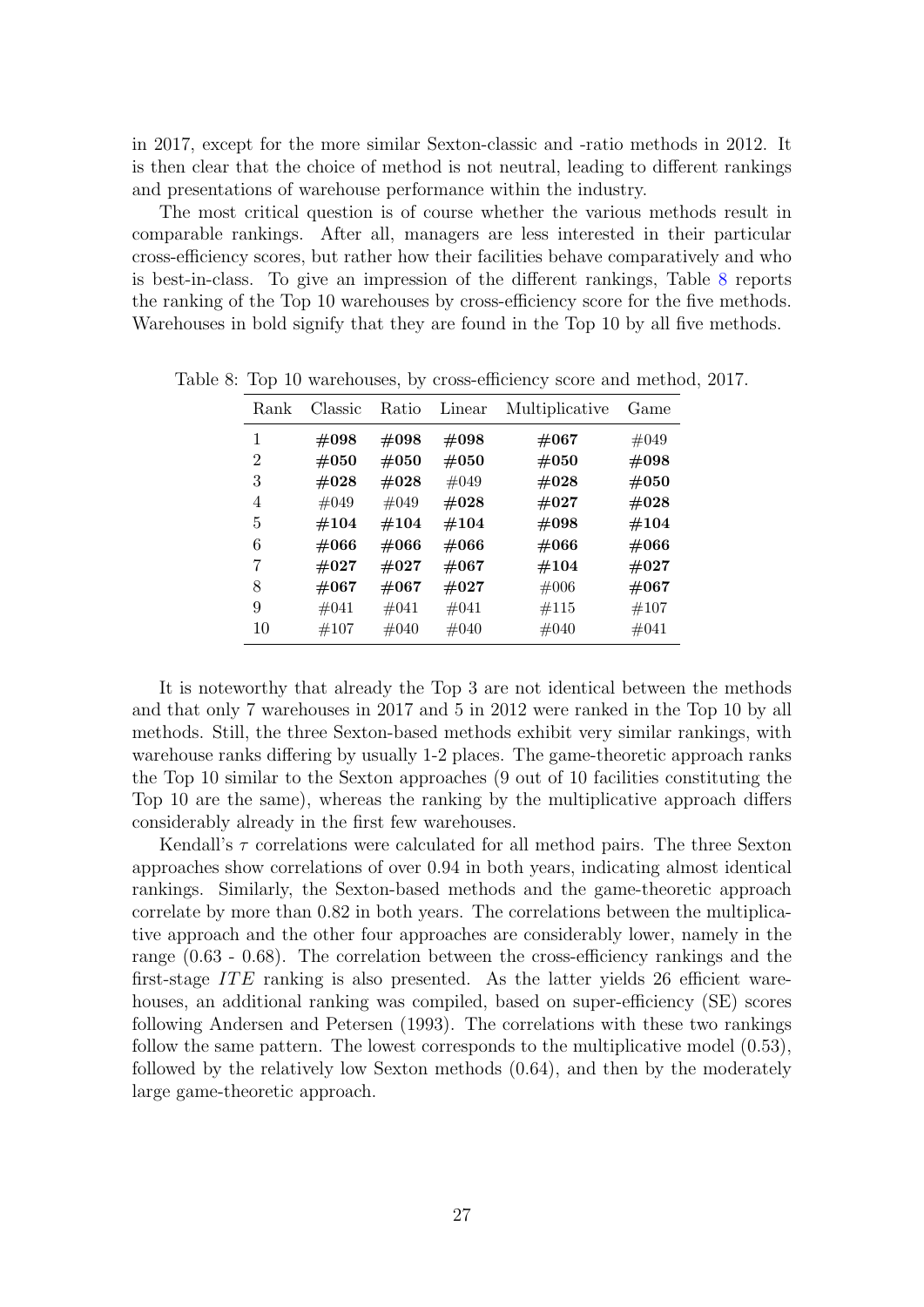|                       | Classic | Ratio | Linear | Multiplicative | Game | <b>ITE</b> | SE |
|-----------------------|---------|-------|--------|----------------|------|------------|----|
| Classic               |         |       |        |                |      |            |    |
| Ratio                 | 0.96    |       |        |                |      |            |    |
| Linear                | 0.98    | 0.95  |        |                |      |            |    |
| Multiplicative        | 0.67    | 0.68  | 0.67   |                |      |            |    |
| Game                  | 0.82    | 0.82  | 0.83   | 0.63           |      |            |    |
| <b>ITE</b>            | 0.64    | 0.64  | 0.65   | 0.53           | 0.8  |            |    |
| Super Efficiency (SE) | 0.64    | 0.64  | 0.65   | 0.53           | 0.8  | 0.95       |    |
|                       |         |       |        |                |      |            |    |

Table 9: Kendall's  $\tau$  for cross-efficiency rankings, 2017.

Note: All  $p$ -values are  $\lt$  0.01.

Based on these results in the next two subsections the Sexton-classic method will be employed.

### 5.3 Cross-efficiency results by warehouse clusters

This section reports our analysis of the relationship between cross-efficiency scores and warehouse characteristics, other than inputs and outputs. To start with, it is tested whether there are differences between the three warehouse clusters previously identified: Construction plus engineering, Consumer goods, and Food and groceries. To achieve this, a Kruskal-Wallis (KW) analysis was performed to test whether pair-wise the cross-efficiency rankings between the three sectors are different.<sup>[26](#page-27-0)</sup> In the overall sample the warehouses were ranked from 1, with the highest cross-efficiency score, to 102, with the lowest score. The test rejected the hypothesis that the ranks in the three clusters originate from the same distribution, with  $p$  values 0.04 in 2017 and 0.03 in 2012.

To understand the differences between the groups better, Wilcoxon signed rank (WSR) tests were performed for each cluster against the remainder of the warehouses in the sample. Based on this analysis, it became evident that solely the Construction plus engineering cluster is statistically different (less efficient) from the rest. In both years, it exhibits a lower average rank – 65 in 2017 – than the other clusters and the overall sample. Although the other two clusters exhibit slightly higher average ranks than the overall sample, these differences are not significant. The detailed results are contained in Table [10.](#page-28-0)

<span id="page-27-0"></span> $26$ The KW test is a nonparametric test that does not assume a normal distribution of the residuals, and can be used to determine if there are statistically significant differences between two or more groups of equal or unequal size.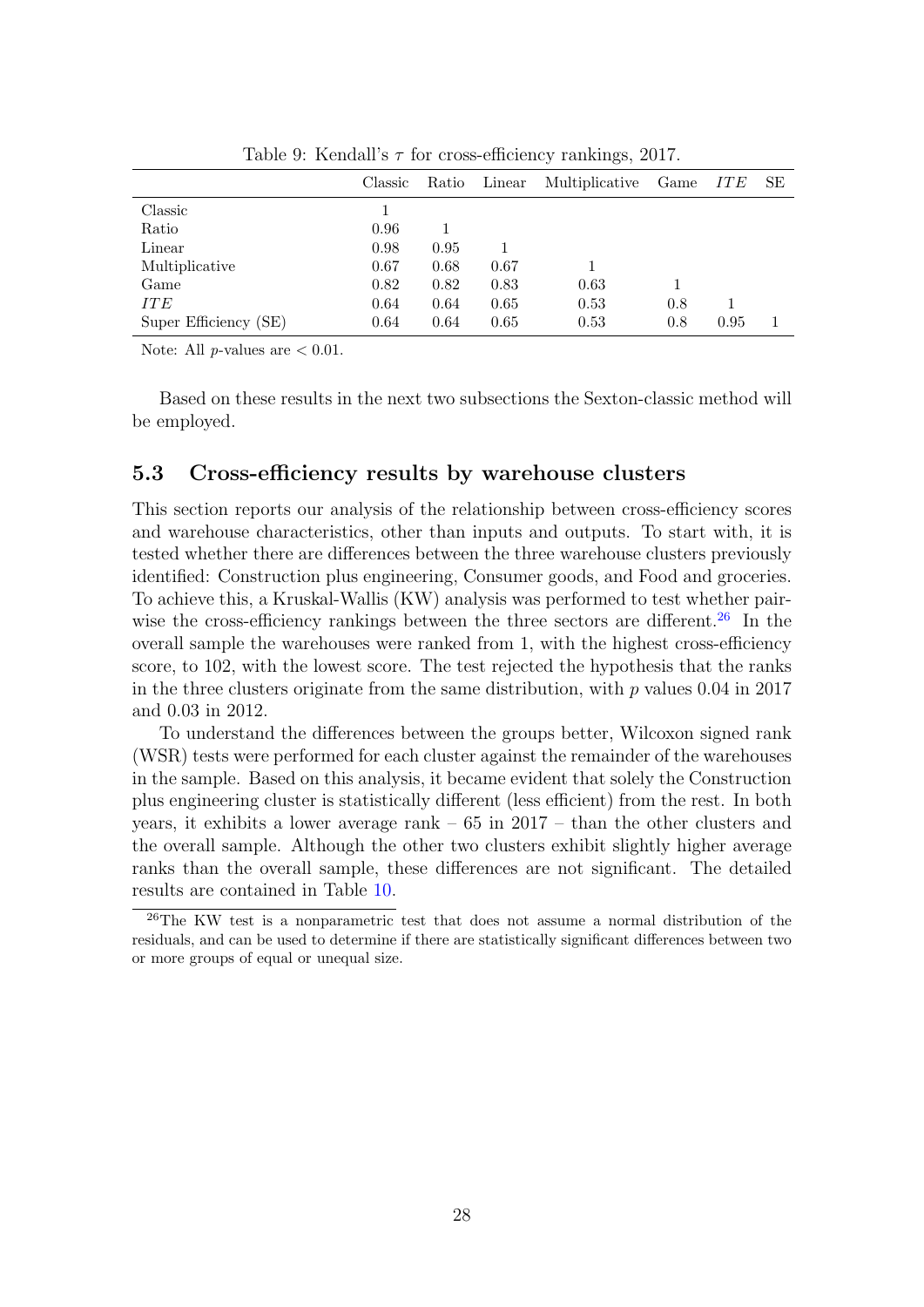|                    | Overall<br>sample | Construction plus<br>engineering | Consumer<br>goods | Food and<br>groceries |
|--------------------|-------------------|----------------------------------|-------------------|-----------------------|
| Observations       | 102               | 20                               | 19                | 19                    |
| Minimum rank       |                   | 6                                | 2                 | 4                     |
| Maximum rank       | 102               | 96                               | 98                | 101                   |
| Average rank       | 51.50             | 65.00                            | 47.74             | 45.00                 |
| Std. dev. of ranks | 29.44             | 28.19                            | 26.44             | 26.36                 |
| WSR $p$ value      |                   | 0.02                             | 0.54              | 0.29                  |

<span id="page-28-0"></span>Table 10: Cluster characteristics, 2017.

Detailed analyses of the individual warehouses suggest that the worse than average cross-efficiency in the Construction plus engineering cluster is partially attributable to the high prevalence of spare-part facilities in this cluster that stock items for long periods and have lower output levels compared to their size. Five of the 20 Construction and engineering warehouses are focused on spare-part operations, while neither Consumer goods nor Food and groceries contain spare-part warehouses.

Performing the same analyses to test whether the position of a warehouse in the value chain has an impact on its cross-efficiency score we found that in 2017 there is no statistical difference between Production, Wholesale, and Retail warehouses. For 2012, the higher than average score for Retail is significant at the 5.8% threshold. However, given the low sample size of only 14 retail warehouses this finding should be verified with a larger data set.

|                     | Overall<br>sample | Production Wholesale |        | Retail |
|---------------------|-------------------|----------------------|--------|--------|
| Observations        | 102               | 27                   | 61     | 14     |
| Minimum score       | 0.09              | 0.09                 | 0.12   | 0.18   |
| Maximum score       | 0.89              | 0.89                 | 0.87   | 0.82   |
| Average score       | 0.36              | 0.39                 | 0.34   | 0.38   |
| Std. dev. of scores | 0.18              | 0.22                 | 0.16   | 0.17   |
| $KW p-value$        |                   |                      | 0.6704 |        |

Table 11: Value chain position characteristics, 2017.

Finally, the impact of ownership type on cross-efficiency scores was also analyzed through KW tests. It was found that neither in 2017 nor in 2012 there is a statistical difference between the In-House, 3PL-Dedicated, and 3PL-Multiple facilities. In both years though, the In-house warehouses observed the highest efficiencies, while 3PL-operated warehouses were less efficient. At the same time, the scores of both 3PL groups exhibited lower standard deviations. Both findings can be explained by noticing that the less efficient facilities may be those with a lower degree of operational specialization, as specifically tailored (In-house) warehouses do not need to exhibit the operational multi-tasking flexibility associated with third-party logistics, which is subject to ever changing contract conditions and uncertain temporal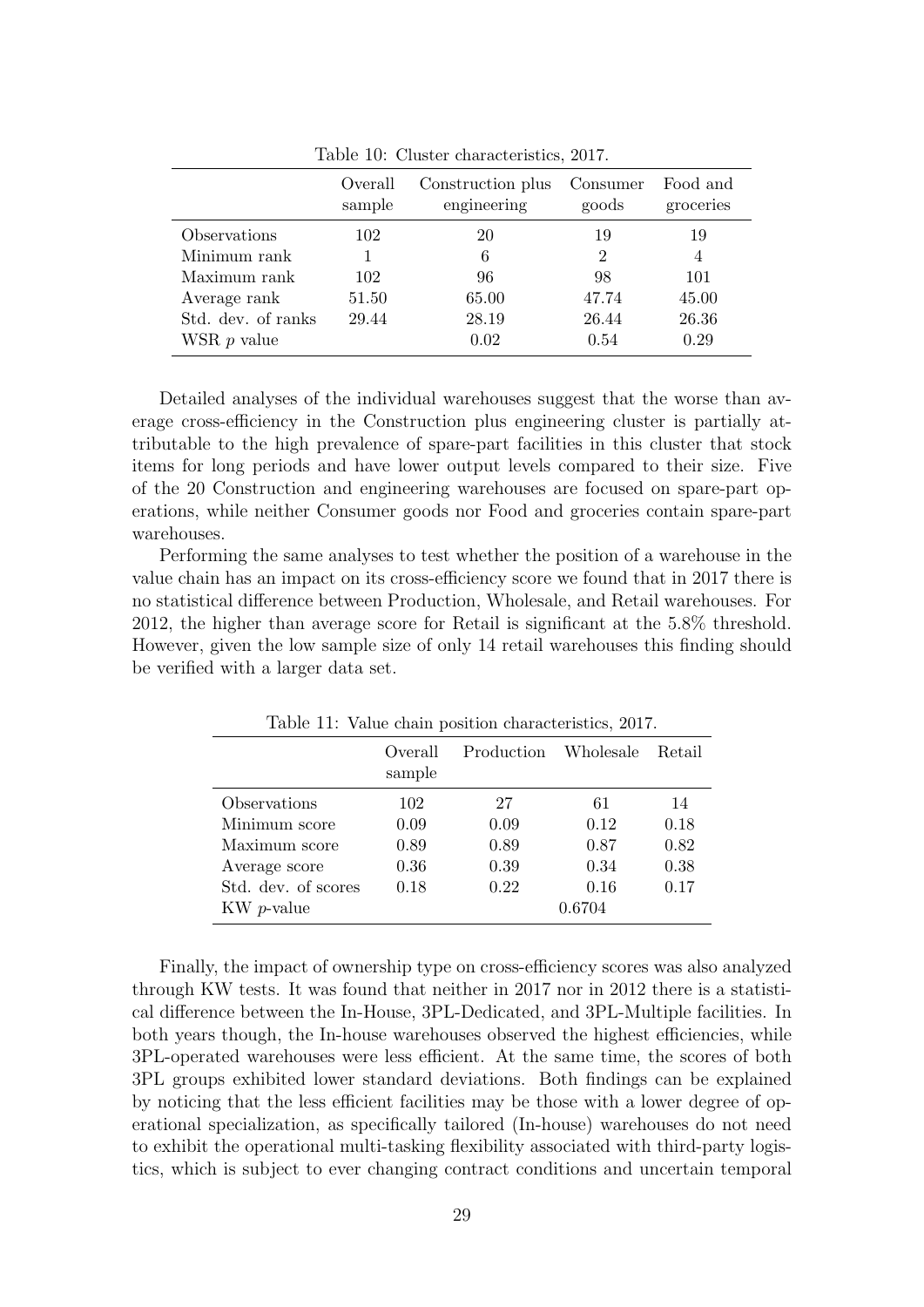#### continuity.

|                     | Overall<br>sample | In-House | $3PI -$<br>Dedicated Multiple | $3PL-$ |
|---------------------|-------------------|----------|-------------------------------|--------|
| Observations        | 102               | 58       | 10                            | 34     |
| Minimum score       | 0.09              | 0.09     | 0.21                          | 0.12   |
| Maximum score       | 0.89              | 0.89     | 0.55                          | 0.58   |
| Average score       | 0.36              | 0.39     | 0.33                          | 0.33   |
| Std. dev. of scores | 0.18              | 0.22     | 0.10                          | 0.11   |
| $KW p-value$        |                   |          | 0.8949                        |        |
|                     |                   |          |                               |        |

Table 12: Ownership characteristics, 2017.

We conclude that the cross-efficiency scores are not significantly different between activity clusters, value chain positions, or ownership types. It is reassuring that, except for a few exceptions, managers are not handicapped by characteristics which are not at their own discretion.

### 5.4 Research hypotheses findings

The hypotheses introduced in Section [4.2](#page-14-1) are evaluated on the overall sample of 102 warehouses. Table [13](#page-30-0) shows the main results. The second column contains standardized coefficients of an ordinary least squares (OLS) regression performed on the cross-section of warehouses in 2012. The dependent variable is the Sextonclassic cross-efficiency score and the explanatory variables are the input and output variables. The third column concerns the situation in 2017. The fourth column merits special attention. The explanatory variables are now the rates of change, between 2012 and 2017, of the input and output variables. The cross-efficiency scores of the two years cannot be cardinally compared panelwise, since they are defined against the backdrop of two different technological frontiers. Therefore as dependent variable the change of a warehouses' ranking position was taken.<sup>[27](#page-29-0)</sup>

The standardized coefficients appear to be statistically significant except that for Error free percentage. The intercept is 0 and therefore not displayed in the table.

<span id="page-29-0"></span> $^{27}$ As for the OLS regression strategy, we remark that cross-efficiency scores are not censored except in the game-theoretic approach (Table [7\)](#page-25-1). Despite this, Hoff (2007) found that OLS predicted the ranks slightly better than three commonly used alternative models (Tobit regression, Papke-Wooldridge approach, unit-inflated beta model). We estimated alternative regressions controlling for the percentage of floor space dedicated to cold storage, cluster category, value chain position, and ownership type, the last three included as dummy variables. However, in accordance with the results reported in the previous section, all these variables appeared to be uncorrelated with the cross-efficiency scores. These simple results based on OLS indicate that it is not worth pursuing a two-stage DEA analysis in which bootstrapping techniques are invoked to estimate robust cross-efficiency scores, which then would be regressed on the above explanatory variables. Following Simar and Wilson (2007), had these variables revealed themselves as significant drivers of cross-efficiency, then bootstrapping procedures for a two-stage implementation, involving the initial cross-efficiency estimation based on data resampling and bias correction, and subsequent econometric analysis using maximum-likelihood truncated regressions, would have been warranted. For further details we refer the reader to algorithms  $#1$  and  $#2$  in their paper.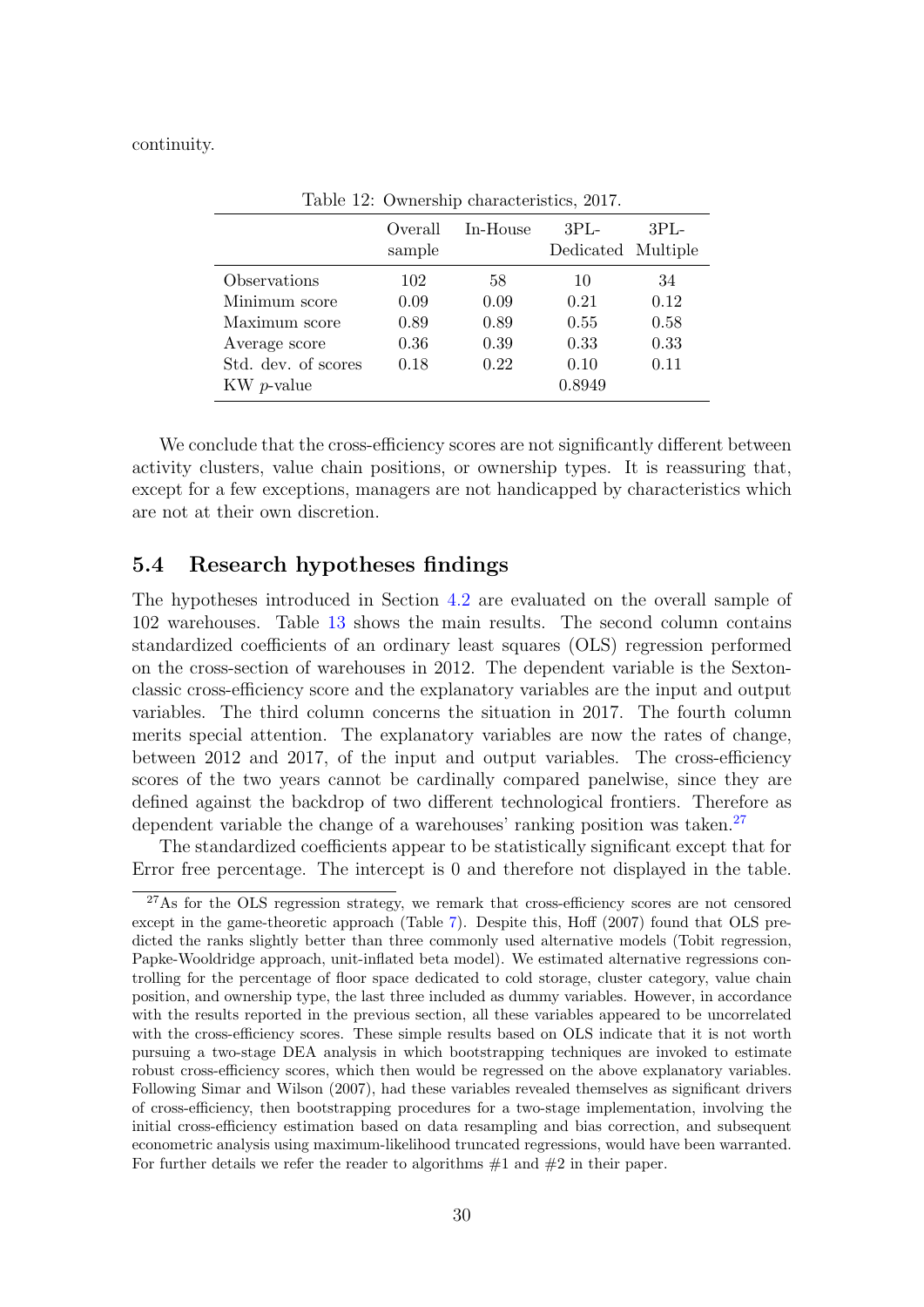Floor space exhibits the lowest (negative) correlation with the cross-efficiency score, followed by SKUs. The explanatory fit of the model (measured by adjusted  $R^2$ , F-value, as well as additional goodness-of-fit statistics) is satisfactory. Thus we rely on these results to discuss managerial questions and research hypotheses.

|                         |                                | $\check{~}$                    |                               |
|-------------------------|--------------------------------|--------------------------------|-------------------------------|
|                         | Sexton-classic<br>score $2012$ | Sexton-classic<br>score $2017$ | Change of<br>ranking position |
| Floor space             | $-0.31***$                     | $-0.16*$                       | 0.05                          |
| <b>FTEs</b>             | $-0.49***$                     | $-0.54***$                     | $-0.19**$                     |
| <b>SKUs</b>             | $-0.35***$                     | $-0.27***$                     | $-0.57***$                    |
| Automation              | $-0.43***$                     | $-0.51***$                     | $-0.67***$                    |
| Order lines             | $0.69***$                      | $0.66***$                      | $0.61***$                     |
| Error free percentage   | 0.05                           | 0.06                           | $0.15*$                       |
| Order flexibility       | $0.23***$                      | 0.09                           | $0.24***$                     |
| Special processes       | $0.26***$                      | $0.23***$                      | $0.27***$                     |
| Adjusted $\mathbb{R}^2$ | 0.54                           | 0.49                           | 0.52                          |
| <b>RMSE</b>             | 0.68                           | 0.72                           | 0.69                          |
| F-value                 | 15.70                          | 12.90                          | 14.70                         |

<span id="page-30-0"></span>Table 13: Standardized regression coefficients.

Note: *p*-values:  $* p < 0.10, ** p < 0.05, *** p < 0.01$ .

The hypotheses 1a and 1b that Automation, both in levels and rates of change, positively correlates with efficiency should be rejected. In the two years considered the correlation appears to be significantly negative. Likewise, the rank correlation between the two variables is -0.61 in 2012 and -0.66 in 2017. The same negative relation holds between the change of automation between 2017 and 2012 and the change in ranking position, with a regression coefficient of -0.67. Note that given the ratio (dual) definition of  $ITE(x^k, y^k)$  as presented in expression [\(2\)](#page-6-2), inputs (in the denominator) and outputs (in the numerator) are expected to correlate negatively and positively, respectively, with the cross-efficiency scores. Therefore, confirmation of hypotheses 1a and 1b would have required reversals in the expected signs. These, however, did not materialize.

Inspecting the relationship between automation and size, it is observed that higher automation scores are observed in the larger warehouses. This finding supports the hypothesis that larger warehouses use more automation, because otherwise they could not stay competitive. Simultaneously, they are less technically efficient, as they are more likely subject to decreasing returns to scale as argued in Section [5.1.](#page-20-3) This interpretation would explain why automation is evidently increasingly used, although it does not seem to positively correlate with efficiency. Above a certain size, however, automation conditionally does play a positive role.

Despite the overall negative correlation between automation and cross-efficiency, there are certain differences among the three warehouse clusters. While the average automation score of Consumer goods warehouses is slightly below the average (6.58 vs. 6.83), Food and groceries warehouses have a mean automation score of 8.21. Performing the same regressions as presented in Table [13](#page-30-0) for each of the three clus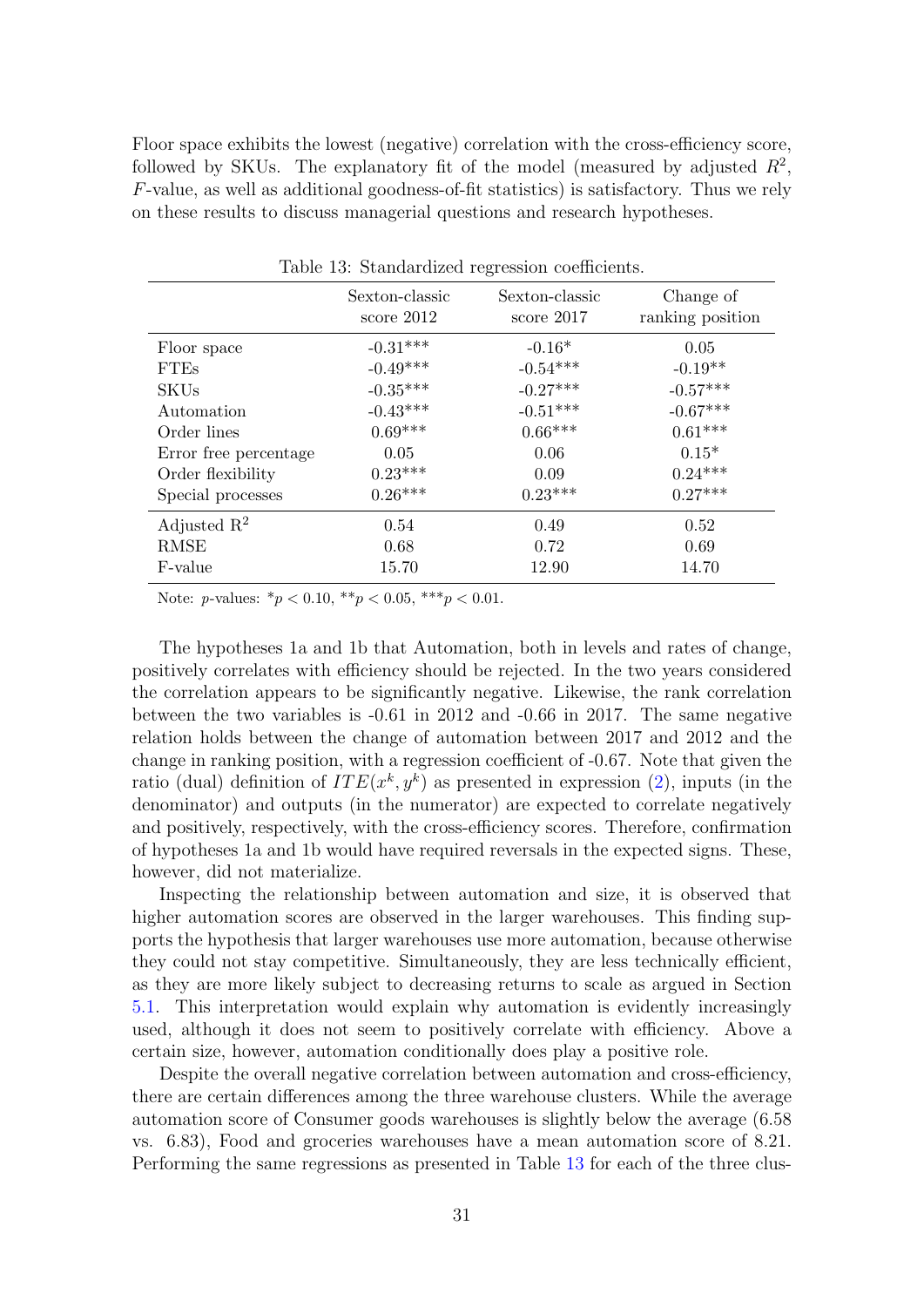ters, Consumer goods warehouses exhibits the highest negative regression coefficient  $(-0.89$  at a p-level of  $(0.01)$ , the highest change of automation level, as well as the highest number of warehouses that changed their automation level.<sup>[28](#page-31-0)</sup>

Contrary to the automation case, the hypotheses 2 and 3, stating that SKUs and FTEs correlate negatively with efficiency is supported by the sample. The same holds for the temporal rates of change. In 2017 the overall sample exhibits a standardized regression coefficient of -0.27 for SKUs (Table [13\)](#page-30-0). The same magnitude is obtained for the clusters, though only significant for Construction plus engineering. This is certainly in accordance with the previously identified existence of decreasing returns to scale.

For SKUs as well as FTEs, the clusters exhibit standard deviations greater than or equal to the means. On average, 59 FTEs work per facility, with Construction plus engineering facilities employing the most (78). The regression coefficient of the cross-efficiency score on FTEs is  $-0.54$  for the overall sample (Table [13\)](#page-30-0), while it is  $-$ 2.69 for the Construction plus engineering cluster. Ninety percent of the warehouses in the entire sample changed the number of FTEs from 2012 to 2017, on average by 32%. Food and groceries warehouses spiked with an average increase of 43%.

Finally, hypothesis 4a that Floor space and efficiency correlate positively is also rejected by the results in Table [13.](#page-30-0) Thus the hypothesis that larger warehouses are more efficient due to increasing returns to scale is also rejected, as previously discussed in section [5.1.](#page-20-3) This result extends over time, as hypothesis 4b, suggesting a positive correlation between floor space change and efficiency change, is not supported by our data. The two variables have a correlation coefficient close to zero and not significant. Similar results hold or the three clusters distinguished.

# 6 Evaluation of cross-efficiency methods

### 6.1 Method comparison dimensions

In this section we focus on the relative merits of the four cross-efficiency methods employed, taking into consideration their differences in implementation, usage and results according to the dimensions presented in Table [14.](#page-33-0) Each method is given a score on every dimension, with a value between 1 and 5, with 5 signifying the

<span id="page-31-0"></span><sup>&</sup>lt;sup>28</sup> Further field research was carried out to investigate this conjecture. The authors visited the largest food warehouse in the sample – the Food and groceries cluster exhibits the highest average automation score – and discussed the reasons for automation investment decisions with the management team. They informed us that the high level of automation installed in their facility was necessary, because the tens of thousands perishable units they receive and ship every day could not be handled by purely manual labor at competitive costs. But even more important, conveyor belts, automated stackers, labeling machines etc. ensure better quality and higher consistency. In such a sensitive environment, where slight mistakes render the product obsolete and hygiene regulations dictate process design, a fully automated technology is the best option. In this particular case, the high quality focus and the perishable assortment lead to a low cross-efficiency rank, yet allmanual operations would likely rank the warehouse worse. Because of this, the relation between automation and cross-efficiency is not causal, but influenced by operational necessities of specific industries and warehouse sizes.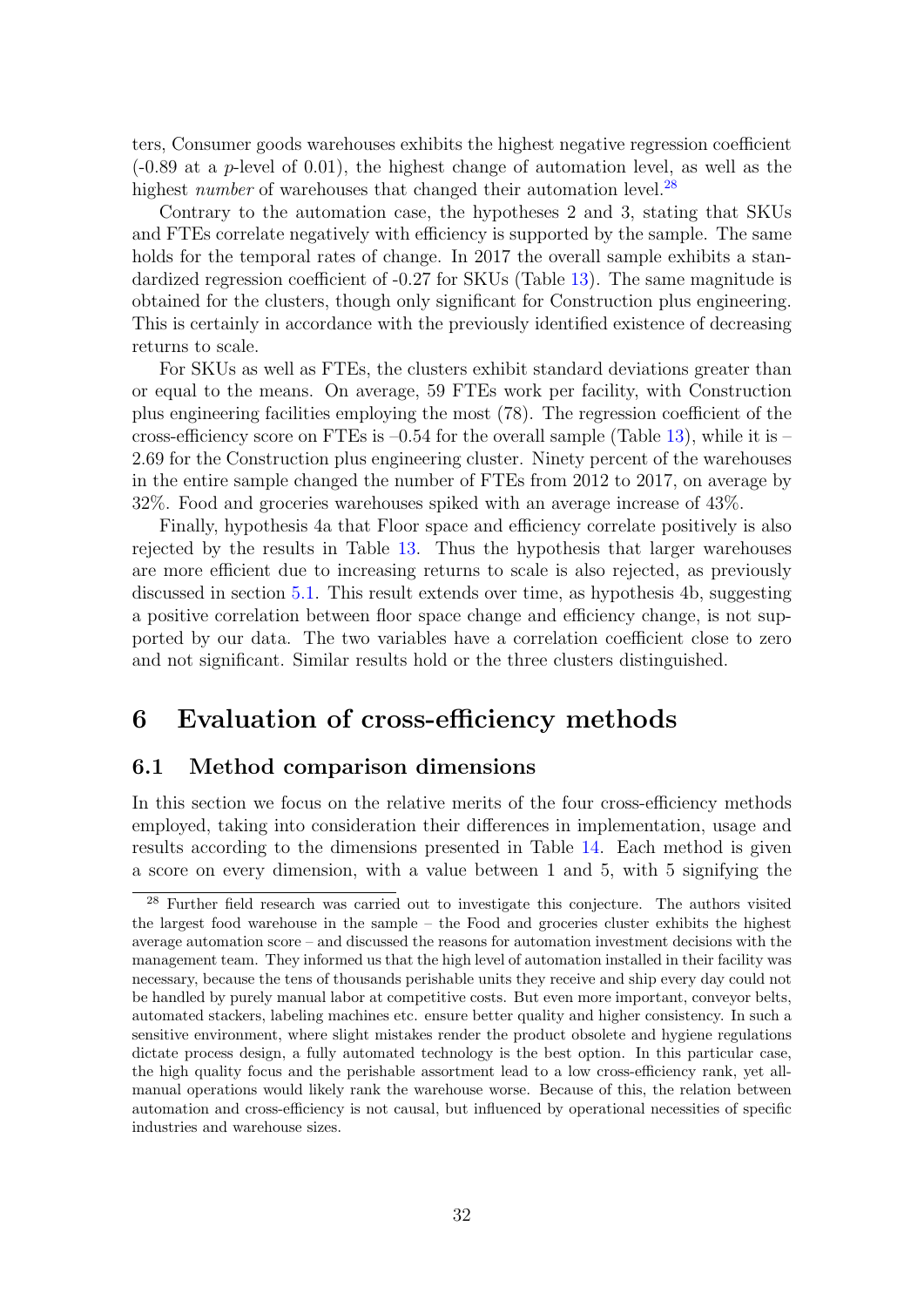best.[29](#page-32-0) First and foremost, whether the sets of results, obtained through the various methods, are significantly different is determined by performing Wilcoxon signed rank tests. If indeed different then, based on the scores assigned at the various dimensions, recommendations are provided on when to use which method. As the Sexton-classic and its linear surrogate are not statistically different, the latter is dropped from the analysis.

For the calculation of the discriminatory power of the various methods, two separate approaches were followed: 1) The four methods were applied in their standard form as described in section [3.](#page-8-1) 2) The (second-stage) cross-efficiency scores were calculated employing only the weights of warehouses with a first-stage efficiency score of 1. The intuition is that when calculating cross-efficiency scores in the standard way, all the sets of warehouse weights are valued equally. However, inefficient warehouses exhibit weights that closely correspond to the weights of their efficient peers at the frontier hyperplane. Thus, including inefficient observations in the crossefficiency analysis would amount to multiple counting the weights of the dominant warehouses.

### 6.2 Ranking of methods: Capacity and sensitivity

The evaluation of the various methods according to the dimensions outlined above is presented in Table 15. The explanation of the highest and lowest scores immediately follows.

|                                 | Linear |   | Classic Multiplicative | Game |
|---------------------------------|--------|---|------------------------|------|
| Meth. proximity to plain DEA    |        |   |                        |      |
| Implementational ease           |        |   |                        |      |
| Extendability                   |        |   |                        |      |
| Discriminatory properties       |        |   |                        |      |
| Sensitivity to changes of scale | 5      | 5 |                        | 5    |
| Sensitivity to erroneous data   |        | 5 |                        | 5    |
| Sensitivity to peers deletion   |        |   |                        |      |
| Total                           |        |   |                        | 28   |

<span id="page-32-1"></span>Table 15: Ratings of cross-efficiency methods across dimensions.

Methodological proximity to plain DEA: Obviously, the Sexton-classic approach stays closer to plain DEA than the Sexton-linear approach. However, cross-efficiency results show a correlation with plain DEA results of just 0.6. On the contrary, the Game results, based on an iterative process and pair-wise optimization rather than global optimization, exhibit the highest correlation with plain DEA, namely 0.8. The Multiplicative approach is assigned the lowest score. The exponential transformation of the objective function results in the lowest correlation with plain DEA, namely approximately 0.5.

<span id="page-32-0"></span><sup>&</sup>lt;sup>29</sup>This procedure is useful for comparing methods across single dimensions, but it is not intended for computing an aggregate score per method, as different situations may lead to different choices. Nevertheless, a simple aggregate score is calculated to ease the comparison of methods.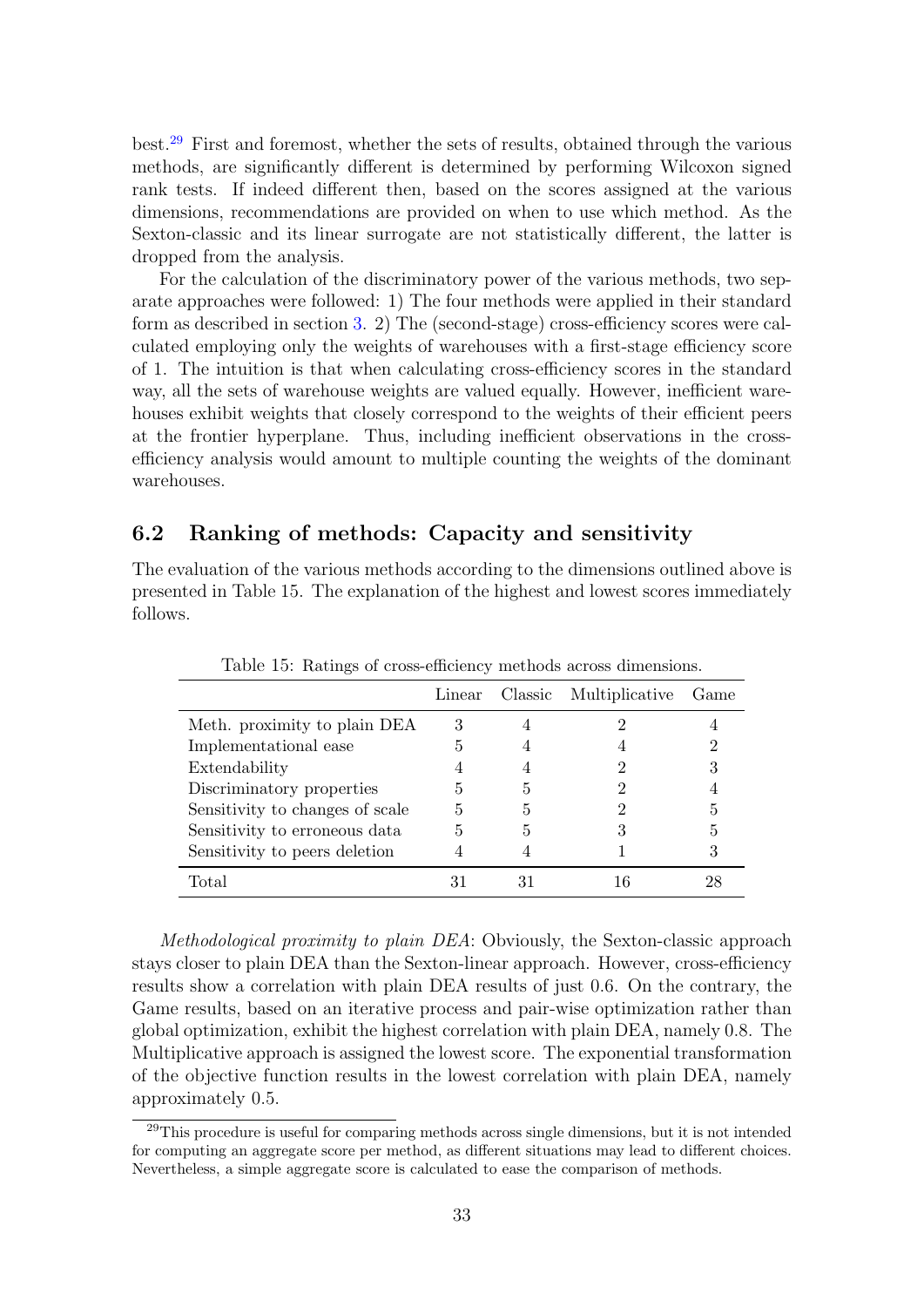| Dimension                                          | Description                                                                                                                                                                                                                                                                                                                    |
|----------------------------------------------------|--------------------------------------------------------------------------------------------------------------------------------------------------------------------------------------------------------------------------------------------------------------------------------------------------------------------------------|
| Methodological<br>proximity to plain<br><b>DEA</b> | Tests how close a cross-efficiency method follows the logic of the<br>first-stage DEA model. As the DEA scores are a natural up-<br>per limit for the cross-efficiency scores, methodological proximity<br>makes the results more reliable.                                                                                    |
| Implementational<br>ease                           | Tests how easily a method can be implemented and assesses the<br>degree of computational strain when handling a large data set.<br>Especially for application in non-academic fields easy implemen-<br>tation and swift calculation in case of automated or frequent ap-<br>plication are relevant.                            |
| Extendability                                      | Tests how many modifications to the basic model are described<br>in the literature, which allows tweaking the basic method to the<br>requirements of an individual project.                                                                                                                                                    |
| Discriminatory<br>properties                       | Tests how large the relative differences in cross-efficiency scores<br>are across methods, for those observations that are signaled as<br>efficient at the first DEA stage. As a cross-efficiency method is<br>mainly applied to break ties between efficient observations, this is<br>of great relevance for practitioners.   |
| Sensitivity<br>to<br>changes of scale              | Tests how robust the results of a particular method are to scale<br>changes of input and output variables. In volatile environments a<br>low sensitivity to scale changes increases the validity of the results.                                                                                                               |
| Sensitivity to er-<br>roneous data                 | Tests how robust the results of a particular method are to (ran-<br>dom) changes in the magnitudes of some inputs and outputs. A<br>low sensitivity to erroneous data increases the reliability of the<br>results, especially when the data is subjective/opinion-dependent,<br>based on estimates, or exposed to human error. |
| Sensitivity to peer<br>deletion                    | Tests how robust the results of a particular method are to deleting<br>observations lying on a DEA frontier hyperplane. A low sensitivity<br>to deleting such benchmarks increases the reliability of the results,<br>especially for industrial comparisons, when extreme observations<br>might be part of the sample.         |

<span id="page-33-0"></span>Table 14: Comparison dimensions for the cross-efficiency methods.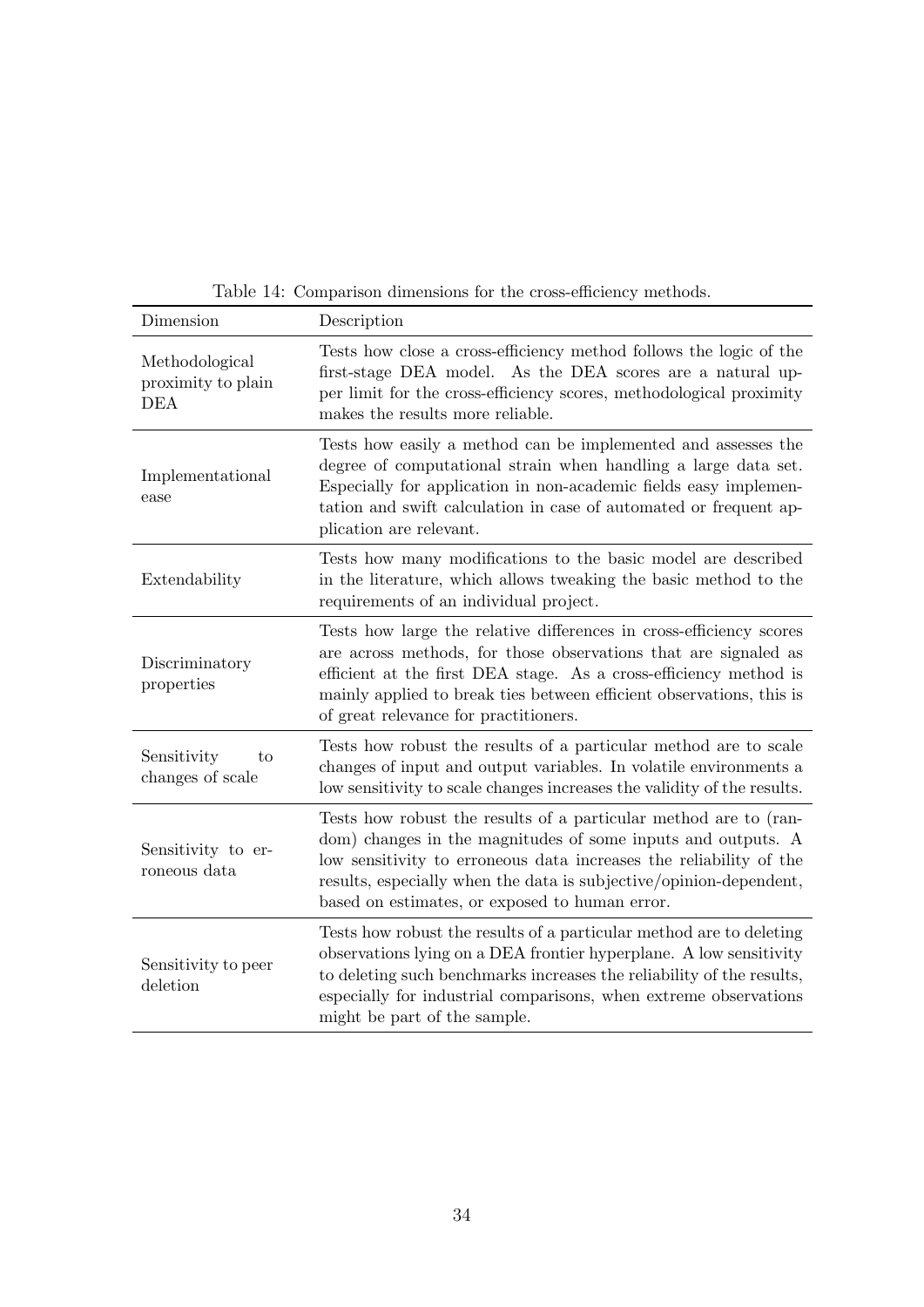Implementational ease: The Sexton-linear approach is a simple linear program that can be directly implemented in any spreadsheet with mathematical programming tools. It results in almost instant solutions. Although the Sexton-classic approach is nonlinear, and the multiplicative approach involves a number of constraints growing quadratically with the number of observations – more than thousand for the 102 warehouses –, both of them solve in a few seconds with a standard quadcore 3.8 GHz processor. By far, the most demanding and slowest method is the game-theoretic, as the pairwise comparisons require calling the optimizer thousands of times. (In our case it took over 70 minutes to solve the program.)

Extendability: Throughout the literature of DEA applications, the Sexton-linear and -classic approaches are the most popular and easiest to adopt in empirical studies. The multiplicative approach is relatively new, and although possible extensions were mentioned by Cook and Zhu (2014) only a limited number of citations could be found. For the game-theoretic approach there appears to be a considerable number of publications, however mainly co-authored by its pioneers. In general this approach does not find application among DEA pundits.

Discriminatory properties: A cross-efficiency method is intended to break the ties between the warehouses found efficient at the first DEA stage (26 and 35 in 2017 and 2012, respectively). To get an idea about the performance of the methods Table [16](#page-34-0) compares the (mean of 2012 and 2017) range, standard deviation, and kurtosis of the cross-efficiency score distributions for these efficient warehouses. The upper panel uses thereby the data of all the 102 warehouses, the lower panel uses only the data of the efficient warehouses.

<span id="page-34-0"></span>

| Based on all warehouses                                | Linear                  | Classic                 | Multiplicative       | Game                 |
|--------------------------------------------------------|-------------------------|-------------------------|----------------------|----------------------|
| Mean range<br>Mean standard deviation                  | 0.64<br>0.17            | 0.65<br>0.17            | 0.92<br>0.20         | 0.53<br>0.14         |
| Mean kurtosis                                          | 0.20                    | 0.05                    | 2.28                 | $-0.16$              |
| Based on efficient warehouses                          | Linear                  | Classic                 | Multiplicative       | Game                 |
| Mean range<br>Mean standard deviation<br>Mean kurtosis | 0.63<br>0.17<br>$-0.34$ | 0.65<br>0.18<br>$-0.43$ | 0.88<br>0.20<br>3.01 | 0.36<br>0.10<br>0.14 |

Table 16: Characteristics of cross-efficiency score distributions for warehouses found efficient at the first stage, 2012 and 2017.

Comparing the sets of numbers in the table we firstly see that with respect to range and standard deviation of the final cross-efficiency scores there is not much to choose between the four methods. The difference is in the kurtosis. The extremely high magnitude for the multiplicative method means that the final scores are strongly clustered, which makes discrimination between the warehouses difficult. Secondly, it turns out that basing the cross-efficiency calculation only on the data of the first-stage efficient warehouses does hardly change range and standard deviation of the final scores. It is here again the kurtosis that matters: for both Sexton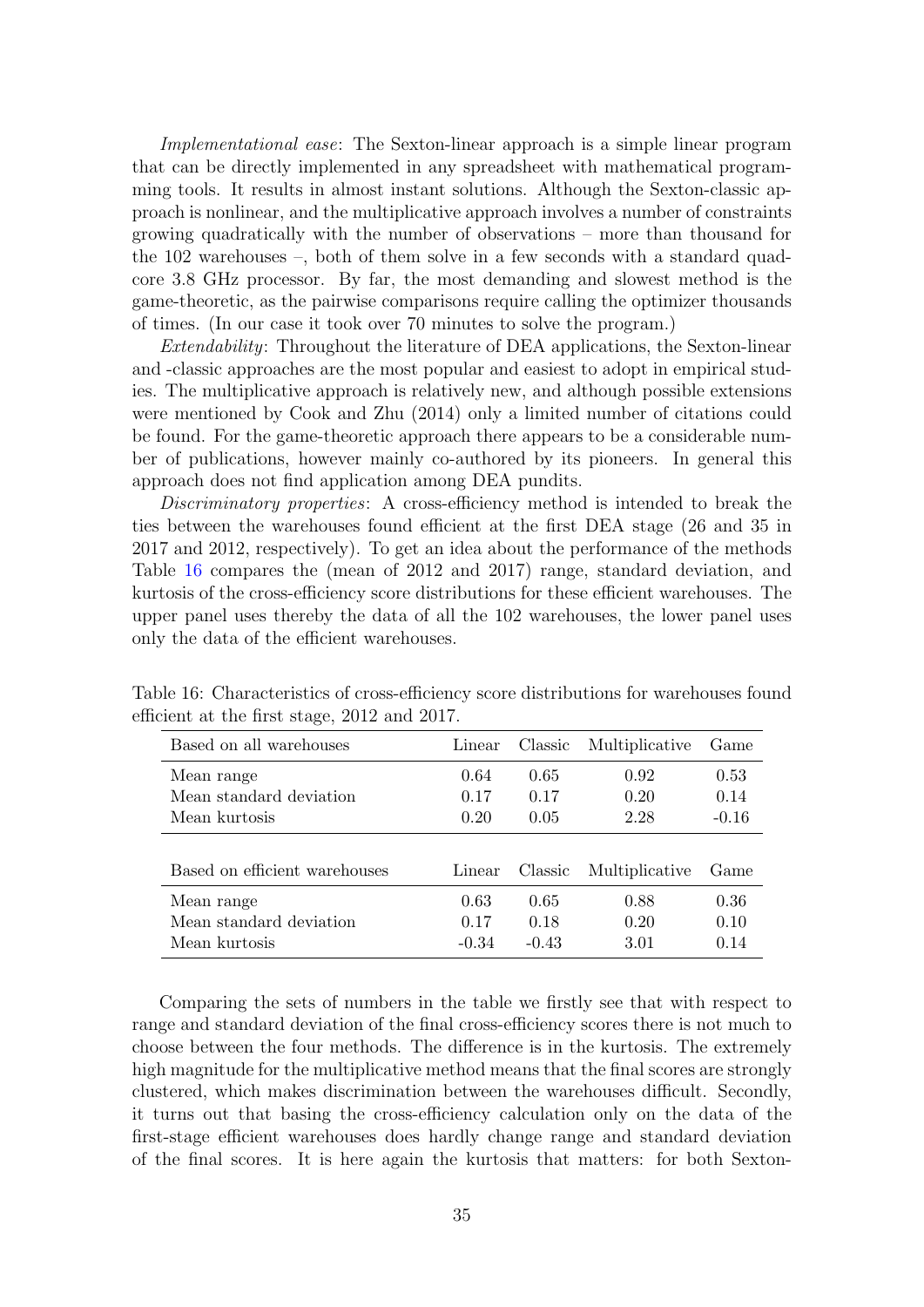based methods the kurtosis changes from positive to negative, for the game-theoretic approach from negative to positive, but for the multiplicative approach the kurtosis becomes higher.

A disadvantage of the game-theoretic approach appears to be its propensity to rate up to two warehouses as equally cross-efficient; e.g., with unitary efficiency scores. This happens when the warehouses are both first-stage efficient and employ mutually exclusive inputs in their optimum. In this case the advantage of the crossefficiency method of providing a unique ranking without ties, based on different individual scores, is lost.

Sensitivity to scale changes: The outcome of any DEA-based method is generally sensitive to which decision making units determine the production frontier. For the scale sensitivity test the inputs of a random selection of 10% of the warehouses were scaled by factors 0.1, 0.2, 0.5, 2, 5, or 10, respectively. This serves to reflect industries with volatile inputs, or models expressing inputs in monetary units. For each of the factors 100 runs were performed per model, except for the game-theoretical approach, where to save on computing time only 10 runs were performed. The resulting cross-efficiency scores from these simulations were then compared with the original scores.

The two Sexton-based methods and the game-theoretic method exhibited a low sensitivity to scale changes – the difference between simulated and original scores being always lower than 20%. For the multiplicative method the differences were three to four times higher.

Sensitivity to erroneous entries: In this case all inputs were scaled by a random value in the 75% - 125% range, for 5%, 10%, 25%, 50%, 75% and 100% of the warehouses. This serves to reflect situations like the present study where data is collected through questionnaires and therefore subject to various kinds of human error. Depending on consistency checks during the collection processes, the required granularity, and the type of data requested, the acquired data may vary in exactness. This test checks how the cross-efficiency methods handle such imprecisions.

For each simulation the relative difference between obtained and original score was calculated and averages over the simulation runs compared. It appeared that both Sexton-based methods and the game-theoretic approach were more stable than the multiplicative approach, with percentages of 10 and 30 respectively.

Sensitivity to peers deletion: For this test, 1-6 first-stage efficient warehouses were randomly dropped from the data set. This would simulate what happens when, for instance, warehouses are reclassified, or when facilities are excluded because they are deemed non-representative or "maverick". Eliminating those peers is expected to have some impact on the resulting cross-efficiency scores of the non-peers.

Once again the two Sexton-based methods and the game-theoretic approach exhibited relatively small, whereas the multiplicative approach exhibited a high sensitivity.

Looking at the last row of Table [15](#page-32-1) it is clear that the two Sexton-based methods are performing best. A discussion of what method is recommendable in which situation follows in the conclusions, where the specific characteristics of our warehouse study will be taken into account.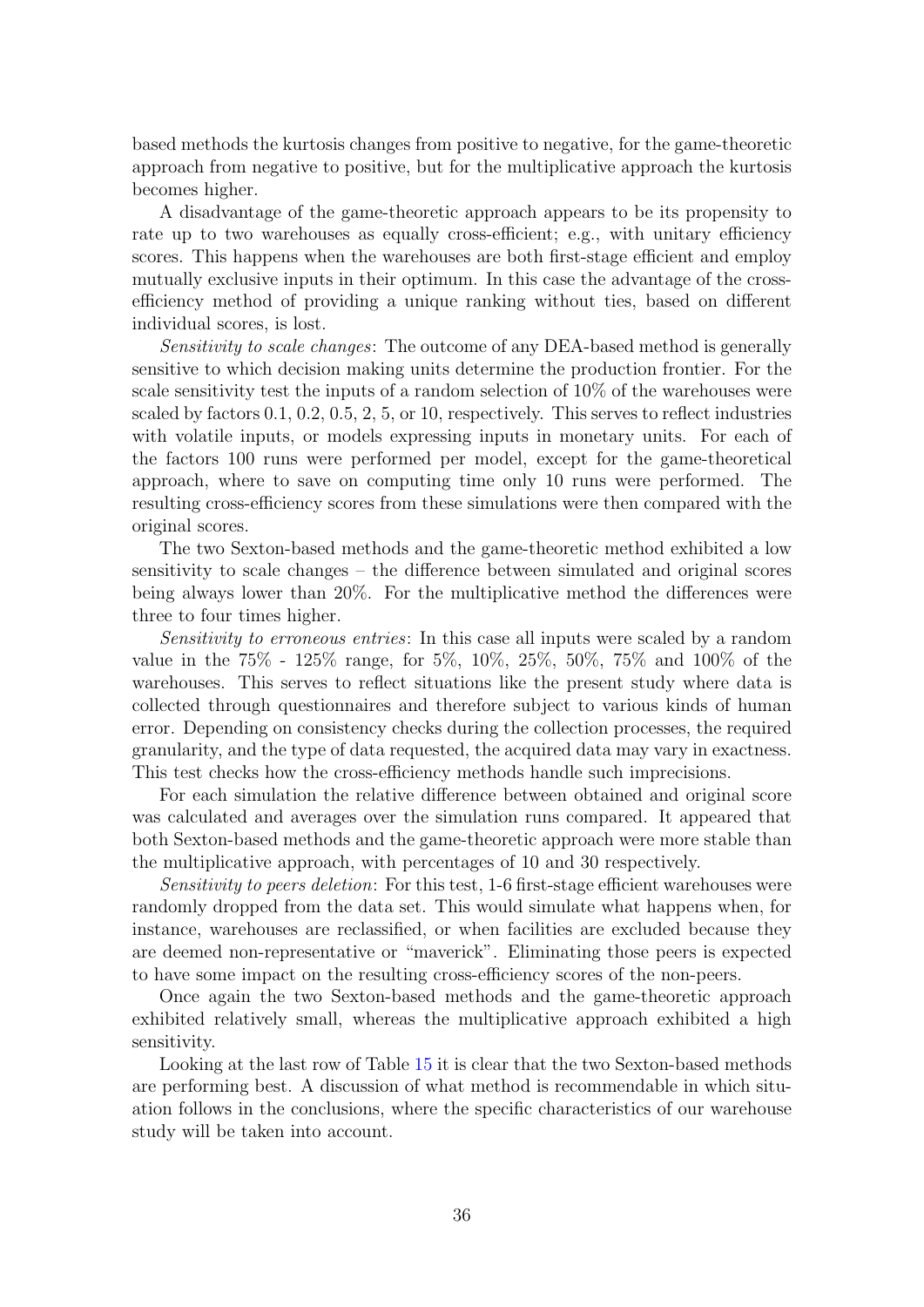### 7 Summary and conclusions

In this study we applied four representative cross-efficiency methods to measure warehouse performance, using data collected in 2017. Based on 102 warehouses operating in the Netherlands and Belgium, and a set of relevant inputs and outputs, it was found that the industry is subject to decreasing returns to scale. From a managerial perspective, the size recommendations in section [5.1](#page-20-3) are of relevance, as it was shown that 1/3 of inefficiencies in warehousing stems from scale inefficiency and 2/3 from operational inefficiency. Also, in line with previous research on the warehouse sector, all the four input factors correlate significantly and negatively with cross-efficiency: Automation with -0.66, Floor space with -0.43, SKUs (assortment size) with -0.78, and FTEs (number of employees) with -0.37; these data relate to 2017 but the same orders of magnitude and signs hold in 2012.

The first finding contradicts the intuition that automation and cross-efficiency would correlate positively. One possible explanation for this is that the automation score did not include common technologies found in warehouses, such as reach trucks, racking systems, etcetera. Hence, warehouses relying heavily on classic warehouse setups, with limited or no automation technology asked for in the survey (like AGVs, automated stackers, RFID technology, or conveyor belts) can be very efficient, yet get a low automation score. At the same time, when looking at the automation scores at most efficient scale sizes, low to moderate automation levels are prevalent.

Across the entire set of warehouses it was found that the remaining input factors, floor space, SKUs, and FTEs, correlate negatively with the cross-efficiency score. These results did not change substantially when running the cross-efficiency models for the warehouse clusters separately. In conjunction with the input and output mix comparison of the industries, the key learning for practitioners is to consider size as well as the choice of input and output, without solely focusing on the overall cross-efficiency scores.

When contrasting the four cross-efficiency methods, it appeared that the Sextonclassic and -linear methods, followed by the game-theoretic method, beat the multiplicative method across almost all dimensions.

Choosing between the two Sexton-based methods depends a bit on the preference of the user and the context of the application. While the linear method is slightly quicker solvable, the classic framework as implemented in this paper approximates the first-stage DEA program methodologically more closely. From the computational point of view the game-theoretic method is distinctively disadvantageous in terms of required computer time.

All in all, we recommend Sexton-classic as the default model to use.

We conclude with pointing out some limitations of this study and indicating areas for further research.

First, while a dataset of over 100 warehouses fulfills all DEA minimum requirements, a larger dataset would be preferable. For the study of industrial or bespoke subsets a larger sample is necessary. Next to that, the temporal analysis was limited by the use of recollection from respondents about a warehouse's situation in the recent past. A true panel survey, preferably executed over a longer time span than five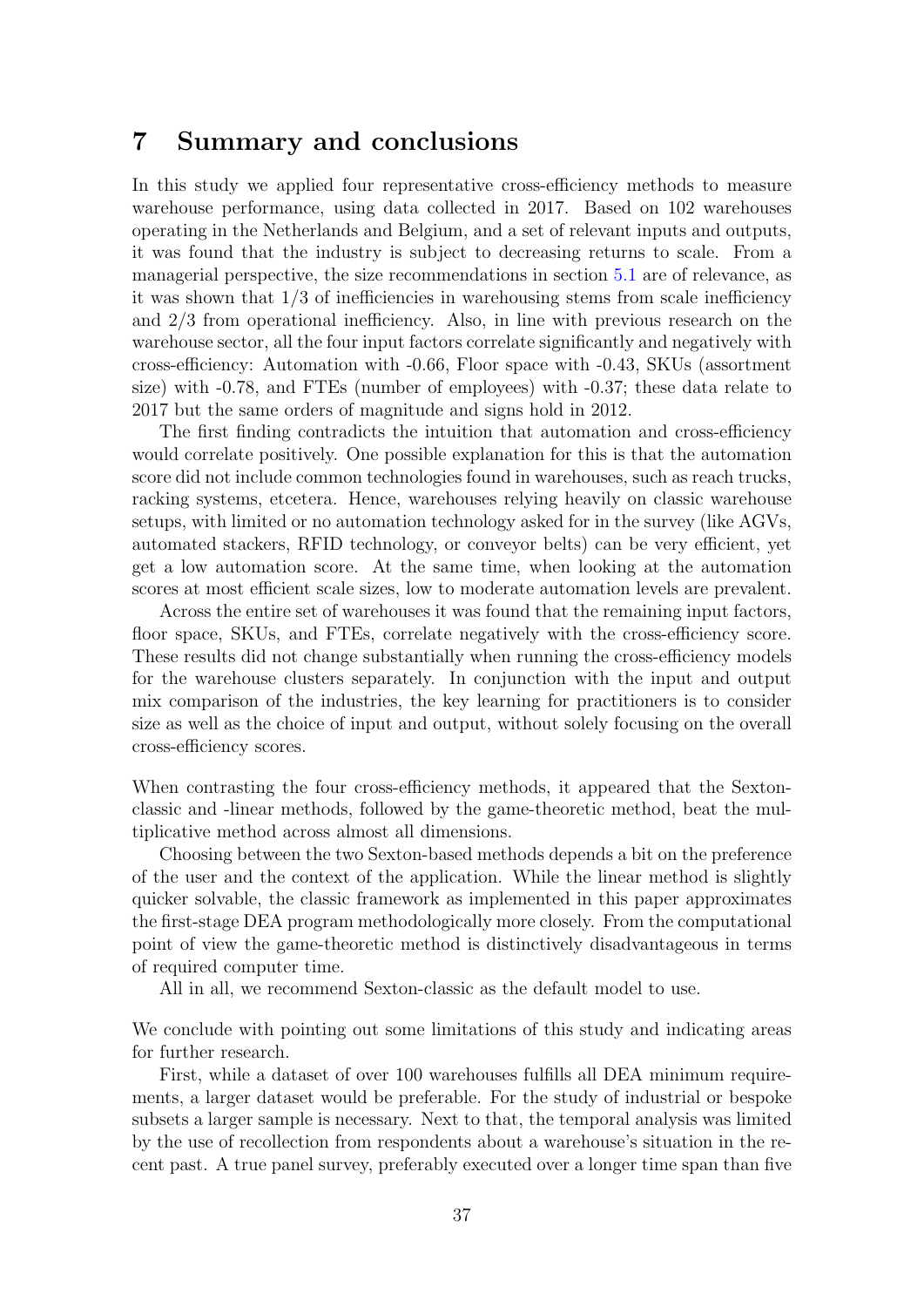years, could help in more accurately grasping trends in warehousing performance.

Second, a combination of existing questions, experience, and personal judgment was used to develop the automation section of the questionnaire. A holistic framework for capturing mutually exclusive, collectively exhaustive automation components is not available, which limits the precision of the automation scoring.

Third, the current research on cross-efficiency measurement with variable returns to scale (VRS) is at too early a stage to reliably use the resulting scores. As the warehouses in our sample appear to operate both in regions of increasing and decreasing returns to scale, our cross-efficiency scores can probably not sufficiently account for scale (in)efficiency as they are derived under the assumption of CRS.

Further research is needed on the drivers of warehouse efficiency, such as specific product categories, value chain positions, and relevant inputs and outputs. As the industrial development is fast, a biennial efficiency survey would be of interest for researchers and professionals. Alternatively, a web-hosted solution like the one proposed by Johnson and McGinnis (2011) could be programmed to provide warehouse managers with an interface to submit operational data and have their warehouse ranked through a cross-efficiency computer code. This way, warehouse data could continuously be gathered, while participants receive results instantly.

From the methodological perspective a future focus on VRS-based cross-efficiency measurement along the lines indicated by Lim and Zhu (2015) would be highly welcome. A further topic is the introduction of the temporal dimension in crossefficiency measurement so that productivity indices can be defined and it becomes possible to identify the role of efficiency change and technological change. One could also think of frameworks which allow more realistic representations of warehouse processes, such as network DEA, in which automation could be treated as an intermediate rather than an input or output.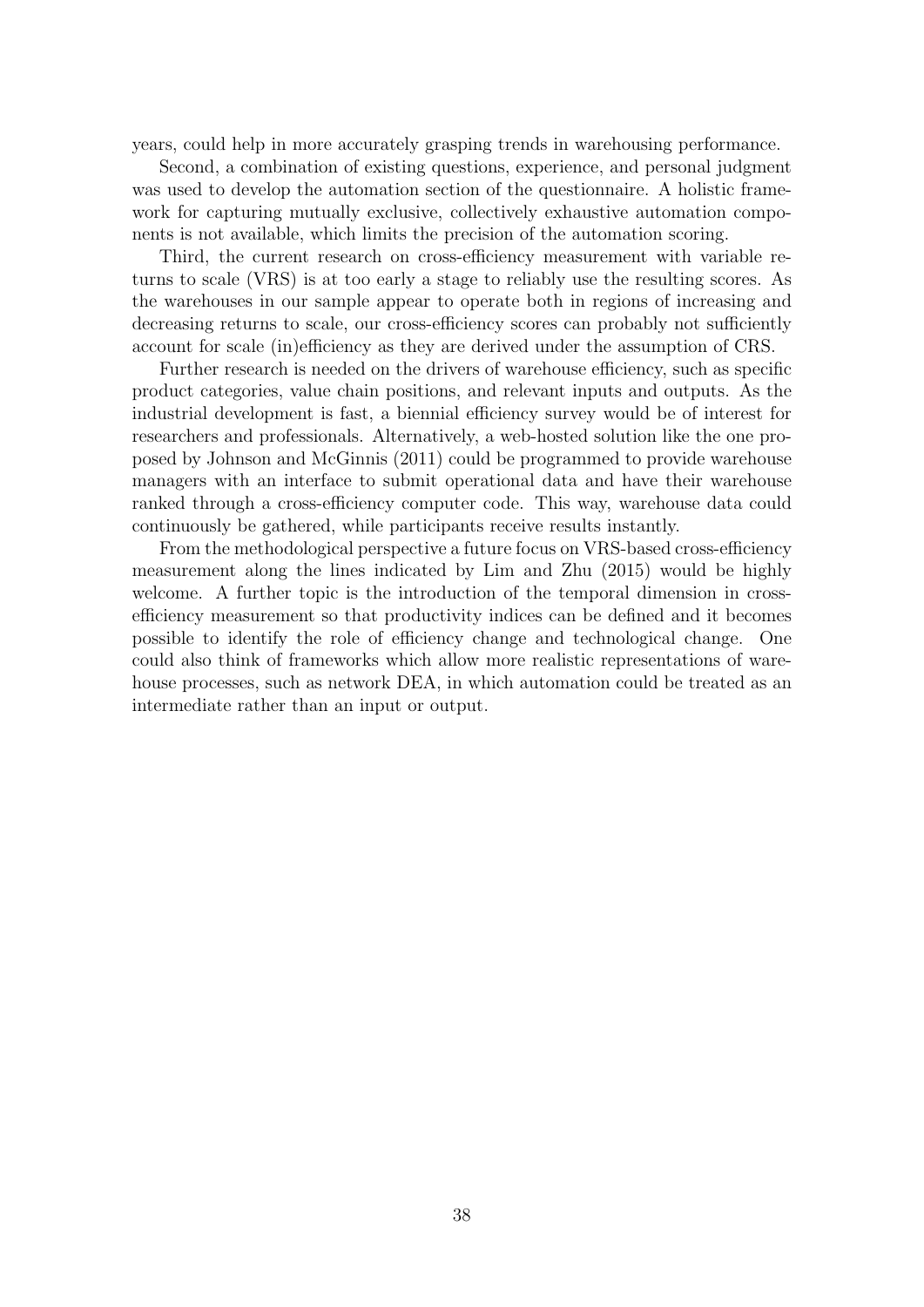## References

- Aczél, J. and F. S. Roberts, 1989, "On the possible merging functions", Mathematical Social Sciences 17, 205-243.
- Allen, R., Athanassopoulos, A., R. D. Dyson and E. Thanassoulis, 1997, "Weights restrictions and value judgements in Data Envelopment Analysis: evolution, development and future directions", Annals of Operations Research 73,13-34.
- Andersen, P. and N. C. Petersen, 1993, "A procedure for ranking efficient units in data envelopment analysis", Management Science 39, 1261-1264.
- Anderson, T. R., K. Hollingsworth and L. Inman, 2002, "The fixed-weighting nature of a cross-evaluation model", Journal of Productivity Analysis 17, 249-255.
- Avkiran, N. K., 2006, "Productivity analysis in the service sector with Data Envelopment Analysis". Available at SSRN: <ssrn.com/abstract=2627576>.
- Balk, B. M., 2008, Price and Quantity Index Numbers: Models for Measuring Aggregate Change and Difference (Cambridge University Press, New York).
- Banker, R. D., H. Chang and W. W. Cooper, 1996, "Equivalence and implementation of alternative methods for determining returns to scale in data envelopment analysis", European Journal of Operational Research 89, 473- 481.
- Banker, R. D., A. Charnes and W. W. Cooper, 1984, "Some models for estimating technical and scale inefficiencies in Data Envelopment Analysis, Management Science 30, 1078-1092.
- Banker, R. D. and R. M. Thrall, 1992, "Estimation of returns to scale using data envelopment analysis", European Journal of Operational Research 62, 74-84.
- Charnes, A., W. W. Cooper and E. Rhodes, 1978, "Measuring efficiency of decision making units", European Journal of Operational Research 2, 429- 444.
- Charnes, A., W. W. Cooper, L. Seiford and J. Stutz, 1982, "A multiplicative model for efficiency analysis", Socio-Economic Planning Sciences 16, 223-224.
- Charnes, A., W. W. Cooper, L. Seiford and J. Stutz, 1983, "Invariant multiplicative efficiency and piecewise Cobb-Douglas envelopments", Operations Research Letters 2, 101-103.
- Chen, J.-X., 2012, "A comment on DEA efficiency assessment using ideal and anti-ideal decision making units", Applied Mathematics and Computation 219, 583-591.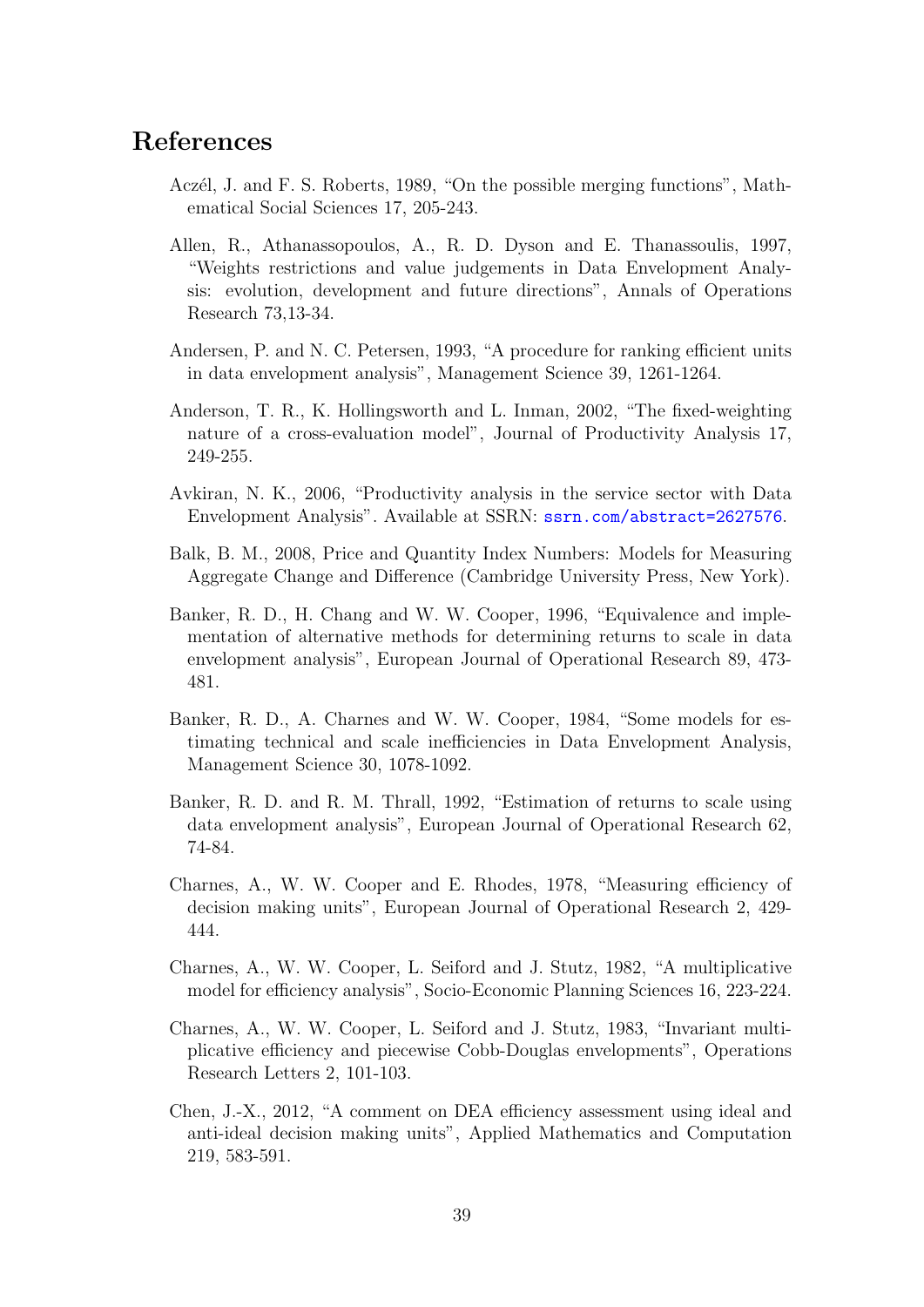- Cook, W. D. and J. Zhu, 2014, "DEA Cobb-Douglas frontier and cross efficiency", Journal of the Operational Research Society 65, 265-268.
- Cook, W. D. and J. Zhu, 2015, "DEA cross-efficiency", in Data Envelopment Analysis, edited by J. Zhu, International Series in Operations Research & Management Science 221 (Springer Science+Business Media, New York).
- Cooper, W. W., J. L. Ruiz and I. Sirvent, 2011, "Choices and uses of DEA weights", in Handbook On Data Envelopment Analysis, edited by W. W. Cooper, L. M. Seiford and J. Zhu (Springer Science+Business Media, New York).
- De Koster, M. B. M. and B. M. Balk, 2008, "Benchmarking and monitoring international warehouse operations in Europe", Production and Operations Management 17, 175-183.
- De Koster, M.B.M. and P.M.J. Warffemius, 2005, "American, Asian and thirdparty international warehouse operations in Europe: A performance comparison", International Journal of Operations & Production Management 25(8), 762-780.
- De Koster, M. B. M., T. Le-Duc and N. Zaerpour, 2012, "Determining the number of zones in a pick-and-sort order picking system", International Journal of Production Research 50, 757-771.
- De Vries, J., M. B. M. de Koster and D. Stam, 2016, "Exploring the role of picker personality in predicting picking performance with pick by voice, pick to light and RF-terminal picking", International Journal of Production Research 54, 2266-2274.
- Doyle, J. R. and R. H. Green, 1994, "Efficiency and cross-efficiency in DEA: Derivations, meanings, and uses", Journal of the Operational Research Society 45, 567-578.
- Doyle, J. R. and R. H. Green, 1995, "Cross-evaluation in DEA: Improving discrimination among DMUs", Infor 33, 205-222.
- Dyson, R. G., R. Allen, A. S. Camanho, V. V. Podinovski, C. S. Sarrico and E. A. Shale, 2001, "Pitfalls and protocols in DEA", European Journal of Operational Research 132, 245-259.
- Emmett, S., 2005, Excellence in Warehouse Management (John Wiley & Sons, West Sussex).
- Eurostat, 2017, "Annual detailed enterprise statistics for services (NACE Rev. 2 H-N and S95)", Luxemburg, [appsso.eurostat.ec.europa.eu/nui/show.](appsso.eurostat.ec.europa.eu/nui/show.do) [do](appsso.eurostat.ec.europa.eu/nui/show.do).
- Faber, N., M. B. M. de Koster and A. Smidts, 2013, "Organizing warehouse management", International Journal of Operations & Production Management 33, 1230-1256.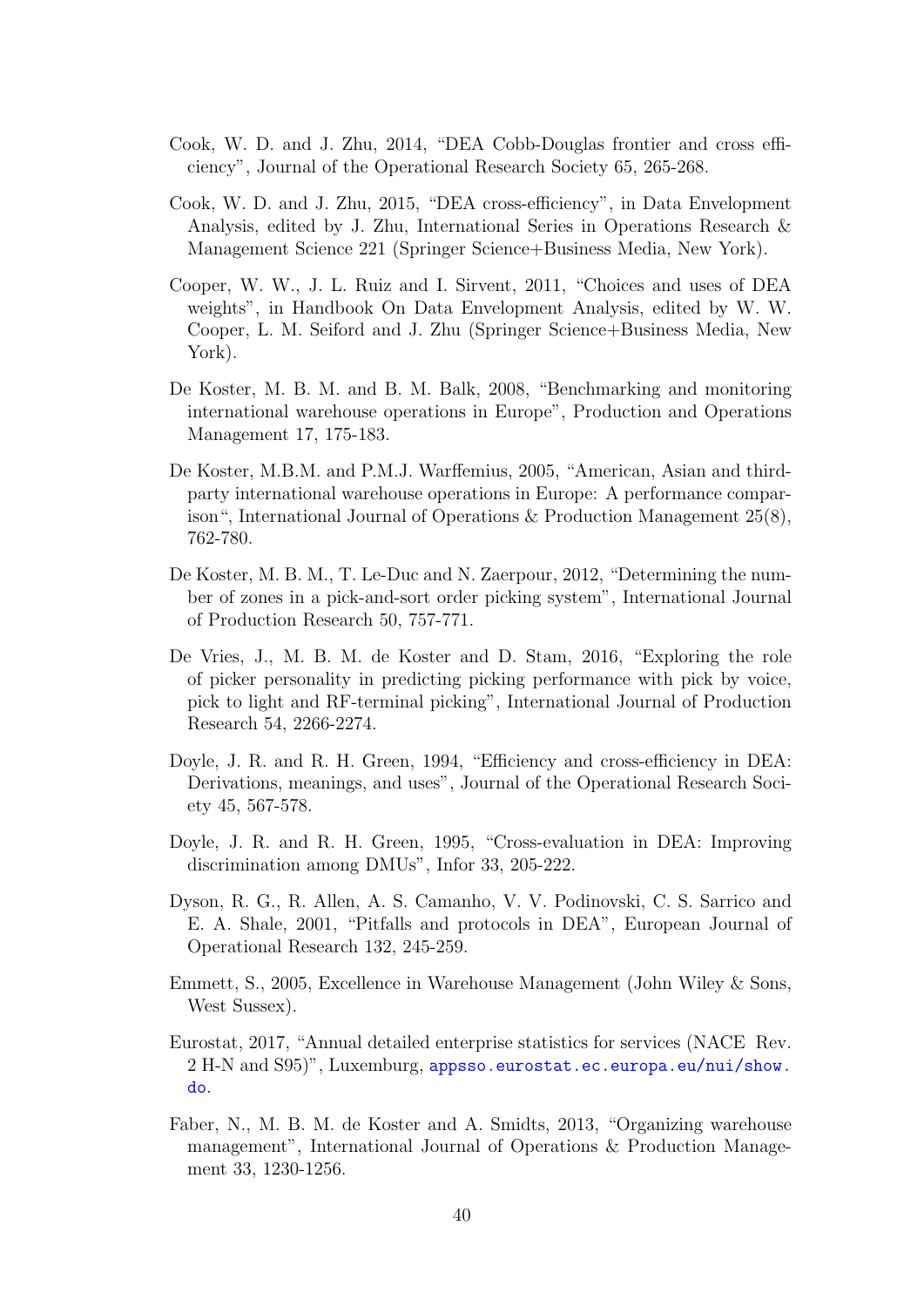- Golany, B. and Y. Roll, 1989, "An application procedure for DEA", Omega 17, 237-250.
- Gu, J, M. Goetschalckx, and L. F. McGinnis, 2007, "Research on warehouse operation: A comprehensive review", European Journal of Operational Research 177, 1-21.
- Hackman, S. T., E. H. Frazelle, P. M. Griffin, S. O. Griffin and D. A. Vlasta, 2001, "Benchmarking warehousing and distribution operations: An inputoutput approach", Journal of Productivity Analysis 16, 79-100.
- Hamberg, R. and J. Verriet, 2012, Automation in Warehouse Development (Springer, New York).
- Hoff, A., 2007, "Second stage DEA: Comparison of approaches for modelling the DEA score", European Journal of Operational Research 181, 425-435.
- Johnson, A. and L. F. McGinnis, 2011, "Performance measurement in the warehousing industry", IIE Transactions 43, 220-230.
- Liang, L., J. Wu, W. D. Cook and J. Zhu, 2008, "The DEA game cross efficiency model and its Nash equilibrium", Operations Research 56, 1278-1288.
- Lim, S. and J. Zhu, 2015, "DEA cross-efficiency under variable returns to scale", in Data Envelopment Analysis, edited by J. Zhu, International Series in Operations Research & Management Science 221 (Springer Science+Business Media, New York).
- Lu, W.-M., and S.-E. Lo, 2007, "A benchmark-learning roadmap for regional sustainable development in China", Journal of the Operational Research Society 58, 841-849.
- Muilerman, G.-J., 2001, Time-based logistics, PhD thesis, Delft University of Technology.
- Pastor, J. T., J. L. Ruiz and I. Sirvent, 2002, "A statistical test for nested radial DEA models", Operations Research 50, 728735.
- Ramón, N., J. L. Ruiz and I. Sirvent, 2010, "On the choice of weights profiles in cross-efficiency evaluations", European Journal of Operations Research 207, 1564-1572.
- Saaty T. L., 1986, The analytic hierarchy process, (McGraw-Hill International Book Company, New York).
- Sauermann, H. and M. Roach, 2013, "Increasing web survey response rates in innovation research: An experimental study of static and dynamic contact design features", Research Policy 42, 273-286.